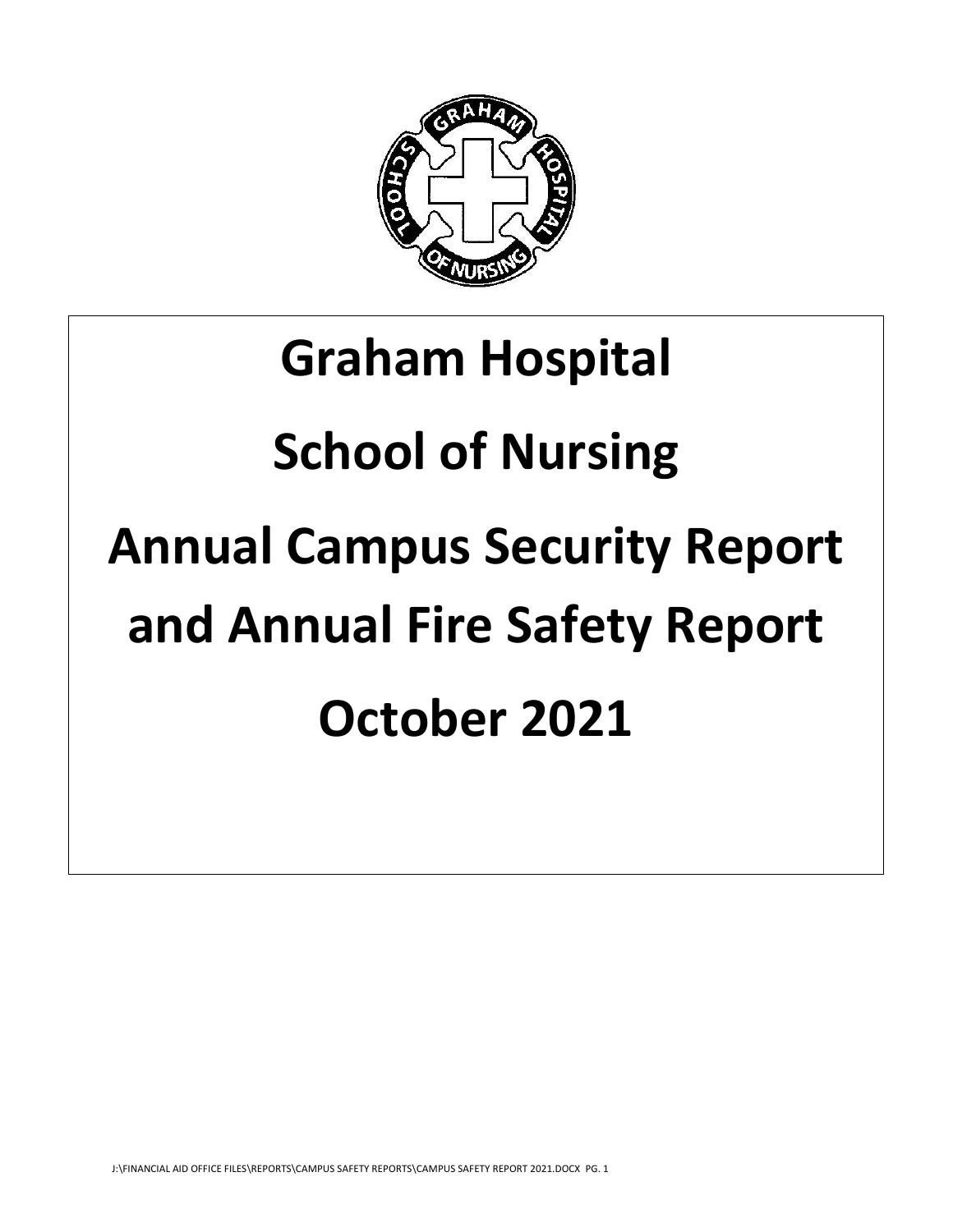# Table of Contents

| Safety Information            |  |
|-------------------------------|--|
|                               |  |
|                               |  |
|                               |  |
|                               |  |
|                               |  |
|                               |  |
|                               |  |
|                               |  |
|                               |  |
| <b>Emergency Preparedness</b> |  |
|                               |  |
|                               |  |
|                               |  |
|                               |  |
|                               |  |
|                               |  |
|                               |  |
|                               |  |
|                               |  |
|                               |  |
|                               |  |
|                               |  |
|                               |  |
|                               |  |
| Policies & Programs           |  |
|                               |  |
|                               |  |
|                               |  |
|                               |  |
|                               |  |
|                               |  |
|                               |  |
|                               |  |
|                               |  |
|                               |  |
|                               |  |
|                               |  |
|                               |  |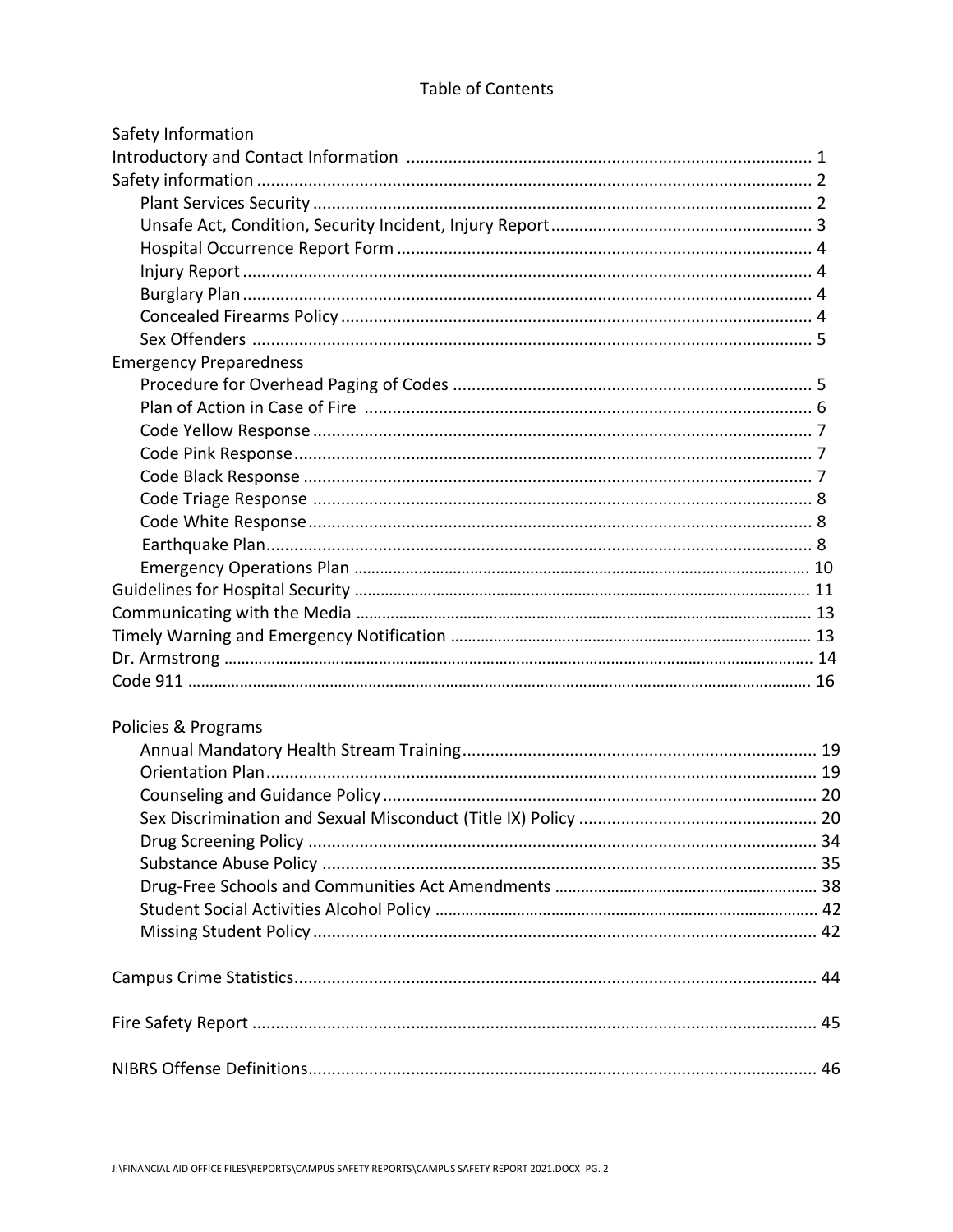Graham Hospital School of Nursing publishes the Annual Campus Security and Fire Safety Report in compliance with the Federal Jeanne Clery Disclosure of Campus Security Policy and Campus Crime Statistics Act of 1998 (formerly the Crime Awareness and Campus Security Act of 1990) and the Violence Against Women Reauthorization Act of 2013. This report includes:

- Campus crime statistics for the previous three years concerning reported crimes on campus, in or on non-campus buildings or property owned or controlled by Graham Hospital, and on public property within or immediately adjacent to the campus.
- Fire Safety report for the previous three years, including fire safety policies.
- Various safety- and security-related programs, policies and procedures, including information regarding sex offenders and protocols for missing student notifications.

By October 1 of each year, all current students and GHSON employees receive a copy of the report by email. This report is accessible on the school website at www.grahamschoolofnursing.org, and a copy is posted on the bulletin board by the Financial Aid Office. You can also request a copy be mailed to you by calling (309) 647-4086.

Contact Information Robert Senneff President and CEO 647-5240, x2201 [rsenneff@grahamhospital.org](mailto:rsenneff@grahamhospital.org)

Rebecca Sherwood Director, Graham Hospital School of Nursing 647-4086 [rsherwood@grahamhospital.org](mailto:rsherwood@grahamhospital.org)

Pam Ritter Coordinator of Admissions, Recruitment, and Financial Aid 647-5240, x2347 [pritter@grahamhospital.org](mailto:pritter@grahamhospital.org)

Brian Slayback Plant Services/Security 647-4096 bslayback[@grahamhospital.org](mailto:bslayback@grahamhospital.org)

Brian Slayback Emergency Management 647-4096 bslayback[@grahamhospital.org](mailto:bslayback@grahamhospital.org)

Brian Slayback/Sheila Huggins Environment of Care Committee Chairs 647-4096/647-5240, x2430 bslayback[@grahamhospital.org](mailto:bslayback@grahamhospital.org) [shuggins@grahamhospital.org](mailto:shuggins@grahamhospital.org)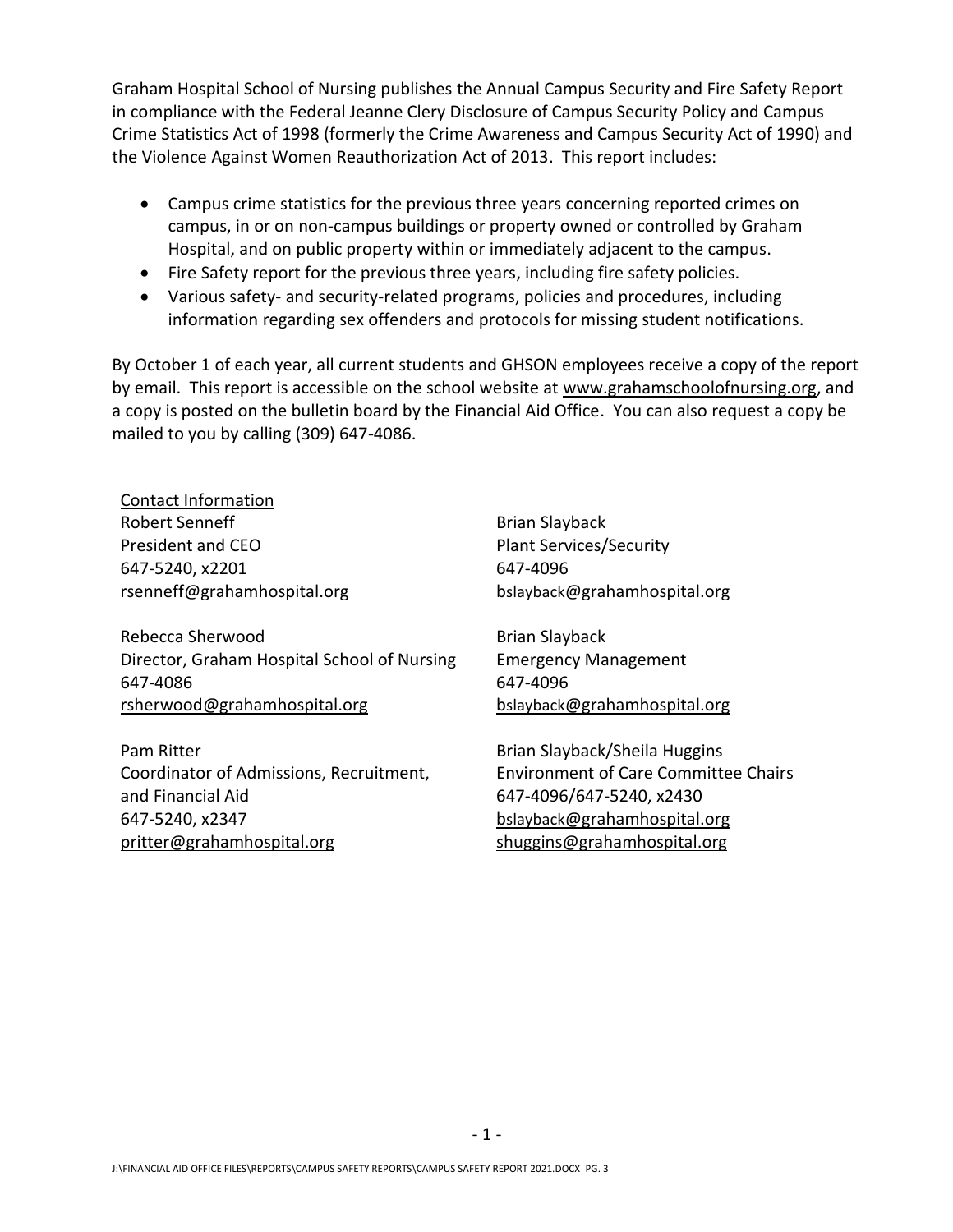# **SAFETY INFORMATION**

The Safety Officer and the Environment of Care Committee Chair coordinate the development of organization-wide safety policies and procedures, and provide assistance to department directors in development of departmental safety procedures, as requested.

Individual department directors manage the development of department-specific safety policies and procedures for hazards unique to their area of responsibility. Department specific safety policies and procedures address safe operations, safe use of hazardous equipment, and use of personal protective equipment in that department. Access to organization-wide safety policies and procedures is available to all departments. Department directors are responsible for distribution of department level policies and procedures to their staff and for ensuring enforcement of safety policies and procedures. Each staff member is responsible for following safety policies and procedures.

Organization-wide and departmental safety policies and procedures are reviewed at least every three years. Additional interim review may be performed on an as-needed basis.

# **PLANT SERVICES SECURITY (Student Handbook pg. 34 & Faculty Handbook pgs. 89)**

Security services are provided twenty-four hours each day, seven days a week. Security staff will respond to all requests for assistance by the hospital staff, students, visitors, and guests where suspected violations of security to people or the facility are indicated.

A security incident is any theft, vandalism or attack on an employee, student or visitor or their personal property or on health system property. A Security Incident Report form should be used to document any security incident, workplace violence or other suspicious behaviors.

In the event of a security incident the person needing security support or observing a possible security issue should call the switchboard operator who will page security. The security officer on duty will respond as quickly as possible. The security officer may call on Environmental Services or Plant Operations for additional support.

The staff member or student involved with a security incident or who supported a visitor with a security incident should complete a report in the Clarity Safety Zone Portal (on the Employee Portal) and send it to the Security Supervisor. The Security supervisor will review and forward the report to the Director of Plant Services.

These reports are reviewed at the Environment of Care Committee meetings as well.

In the event there is a violent crime reported, the security person on duty will call the local police department. The local police will take whatever corrective or procedural action is required by law. The security person on duty will assist in any way requested by the police and will fill out a complete report for the Graham Hospital Environment of Care Committee and the security supervisor.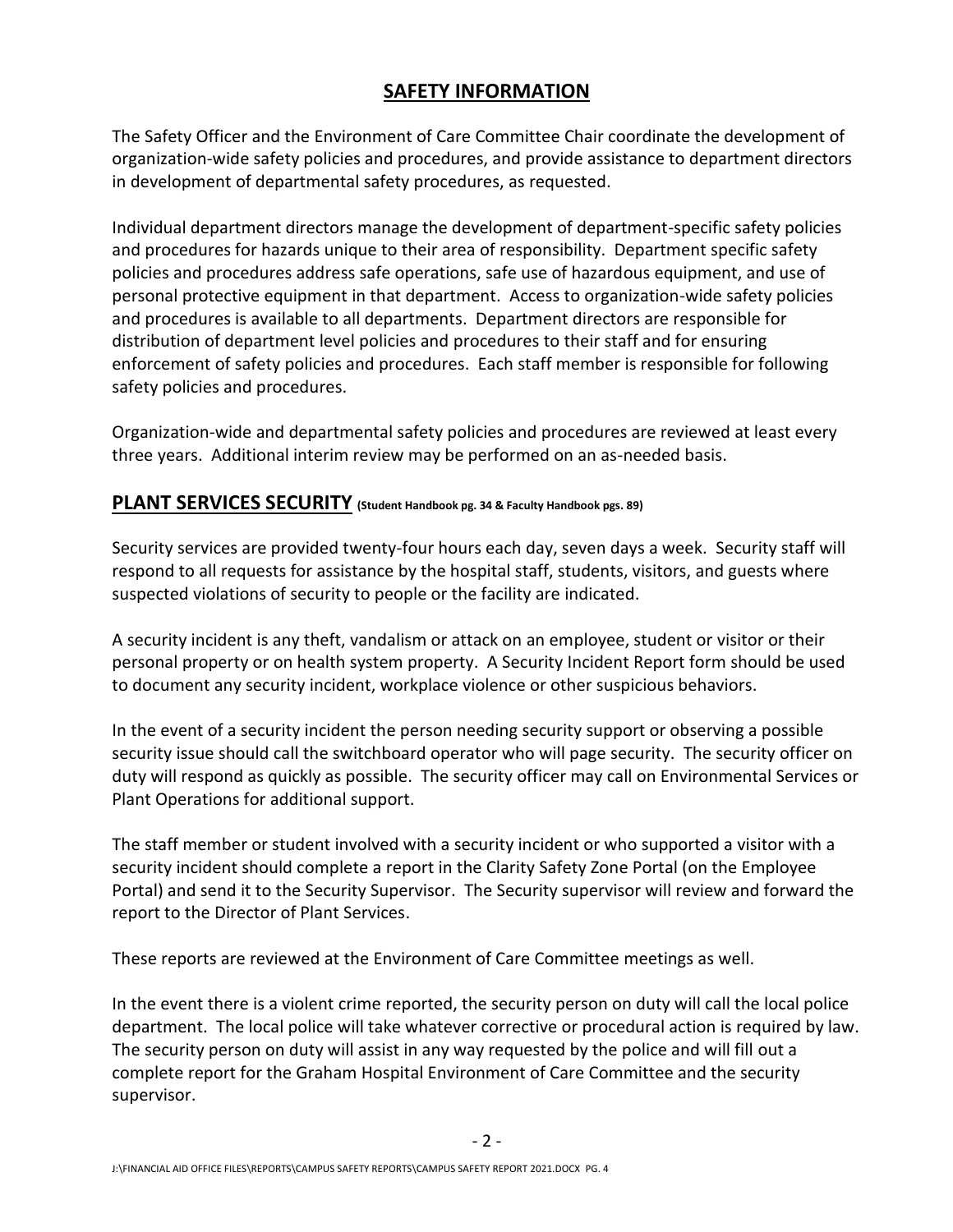Violent crimes include but are not limited to:

- Workplace violence Liquor Law Violations Drug Related Violations Weapons Violations Rape and attempted rape Robbery and attempted robbery Murder and attempted murder Violence against women • Sexual Assault
	- Dating Violence
	- Domestic Violence
	- Stalking

Hate Crimes

#### **Access to Graham Hospital after 8:00 p.m.**

The hospital lobby entrance doors will be locked at 8:00 p.m. Staff and students that enter the hospital after 8:00 must enter through the Emergency Department. All staff or students that are not wearing an employee badge must be escorted to their destination by a security officer or their designee.

# **UNSAFE ACT, CONDITION, OR SECURITY INCIDENT (Student Handbook pg. 33 & Faculty Handbook pg. 88)**

An unsafe act or condition is: where the acts of the staff, students, visitors or the conditions of the equipment or facility could result in a personal injury or damage to the organization's property or both.

A security incident is: any theft or vandalism to an employee's, visitor's or student's personal property or to health system property. The Clarity Portal can be used to document workplace violence and other suspicious behavior. Security should be called.

An Unsafe Act/Condition Report or Security Incident Report should be filled out on the Clarity Portal located on the computer desktop. The report should be filled out by the person(s) most directly involved or who observed the situation. School or hospital personnel can help you complete the report using the Clarity Portal. The occurrence investigation should be initiated during the same shift and completed within 24 hours. The reports should be reviewed by the Director of the school.

Reports should be forwarded to the Safety Officer within 24 hours and acted upon in a timely manner.

Unsafe acts or conditions will be reviewed by the Environment of Care Committee.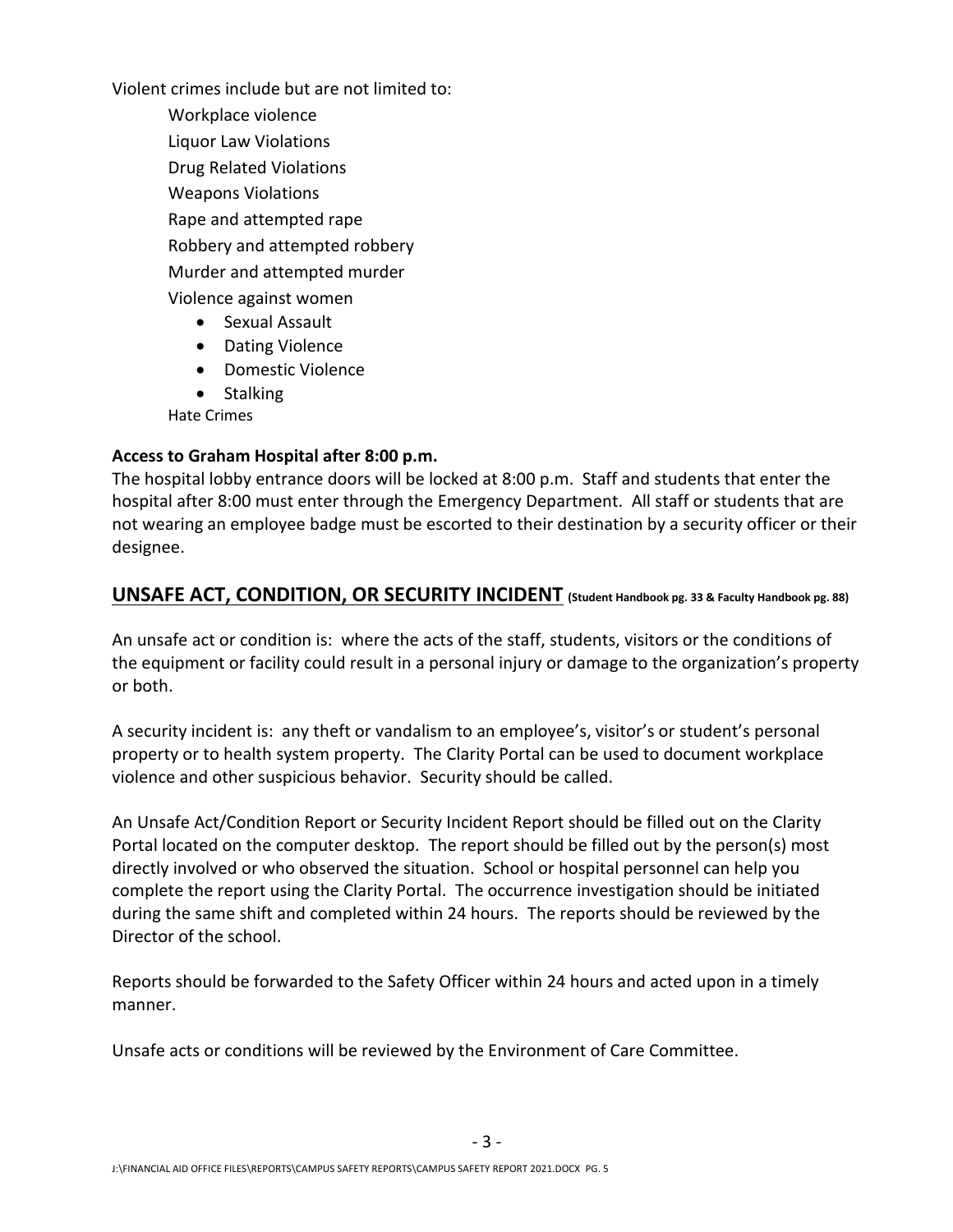# **HOSPITAL OCCURRENCE REPORT (Student Handbook pg. 33 and Faculty Handbook pg. 88)**

Within Graham Health System an occurrence shall be defined as any happening which is not consistent with the routine care of a patient or the routine operation of the facility. This includes lost, broken or malfunctioning property and accidents involving a patient or visitor.

To report patient care improvement or visitor incident, use the Clarity Portal icon located on hospital and School of Nursing computers. The report is to be initiated by the department in which the occurrence took place by the employee or employees involved. All pertinent information should be completed. Occurrences involving patients and visitors are reported to the Risk Manager. Instructors, staff members, or the Director will assist you in completing the required information.

# **INJURY REPORT (Student Handbook pg. 33, Faculty Handbook pg. 88)**

Injuries to students and employees should be reported. A witness statement must be filled out if there is a witness to the incident. Have the hospital switchboard page Security and they will come to the accident site with a packet and a camera to take pictures of where the incident occurred and assist with transport to the Emergency Department. If the student does not choose to go to the ED, it is not necessary for the ED physician to sign. The Clarity Portal must be used to report injuries. School of Nursing staff can help you fill out the report. There is a place on the form to circle the type of accident. The packet must be returned to your supervisor/instructor or Director of the School of Nursing. The Director is responsible for reviewing all reports submitted on the Clarity Portal and for returning the packet to the Nursing Administration within 24 hours.

# **BURGLARY PLAN (Student Handbook pg. 45, Faculty Handbook pg. 102)**

Confrontation by an armed robber or thief while on duty in the hospital is a dangerous event that may be minimized by adherence to the following recommended procedures.

- 1. React positively and calmly to any demands for money, drugs or other valuables.
- 2. Help minimize the time the perpetrator is in the building by obeying all demands or instructions.
- 3. Contact your instructor to inform him/her of the incident at the earliest, safest opportunity.

# **CONCEALED FIREARMS POLICY (Student Handbook pg. 36, Faculty Handbook pg. 91)**

# **Definition:**

Concealed firearm: a loaded or unloaded firearm carried on or about a person completely or mostly concealed from view of the public or on or about a person within a vehicle.

Concealed firearms are not allowed on or in any Graham Health System building, Graham vehicles (whether owned or leased), or parking area controlled by Graham Health System (unless the firearm is stored within a person's vehicle in the manner stated in the Concealed Firearms Policy located in the Employee Portal under Policies and Procedures).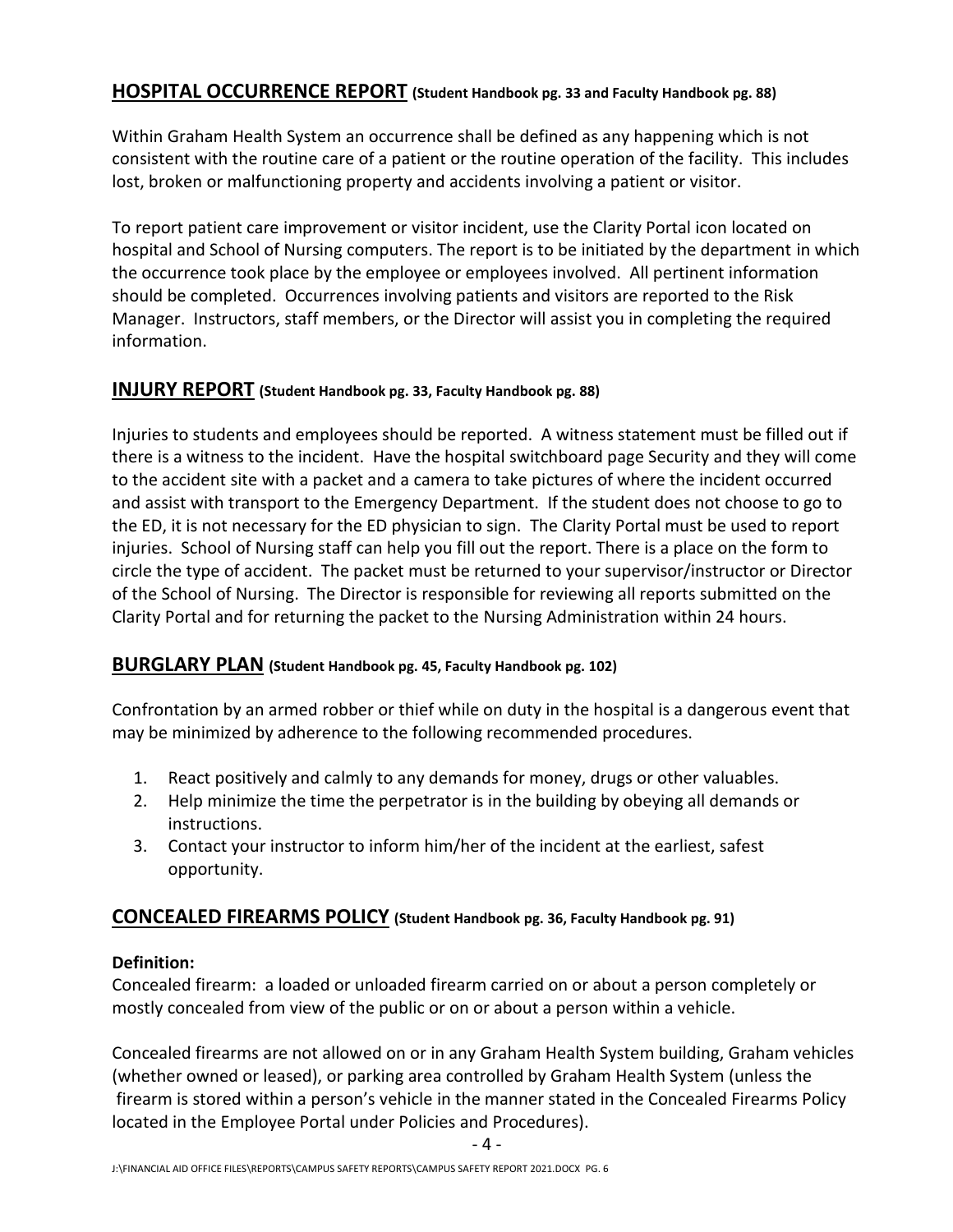#### **SEX OFFENDERS (Student Handbook and Faculty Handbook – Addendum)**

To look up sex offenders' locations in proximity of Graham Hospital School of Nursing, click on website (or copy and paste into your browser):

#### <https://www.isp.state.il.us/sor/sor.cfm>

Far left column, type 'Canton' into city Type '61520' into zip code Select 'Fulton' for County Use default 'ALL' for status Use default 'ALL' for offender type Click on 'Find'

The list will show you addresses and you can check their proximity to the school campus and hospital premises. Our location is 210 West Walnut Street and we are surrounded by West Maple Street (south border), South Avenue B (east border), and West Walnut Street (north border). Prospect Court is behind us (west), but not immediately adjacent to or bordering the campus.

The clinic is located at 180 South Main Street and is surrounded by West Walnut Street (south border), South Main Street (east border), and West Pine Street (north border). Martin Avenue is behind the clinic (west), but not immediately adjacent to or bordering the clinic.

#### **EMERGENCY PREPAREDNESS (Student Handbook, Pg. 40, Faculty Handbook, pg. 97)**

#### **Procedure for Overhead Paging of Codes**

It is the policy of this facility to use overhead paging to announce the implementation of the following codes: Code Black, Code Yellow, Code Pink, Code Blue, Code Teddy, Code RRT, Code Purple, Code Triage and the All Clear for a code (including a Code Red).

At this time, these codes are the only approved usage of the overhead paging system.

| <b>ALERT</b>  | <b>MEANING</b>                                      |
|---------------|-----------------------------------------------------|
| Code 911      | <b>Active Shooter</b>                               |
| Code Red      | Fire                                                |
| Code Green    | Contaminated patient arriving or already on grounds |
| Code Spill    | <b>Chemical Spill</b>                               |
| Code Yellow   | <b>Patient Elopement</b>                            |
| Code White    | <b>Hospital Evacuation</b>                          |
| Code Teddy    | <b>Medical Pediatrics</b>                           |
| Dr. Armstrong | Disorderly patient or visitor                       |
| Code Blue     | Medical                                             |
| Code Pink     | Infant/Pediatric Abduction                          |
| Code Power    | Utility/Computer system failure                     |

# **Graham Hospital Codes and Their Meanings (Version Date 1/20):**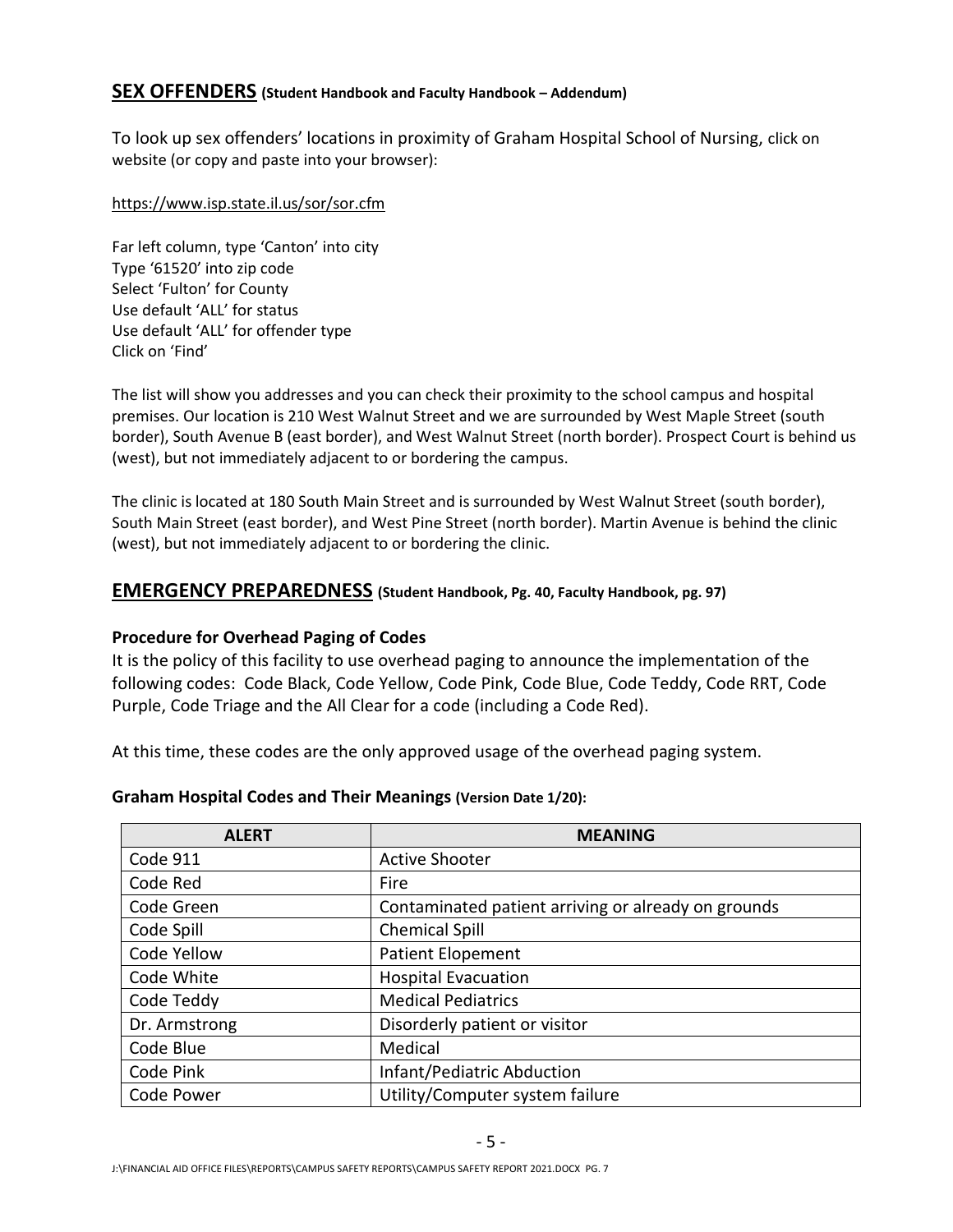| Code Purple | OB Rapid Response Team          |
|-------------|---------------------------------|
| Code Gray   | <b>Bomb Threat</b>              |
| Code Triage | Disaster/Mass Casualty Incident |
| Code Black  | <b>Weather Warning</b>          |
| Code RRT    | Rapid Response Team             |
| Code Zebra  | Bioterrorism                    |
| Code 333    | <b>Emergent Stroke Care</b>     |

# **PLAN OF ACTION IN CASE OF FIRE (Student Handbook pgs. 36-37 and Faculty Handbook pgs. 91-92)**

FIRE DRILLS: Fire drills will be held unannounced, on all shifts each quarter. During fire drills, all personnel will follow full fire plan procedures except that patients will not be evacuated unless simulated patients have been provided for this purpose and the evacuation has been properly ordered. As the fire drills will be unannounced beforehand, personnel should always assume a fire is actually present and proceed accordingly. Measures must be taken to ensure that patients and visitors are not unduly alarmed.

If you discover a fire, GO IMMEDIATELY TO THE NEAREST FIRE ALARM BOX AND ACTIVATE THE SAME. If the fire alarm system isn't operating or you cannot reach an alarm box pull station, call 4444 to report the fire. The hospital operator will call 911 and then notify Plant Operations, Security, and the Administrator on call.

DO NOT SHOUT "FIRE." Report the fire to those in your area in a quiet and calm manner. Obtain the nearest extinguisher and attempt to put out the fire. If the fire is in a small room, ask someone to stay in the hallway while you fight the fire, to direct maintenance personnel and firemen who will be arriving with other equipment.

DO NOT start evacuation of other residents unless they are in immediate danger, until evacuation is authorized by one of the following: President, Administrator on Call, House Supervisor, Hospital Fire Marshal or Fire Department personnel. Wait for the All Clear.

# GENERAL ACTION BY ALL DEPARTMENTS

- 1. Keep calm.
- 2. Do not shout "FIRE."
- 3. Do not use elevators unless authorized to do so.
- 4. Confine the fire by closing all doors and windows.
- 5. Terminate immediately all telephone conversations. Telephones will be needed for emergency use and you will need to be aware of changing information as it comes in.
- 6. Assign someone to the telephone to receive and relay emergency instructions.
- 7. Turn on all ceiling lights.
- 8. Reassure visitors, clients, residents and patients and let them know what is happening.

FACULTY/STAFF – Faculty and staff, excluding library personnel, in the school assemble in the School of Nursing office. Library personnel will remain in the library.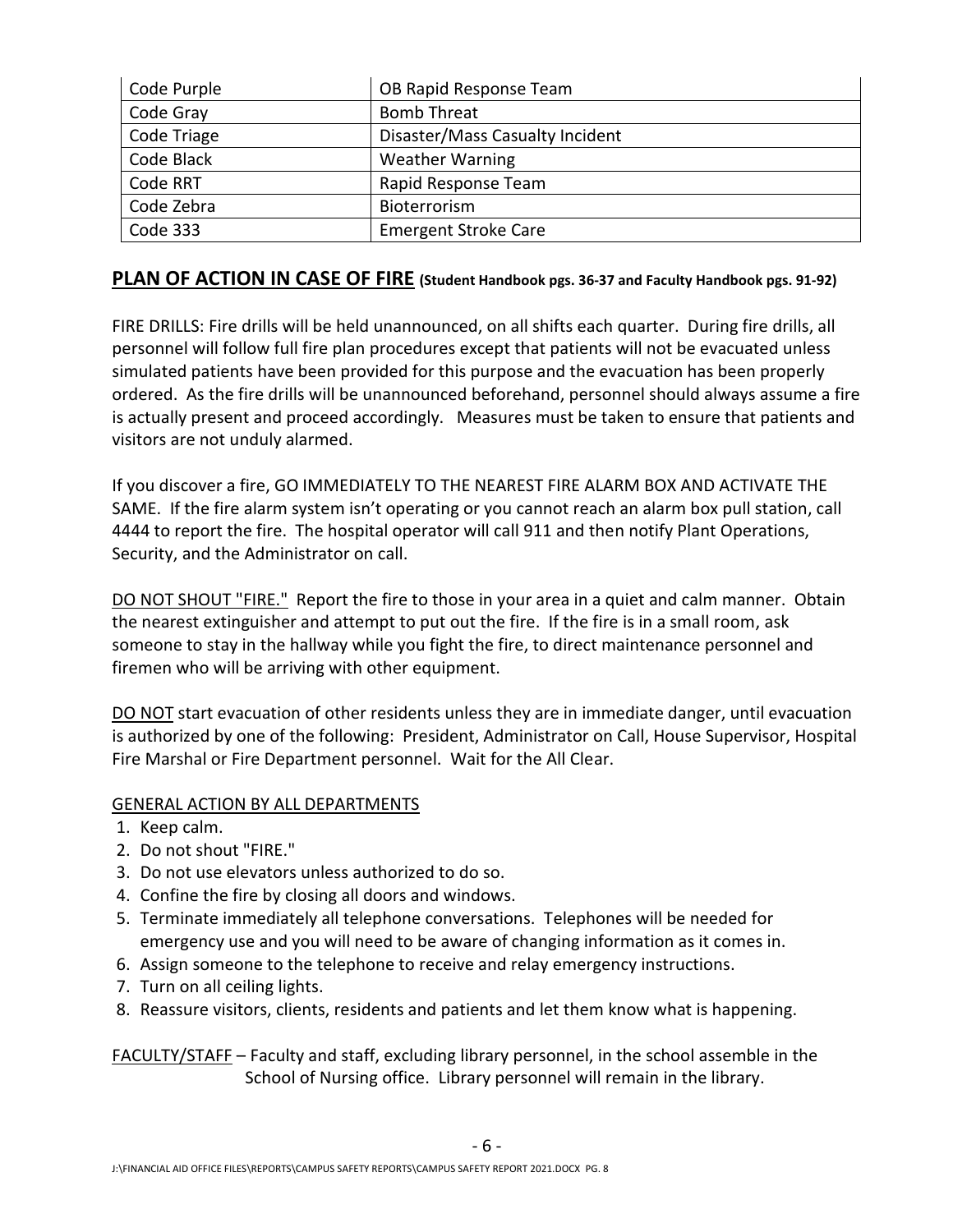- STUDENTS **On Clinical** Remain at your station with faculty and follow instructions given by the Head Nurse.
	- The RACE rule is the most efficient manner to react in a fire. It stands for:
	- **R** Rescue patients
	- **A** Sound the Alarm
	- **C** Confine the fire
	- **E** Extinguish the fire
	- **Off Clinical** Assemble in library and await instructions. Head count conducted by library staff and reported to Director or designee.

# **CODE YELLOW RESPONSE – PATIENT ELOPEMENT – Live Message (Student Handbook pg. 44 and Faculty Handbook pg. 101)**

"May I have your attention please, Code Yellow, (insert number indicating the patient's age, and male or female and a brief description.)" Example: "May I have your attention please, Code Yellow 78-year-old male in a plaid shirt, Code Yellow 78-year-old male in a plaid shirt, Code Yellow 78-year-old male in a plaid shirt". Students should continue their regular activities and report any sighting of the patient to staff.

#### **CODE PINK RESPONSE – INFANT/PEDIATRIC ABDUCTION – Live Message (Student Handbook pg. 44 and Faculty Handbook pg. 101)**

"May I have your attention please, Code Pink, (insert patient's age, male or female and a brief description. If available, give description of the abductor.)" Example: "May I have your attention please, Code Pink 2-year-old female with man in tan jacket, Code Pink 2-year-old female with man in tan jacket, Code Pink 2-year-old female with man in tan jacket". Students should continue their regular activities and report any sighting of the patient to staff.

# **CODE BLACK RESPONSE – WEATHER WARNING (Student Handbook pg. 44, Faculty Handbook pg. 101)**

- 1. The hospital switchboard will receive the details of the tornado warning from the weather radio or ESDA and will notify the House Supervisor of the warning.
- 2. The hospital switchboard operator will note the type of weather message received, the time the warning is expected to expire and will activate the Code Black. The operator will announce the Code Black via overhead paging in the format below. Only the statement listed below should be announced.

"May I have your attention please, Code Black, a tornado warning is in effect until Please make sure radios are on Channel 1 and begin implementing department specific procedures.

3. The announcement above will then be made over the two-way radios.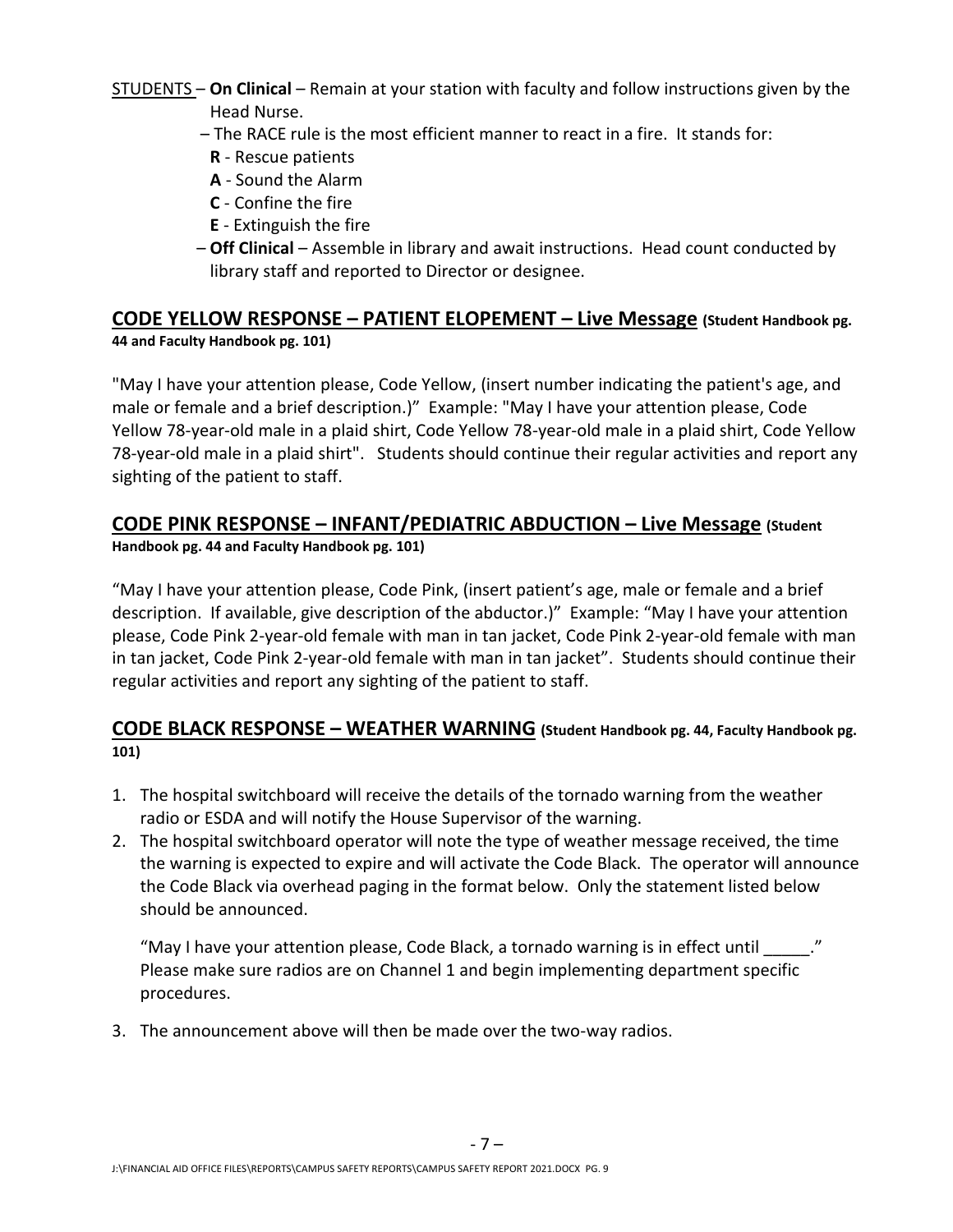# **CODE TRIAGE RESPONSE – DISASTER PLAN RESPONSE (Student Handbook pgs. 44-45 and**

**Faculty Handbook pgs. 101-102)**

#### **Procedure to Be Followed in the Event of a Disaster**

The Code Triage message will be broadcast via the overhead paging system. Upon notification, the faculty who are not on clinical will report to the School of Nursing Office.

Instructors on duty in the clinical area (nursing units, OR, OB) should remain in the clinical area with the students assigned to that area. Instructors and students in the classroom or dormitory area will report respectively to the School of Nursing office and the library to await notification of assignment. The number of people available should be reported to the school Director. Depending on the number of available School of Nursing personnel, students and faculty may be utilized as follows:

- 1. Faculty As notified from personnel pool
- 2. Seniors Senior Nursing Assistants
- 3. Juniors Junior Nursing Assistants
- 4. Freshmen Transporting Patients and/or as runners

All personnel should be able to present their employee identification card at all times. Exception: When the school is closed or after office hours, dorm residents will assemble in the living room on the 3rd floor. One of the residents will report the number of students to the Incident Command Center, ext. 2699 and await further instructions.

# **CODE WHITE RESPONSE – EVACUATION (Student Handbook pg. 45; Faculty Handbook pg. 102)**

A Code White is defined as a hospital evacuation. The switchboard operator will notify the organization of a CODE WHITE by overhead paging. School of Nursing employees and students should exit the building and assemble in the parking lot next to the main hospital entrance. After hours, dorm residents should evacuate upon notification by using the stairway that is next to the front entrances of the dormitory and assemble in the parking lot.

# **EARTHQUAKE PLAN (Student Handbook pg. 45 and Faculty Handbook pg. 102)**

Earthquakes occur suddenly and with little or no warning. Be aware that some earthquakes are actually foreshocks and a larger earthquake might occur. Minimize your movements to a few steps to a nearby safe place and stay indoors until the shaking has stopped and you are sure exiting is safe.

Injuries are caused by:

- Building collapse or damage, such as falling brick, light fixtures, collapsing walls, etc.
- Flying glass from broken windows.
- Overturned bookcases, fixtures, furniture, appliances, equipment, etc.
- Fires from broken gas lines, etc. This danger could be aggravated by a lack of water caused by broken mains.
- Fallen power lines.
- Drastic human reaction from fear.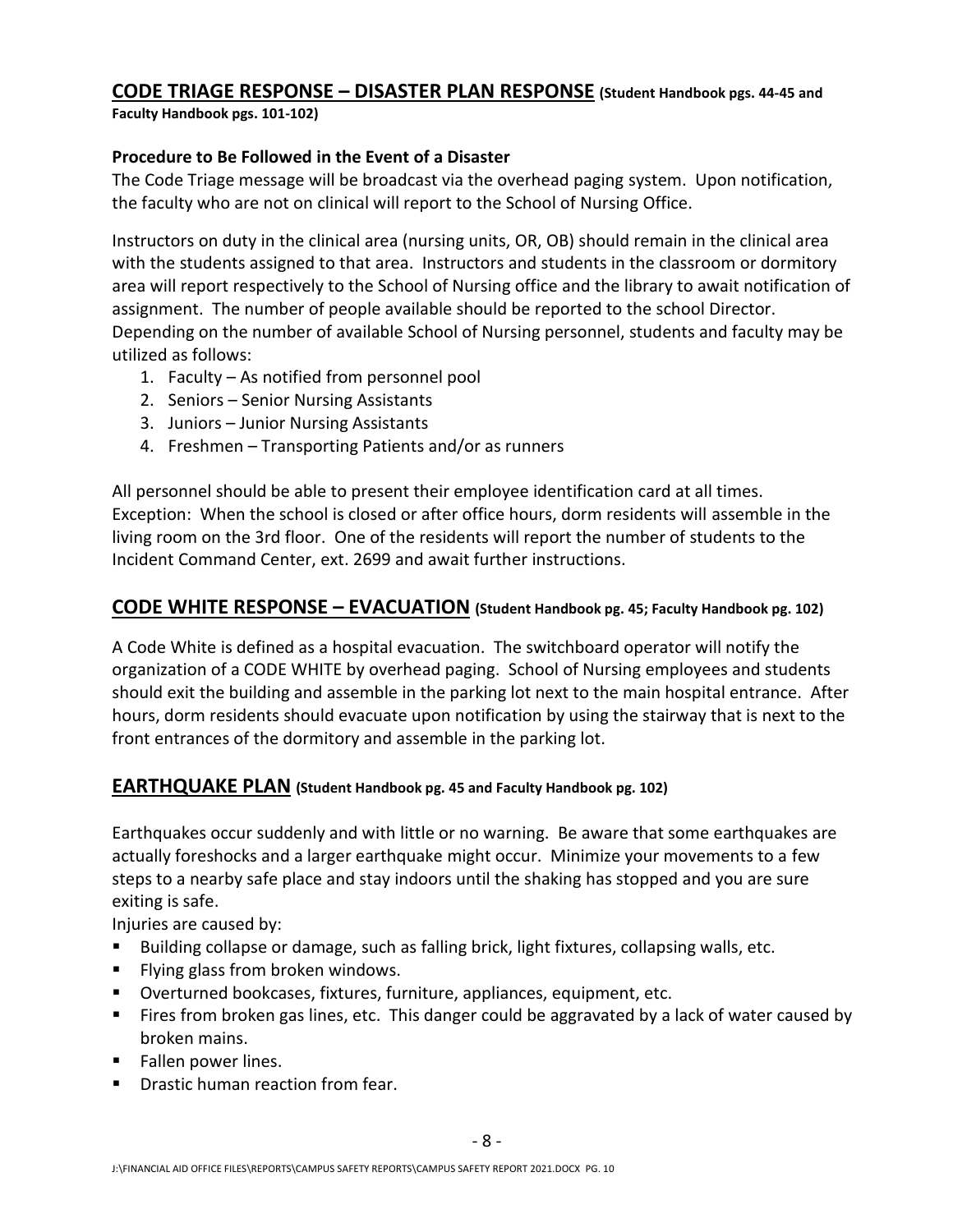# **What to do during the shaking occurrence**

DON'T PANIC. The motion is frightening but, unless it shakes something down on top of you, it is harmless. Keep calm and ride it out. Reassure patients and visitors.

#### **If indoors -**

- Stay indoors. Drop to the ground and take cover by getting under a sturdy table or other piece of furniture and hold on until the shaking stops. If there isn't a table or desk near you, cover your face and head with your arms and crouch in an inside corner of the building.
- Do not use elevators.
- Stay away from glass. Pull curtains around patients and put extra blankets over patients.
- Stay in bed if you are there when an earthquake strikes. Hold on and protect your head with a pillow, unless you are under a heavy light fixture that could fall. In that case, move to the nearest safe place.
- Use a doorway for shelter only if it is in close proximity to you and if you know it is a strongly supported, load bearing doorway.
- Stay inside until shaking stops and it is safe to go outside. Research has shown that most injuries occur when people inside buildings attempt to move to a different location inside the building or try to leave.
- Be aware that the electricity may go out or the sprinkler systems or fire alarms may turn on.
- Do not use candles, matches, or any open flame, either during or after tremor. Put out all fires.

#### **If outdoors –**

- Stay there.
- Move away from the buildings, streetlights and utility wires.
- Once in the open, stay there until shaking stops. The greatest danger exists directly outside buildings at exits and alongside exterior walls. Do not attempt to remain standing.

#### **If in a moving vehicle –**

- If driving, park in the safest spot possible, and stay low in the car. Keep your seatbelt fastened. Avoid stopping near or under buildings, trees, overpasses and utility wires.
- **Proceed cautiously once the earthquake has stopped. Avoid roads, bridges or ramps that** might have been damaged by the earthquake.

# **If in a high-rise building –**

- **•** If in a high-rise building, get under a desk or similar heavy furniture. Do not dash for exits. Stairways may be broken and/or jammed with people. NEVER use elevators.
- Do not use elevators or stairwells. Keep visitors, patients, and other employees out of stairwells and elevators.
- The most important thing to remember is to REMAIN CALM. Reassure and assist patients and visitors. DO NOT ABANDON YOUR PATIENTS.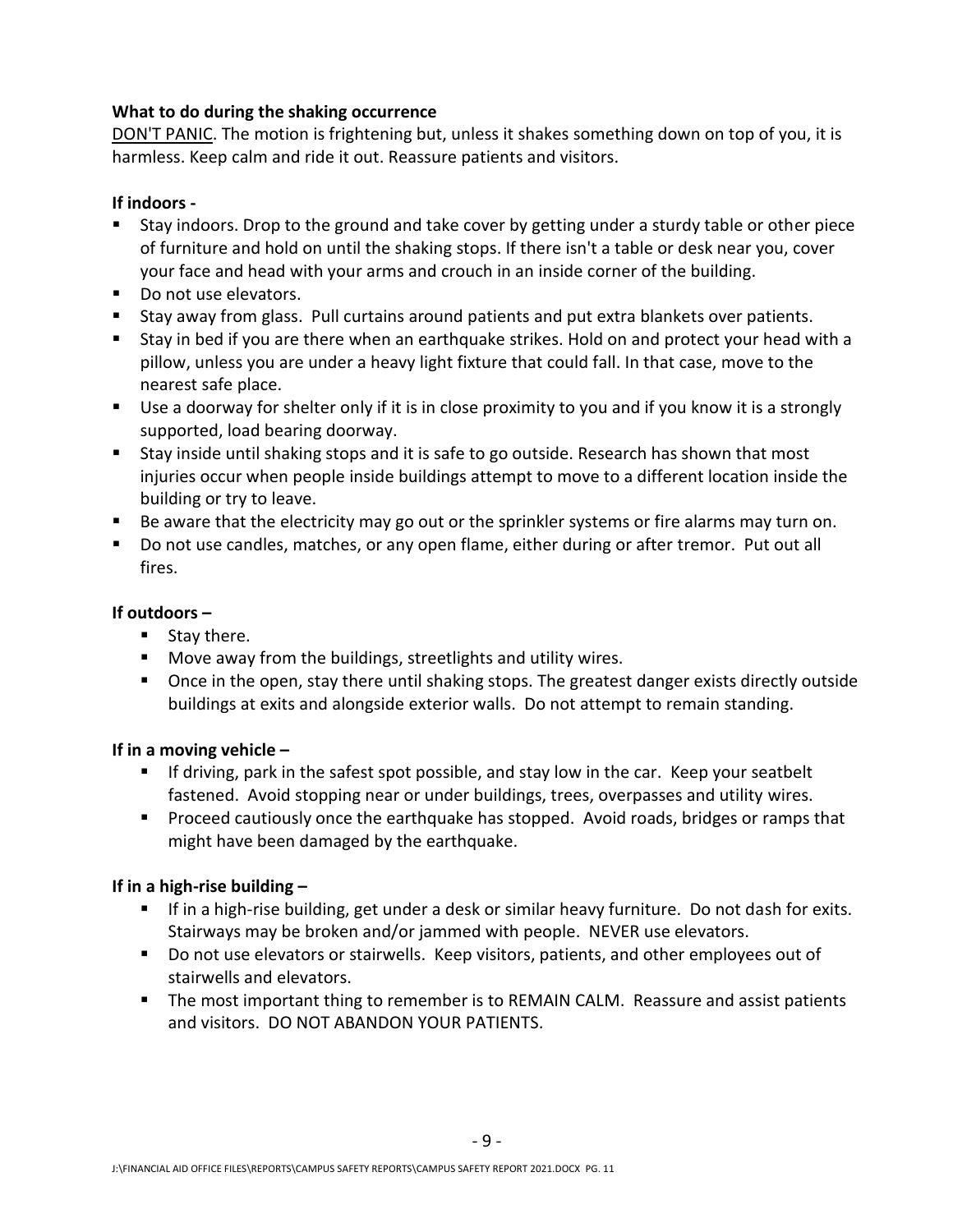#### **What to do after the shaking subsides**

- 1. STAY CALM.
- 2. Assemble personnel and take a head count of patients. Take a head count of employees and known visitors.
- 3. Shut off/conserve all non-essential utilities, equipment and hazardous material supply lines.
- 4. Put out or contain fires as required.
- 5. If you smell gas, open windows and notify Plant Services. Evacuate rooms in areas with heavy gas leakage. Do not turn on radios, pagers, cell phones, light switches or flashlights in the area where the leak is located.
- 6. Do not use telephone except to report emergencies.
- 7. Turn on two-way radio if your department has one and there is no gas leak in the area.
- 8. Assess damage, supplies needed and functioning capability.
- 9. Standby in your immediate area for internal directions.
- 10. Give aid to others in your area as it is available.
- 11. Check for injuries. Do not move injured persons unless in immediate danger of further injury.
- 12. Immediately clean up spilled medicines and other harmful materials.
- 13. DO NOT eat or drink anything from open containers near shattered glass.
- 14. DO NOT touch downed power lines or objects touched by the downed or shorted power supply lines.
- 15. Assist as directed with salvage operations.
- 16. Stay out of severely damaged areas; after-shocks can shake them down.
- 17. DO NOT go sight-seeing. If evacuation is necessary, follow evacuation procedures outlined in Hospital Evacuation.

# **OVERALL STATEMENT ABOUT THE EMERGENCY OPERATIONS PLAN**

**(Employee Portal/Emergency Management/Overall Statement about the EOP – 6/21)**

The Emergency Management Plan is designed to assure appropriate, effective response to a variety of emergency situations that could affect the safety of patients, residents, staff, and visitors, or the environment of Graham Health System facilities, or adversely impact upon the organization's ability to provide healthcare services to the community. The program is also designed to assure compliance with applicable codes and regulations.

The program is applied to Graham Health System in its entirety, including Graham Extended Care Long Term Care (LTC) and Skilled Nursing (SNF) Units. References to Graham Health System, hospital, organization, organizations, organizational, or facility(s) includes all entities specified above.

No plan can be an end-all answer during a crisis or a disaster for an organization. The plan is a "playbook" of ideas and resources and should be one of the many tools utilized to mitigate the disaster as soon as possible. This plan is also not designed for "turn-key" operations. The Emergency Operations Plan needs to be reviewed and updated based on the operational needs of the health system. The plan should be reviewed no less than once per year by the Emergency Management Committee and senior administration of the organization.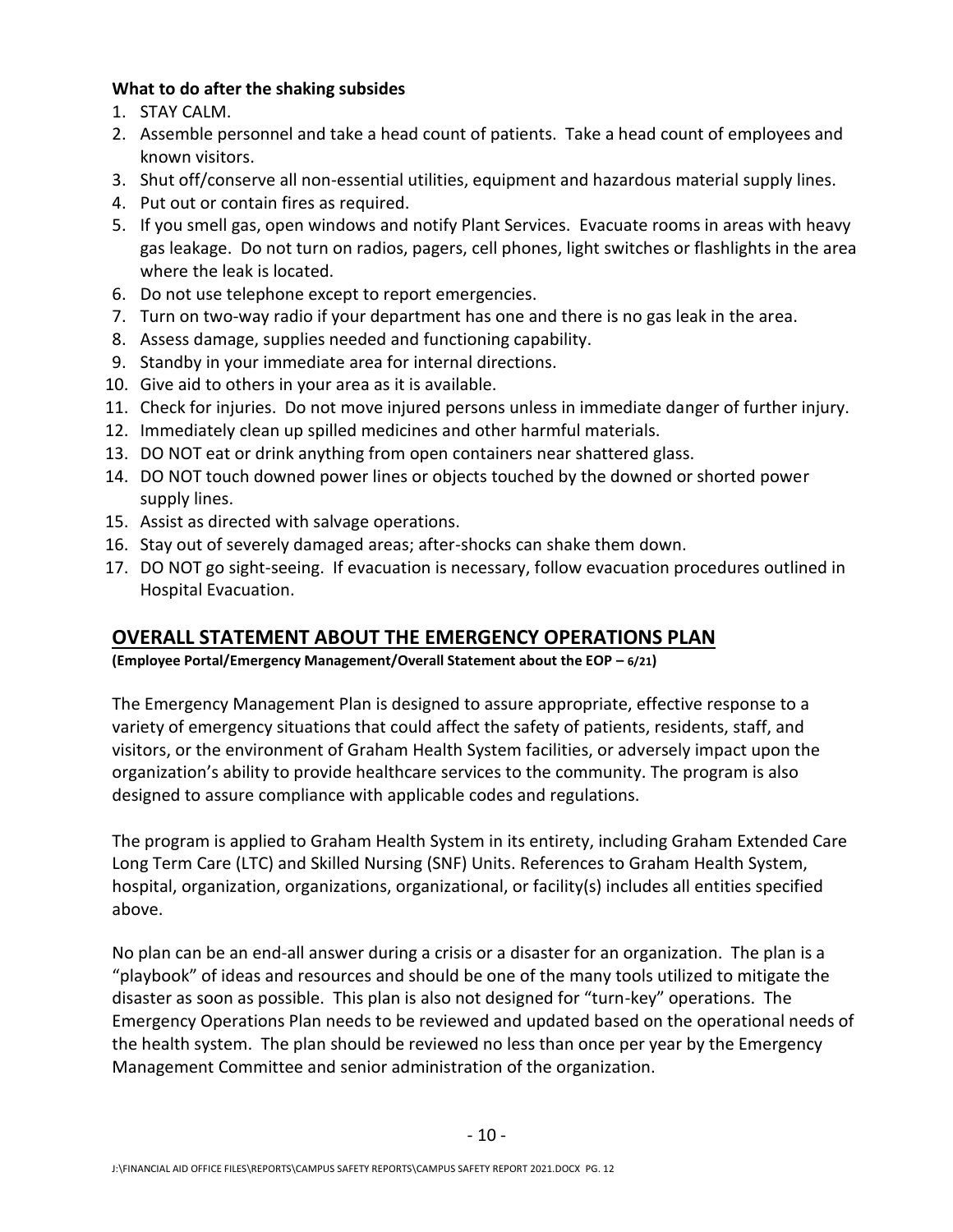The Emergency Operations Plan needs to be available for all employees to read and reference. Employees are encouraged to read and understand their part of the Emergency Management Plan.

The Emergency Operations Plan is the blueprint of how senior administration wants the health system to respond during times of crisis or disaster. This is to ensure safety, accountability of staff, patients and visitors; in addition to a swift continuity of return to day-to-day business of healthcare. Senior administration and health system management realize that it is their responsibility to activate and implement the Emergency Operations Plan during a disaster.

# **GUIDELINES FOR HOSPITAL SECURITY**

**(Employee Portal/Emergency Management/Guidelines for Hospital Security – 8/21)**

# **Purpose**

The Emergency Management Plan is designed to assure appropriate, effective response to a variety of emergency situations that could affect the safety of patients, residents, staff, and visitors, or the environment of Graham Health System facilities, or adversely impact upon the organization's ability to provide healthcare services to the community. The program is also designed to assure compliance with applicable codes and regulations. The program is applied to Graham Health System in its entirety, including Graham Extended Care Long Term Care (LTC) and Skilled Nursing (SNF) Units. References to Graham Health System, hospital, organization, organizations, organizational, or facility(s) includes all entities specified above.

# **Policy**

Security for Graham Health System is very important during a disaster. Two of the more difficult security challenges will be to "lock-down" the hospital campus and to identify all people within the hospital. An escalating plan will be able to meet the needs of a growing disaster, therefore ensuring the safety the hospital needs during a disaster. Since Graham Hospital has a full-time security staff they will be the lead on implementing this policy, and they will have the authority to utilize health system staff to assist with security as long as patient safety is not jeopardized.

# **Procedure**

- 1. Hospital campus security is divided into three levels:
	- a. Level 1 Normal day-to-day operations
	- b. Level 2 Increase in security
	- c. Level 3 Visible increase in security, limited access to the hospital and all occupants within hospital will be identified.
- 2. The Incident Commander sets the level of security during the disaster.
	- a. The Safety and Security Officer implements the security level.
- 3. Level 1 security, as noted is the standard day-to-day security operations of the hospital.
- 4. Level 2 security is the first increase in security. The Incident Commander assigns a Safety and Security Officer to the Command Staff.
	- a. Access to Campus:
		- i. Door guards will be posted at every entrance and exit point.
			- 1. Employees must be used as door guards until relieved by volunteers, police or private security.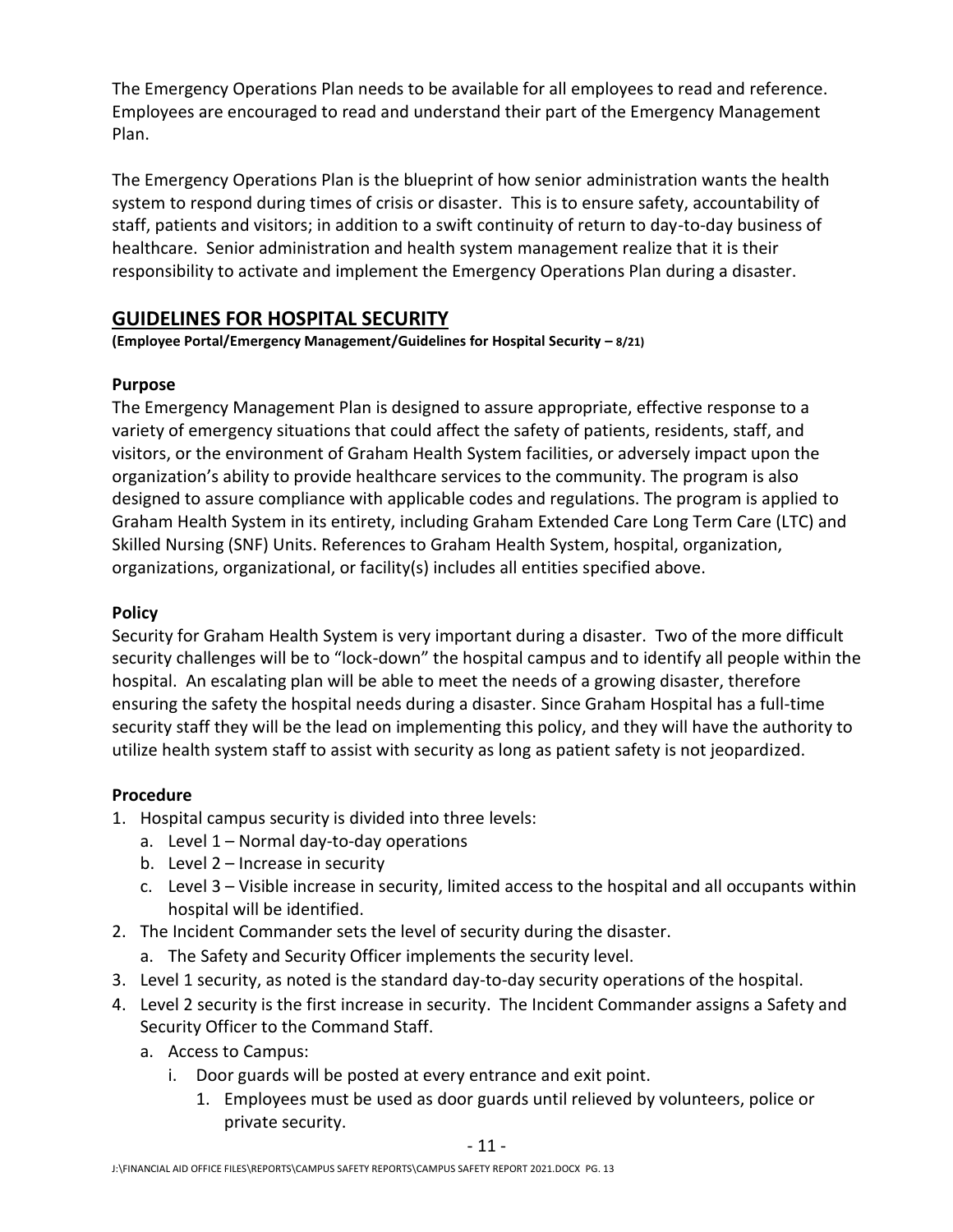- 2. One guard is assigned to one door. Each door guard is assigned a door map, identification vest, if available, sign in/out form and two-way radio or telephone.
- ii. Only on-duty employees, family/friends of patients or patients will be allowed in the hospital; all others must be escorted out of the hospital.
- b. Identification of Personnel:
	- i. Graham Health System employees must be identified with the Graham Health System identification. Identification must be on the outermost garment.
	- ii. Patients, visitors and friends may be asked for photo identification to verify their identity.
- 5. Level 3 security is a noticeable increase in security. The Incident Commander assigns a Safety and Security Officer to the Command Staff.
	- a. Access to Campus:
		- i. Door guards will be posted at every entrance and exit point. Door guards will not allow anyone to enter their door; anyone can exit their door.
		- ii. There will be only one entrance and exit point for patients, family and visitors.
		- iii. There will be only one entrance and exit point for employees.
		- iv. Everyone entering and exiting the hospital should sign in and out.
			- 1. Employees must be used as door guards until relieved by volunteers, police or private security.
			- 2. One guard is assigned to one door. Each door guard is assigned a door map, identification vest, sign in/out form and two-way radio or telephone.
	- b. Identification of Personnel:
		- i. Graham Health System employees must be identified with the Graham Health System identification. Identification must be on the outermost garment.
		- ii. Visitors and friends already in the hospital need to be placed in the Family Communications Center.
			- 1. Only two people may be with a patient at any time.
		- iii. Everyone within the hospital needs to sign in and have hospital-issued identification. A temporary name tag should be issued to outpatients, family and visitors. The identification and sign in will be at the single point of entry for patients, family, and visitors.
		- iv. Employees that do not have their identification must be verified either through Human Resources or the Incident Command Center. A new Graham Health System identification must be re-issued to the employee.
- 6. Family and friends of patients already in the hospital are restricted to the area they currently occupy. (i.e. Family stays in patient's room, or waiting areas.)
	- a. Family may need to be evacuated from the hospital.
	- b. Family may need to be fed and housed during the disaster.
- 7. Members of the media should be directed to the Media Information Center.
- 8. Traffic Control

Set up barricades at all road entrances. Try to establish one entry and exit point for vehicles.

- a. Passengers in vehicles need to be identified before being allowed on the Graham Hospital campus.
- b. All vehicles should be parked in authorized areas.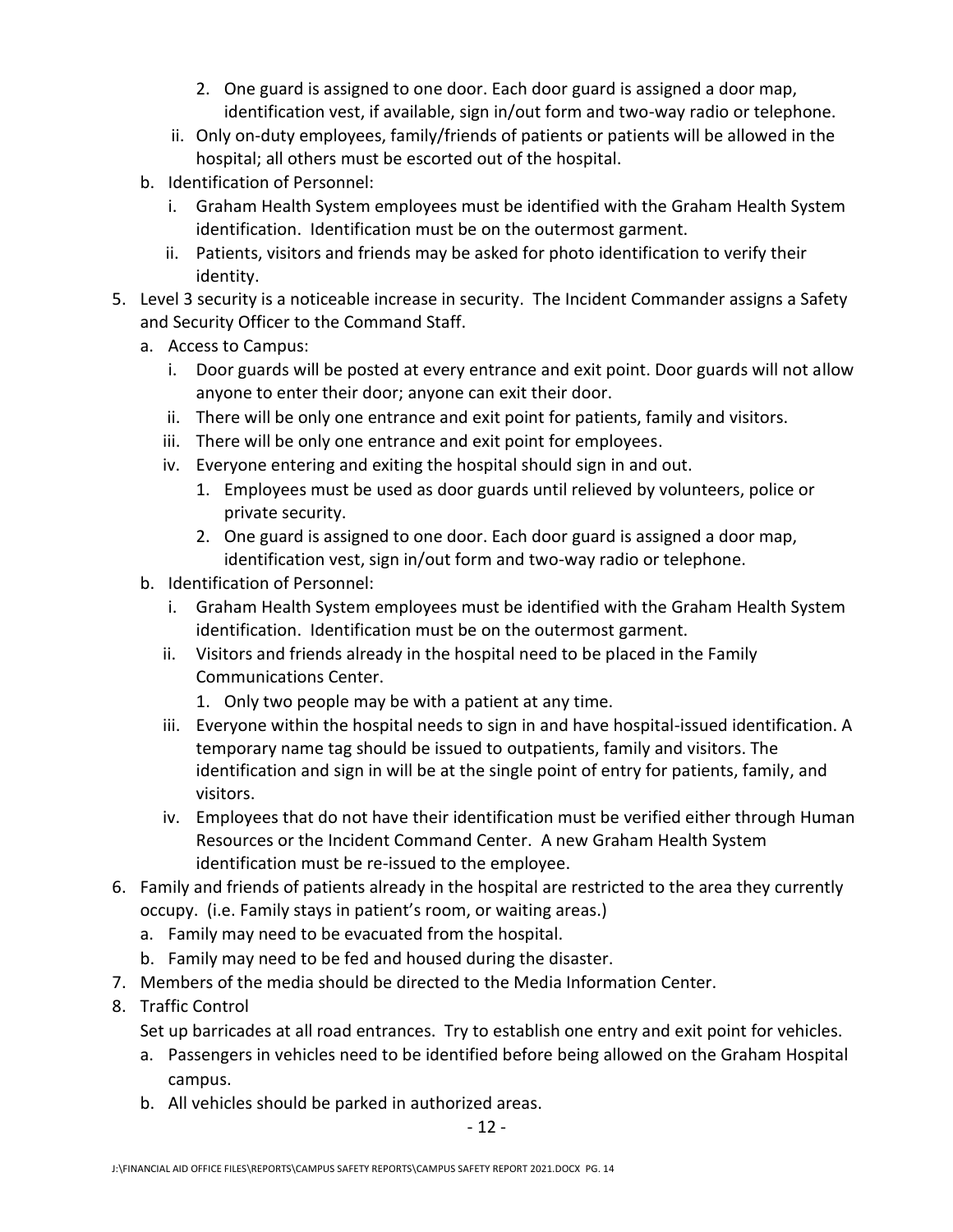- c. Consider removing any cars parked in the ED waiting area. (These cars may have a secondary explosive device in them.)
- d. Challenge anyone who does not have hospital identification.
- 9. The Safety and Security Officer has the authority to contact outside security or police agencies for additional security assistance for the hospital.
	- a. The Safety and Security officer will direct any security or police agency assisting the hospital.

# **COMMUNICATING WITH THE MEDIA**

**(Employee Portal/Emergency Management/Communicating with the Media – 8/21)**

# **Purpose**

The Emergency Management Plan is designed to assure appropriate, effective response to a variety of emergency situations that could affect the safety of patients, residents, staff, and visitors, or the environment of Graham Health System facilities, or adversely impact upon the organization's ability to provide healthcare services to the community. The program is also designed to assure compliance with applicable codes and regulations. The program is applied to Graham Health System in its entirety, including Graham Extended Care Long Term Care (LTC) and Skilled Nursing (SNF) Units. References to Graham Health System, hospital, organization, organizations, organizational, or facility(s) includes all entities specified above. **Policy**

How the public perceives the organization during a disaster can make or break public confidence. Therefore, the organization and all employees will work through the Public Information Officer (PIO) and CEO for all media requests.

# **Procedure**

- 1. Employees should not talk with members of the media unless it is authorized by the Public Information Officer (PIO) and CEO.
	- a. The Incident Commander, Public Information Officer, and CEO need to be notified immediately of media requests.
- 2. Member of the press should be directed/escorted to the Media Information Center (MIC). This is located across the street at the Wellness Center.
- 3. The Media Information Center will be activated by the Incident Commander and staffed by the PIO and CEO.
	- a. The PIO and CEO will establish briefing times and location for the media.
	- b. The PIO and CEO will establish interviews for the media if possible.
	- c. The PIO and CEO will establish "shots of interest" for the media if possible.

REFERENCE National Incident Management System. (2020). Basic Guidance for Public Information Officers.

# **TIMELY WARNING AND EMERGENCY NOTIFICATION (Student Handbook pg. 47 and Faculty Handbook pg. 104)**

In the event that an emergency or dangerous situation arises that in the judgment of the Graham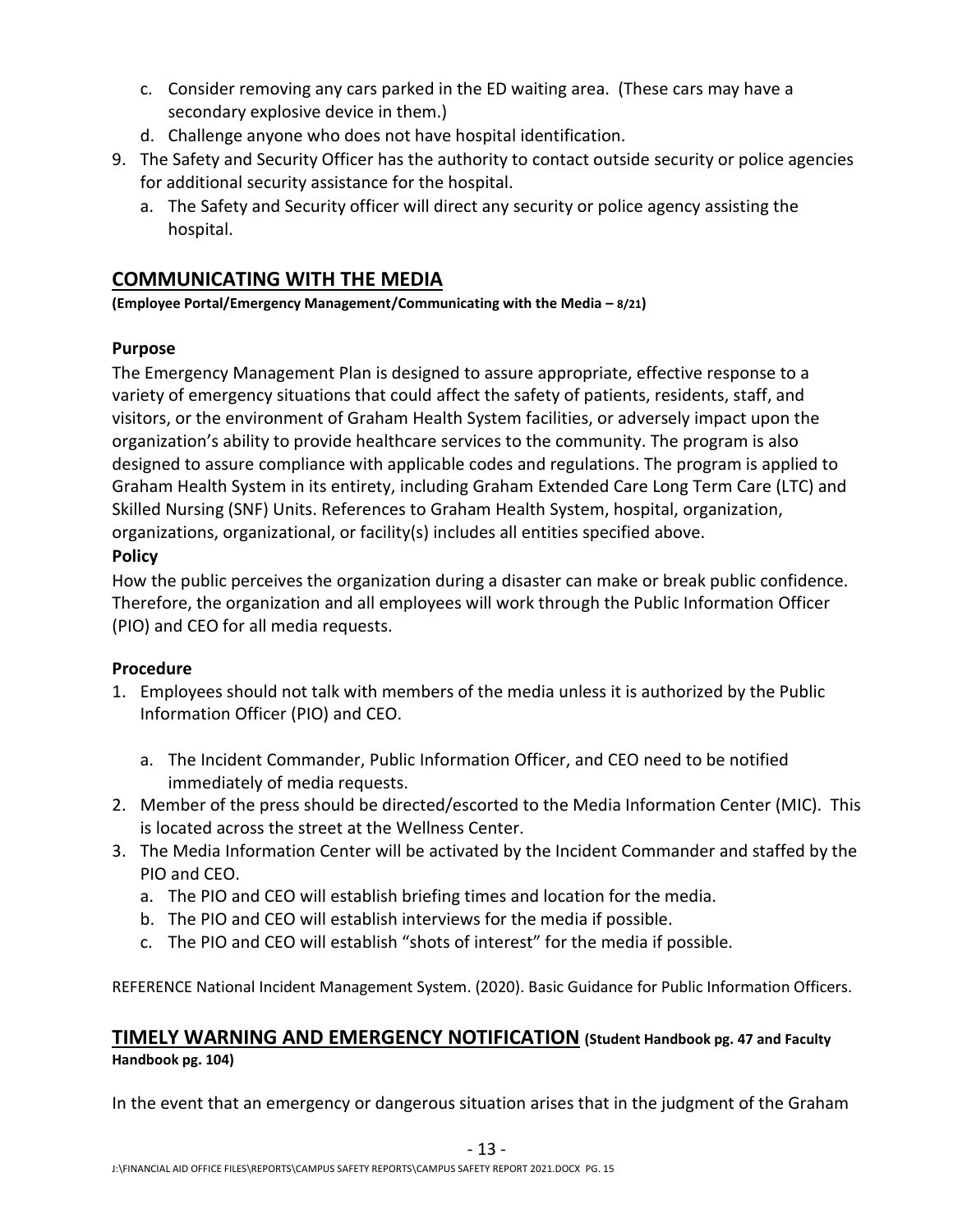Hospital Safety Officer constitutes an on-going or continuing threat to the safety of the students or employees, the school will follow its emergency notification system.

Notification to students and employees may include text messaging, campus emails, telephone call tree, updates on school web page, and runners.

The School of Nursing has a system that allows notification of students and school personnel in the event of dangerous situations that may arise on Graham Hospital property, weather-related events, or other situations that would be deemed an emergency by the school or hospital administration. The notification system allows text messages to be sent to students, faculty, and staff. All participants are required to provide current cell phone numbers and provider. The Director, Office Manager, and the Coordinator of Admissions, Recruitment, and Financial Aid are designated to send out emergency messages via Canvas. Recipients receive the message through their Canvas account.

The notification system will not be initiated if in the judgment of the responsible authorities it would compromise efforts to assist a victim or contain, respond to, or otherwise mitigate the emergency.

A timely warning will not be issued when the emergency notification procedures are used. Graham Health System and/or the school will provide adequate follow-up to the community as needed.

The school will report to the campus community crimes that are included in the campus crime statistics, crimes that are reported to local police, or crimes considered to represent a threat to students or employees if it will aid in the prevention of similar crimes.

If evacuation of the building is necessary, proceed from your class to the nearest stairwell and exit the building. The staging area for the School of Nursing is the main parking lot in front of the hospital.

The evacuation procedures are tested on at least an annual basis, including announced or unannounced tests. The school documents each test with the description of the exercise, date and time, and whether it was announced or unannounced.

# **DR. ARMSTRONG(Employee Portal/Environment of Care/Codes/Dr. Armstrong – 8/21)**

# **Purpose**

The Emergency Management Plan is designed to assure appropriate, effective response to a variety of emergency situations that could affect the safety of patients, residents, staff, and visitors, or the environment of Graham Health System facilities, or adversely impact upon the organization's ability to provide healthcare services to the community. The program is also designed to assure compliance with applicable codes and regulations. The program is applied to Graham Health System in its entirety, including Graham Extended Care Long Term Care (LTC) and Skilled Nursing (SNF) Units. References to Graham Health System, hospital, organization, organizations, organizational, or facility(s) includes all entities specified above.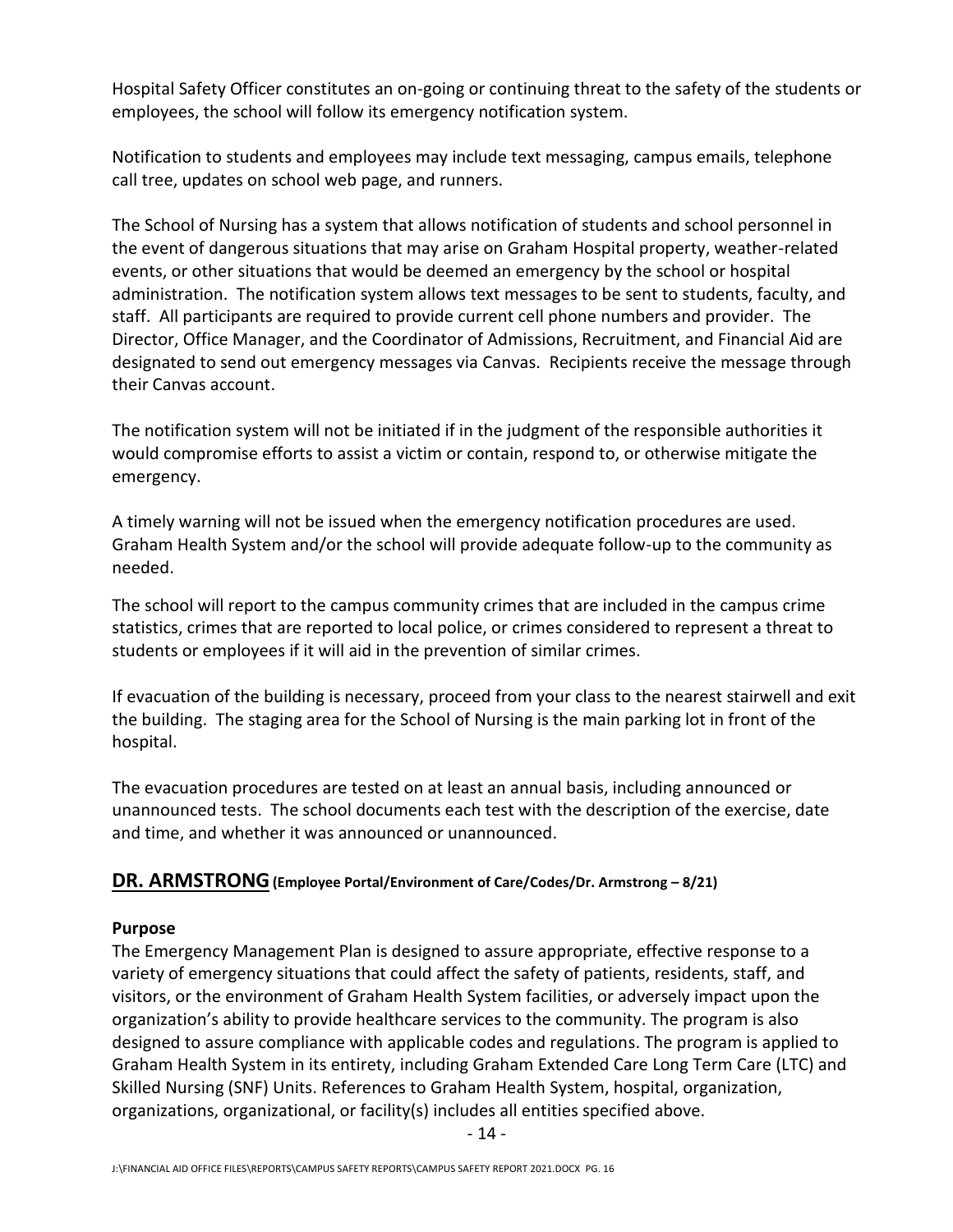# **Policy**

Creating a safe working environment is a priority for Graham Health System. Therefore, it is important that employees identify any threatening behaviors of patients, visitors, or staff members early and seek intervention as soon as possible.

It is the policy of Graham Health System to provide an emergency response plan to workplace violence. Violence in the workplace exists when someone is threatening and causing danger to themselves, others or you. This violence can be either verbal or physical. If you feel threatened, activate Dr. Armstrong. Dr. Armstrong is activated when assistance is needed with a disorderly or violent patient or visitor.

# **Procedure**

- 1. If you witness someone behaving in a disruptive or violent manner or making verbal or physical threats, call 4444 (GH) or 8444 (GMG), as soon as possible.
- 2. Advise the switchboard operator of all known information.
- 3. The switchboard operator will announce the Dr. Armstrong and the unit/department via overhead paging and two-way radio. For example, "Dr. Armstrong, E.D." or "Dr. Armstrong, Pod 4C".
- 4. The switchboard operator will notify the administrator on call of the situation.
- 5. Security will restrict access to the area.
- 6. If you are the victim:
	- Remain as calm as possible.
	- Do as you are told.
	- Do not argue or become angry with the individual.
	- Initiate conversation with the person; tell them your name and facts about yourself. (Act friendly)
	- Be observant.
	- In the event of a rescue attempt, drop to the floor as quickly as possible and remain there.
- 7. The Dr. Armstrong Team will respond to the location.
	- a. The Dr. Armstrong Response Team will consist of the following during normal business hours:
		- 1. Safety Officer
		- 2. Administration
		- 3. Maintenance staff
		- 4. Environmental Services staff \*
		- 5. Plant Operations staff \*
		- 6. Security staff \*
		- 7. House Supervisor \*
		- 8. Affected department director or designee \*
- At Graham Medical Group:
	- 1. Administration
	- 2. Environmental Services staff
	- 3. Affected department director or designee
- \* indicates staff that will make up the Dr. Armstrong team during second and third shift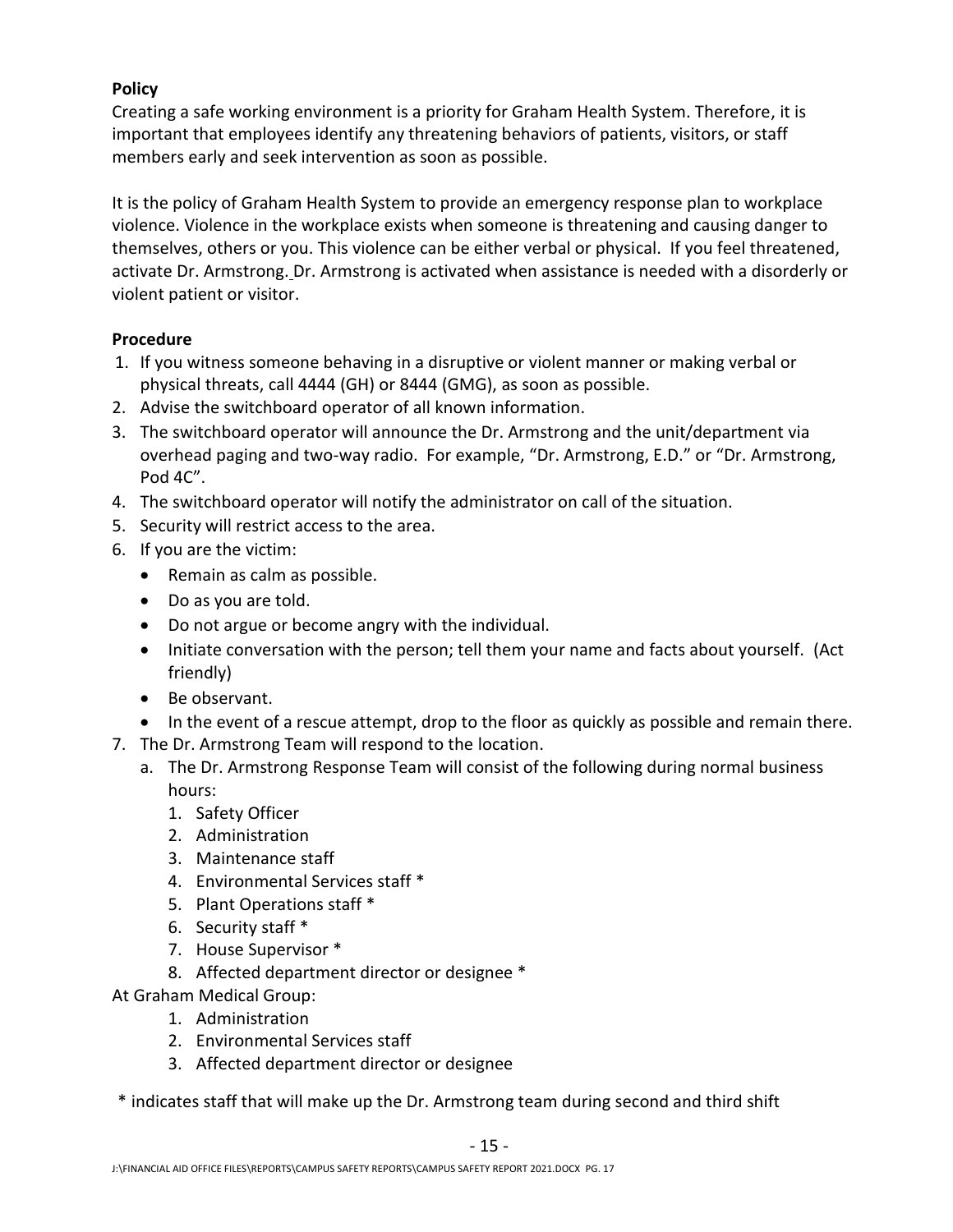- b. The Dr. Armstrong Response Team will secure the area.
- c. The House Supervisor/Administrator will send employees back to their departments once enough individuals are on scene to handle the situation.
- d. Communication with the individual(s) involved will be attempted. A non-threatening demeanor will be maintained. The individual will not be backed into a corner; an escape route for staff involved will be left.
- e. Team members will attempt to maintain a calm environment.

**CODE 911 – ACTIVE SHOOTER (Student Handbook pgs. 41-43 and Faculty Handbook pgs. 98-100) (Employee Portal/Emergency Management/Codes/Code 911 – 8/21)**

#### **Purpose**

The Emergency Management Plan is designed to assure appropriate, effective response to a variety of emergency situations that could affect the safety of patients, residents, staff, and visitors, or the environment of Graham Health System facilities, or adversely impact upon the organization's ability to provide healthcare services to the community. The program is also designed to assure compliance with applicable codes and regulations. The program is applied to Graham Health System in its entirety, including Graham Extended Care Long Term Care (LTC) and Skilled Nursing (SNF) Units. References to Graham Health System, hospital, organization, organizations, organizational, or facility(s) includes all entities specified above.

#### **Definitions**

Active Shooter - An active shooter is defined as "... an individual actively engaged in killing or attempting to kill people in a confined and populated area; in most cases, active shooters use firearm(s) and there is no pattern or method to their selection of victims.

#### **Policy**

In order to preserve life and address the reality of an active shooter event, these guidelines have been established to guide our response to this event to maximize survivability. Most importantly, quickly determine the most reasonable way to protect your own life.

#### **Procedure**

- A. The intent of most active shooters is to kill as many people as quickly as possible. Traditional law enforcement response will include the concept of "surround and contain" in order to minimize the number of victims. In order to save lives, the law enforcement agency having jurisdiction will initiate an immediate response.
- B. Upon discovery of an active shooter situation, as soon as possible and when safe to do so, notify law enforcement (911) and provide overhead announcement of a "Code 911" and location.
	- 1. The phone call to 911 (from the area where they are safely concealed) should provide the following information:
		- a. Description of suspect and possible location.
		- b. Number and types of weapons.
		- c. Suspect's direction of travel.
		- d. Location and condition of any victims.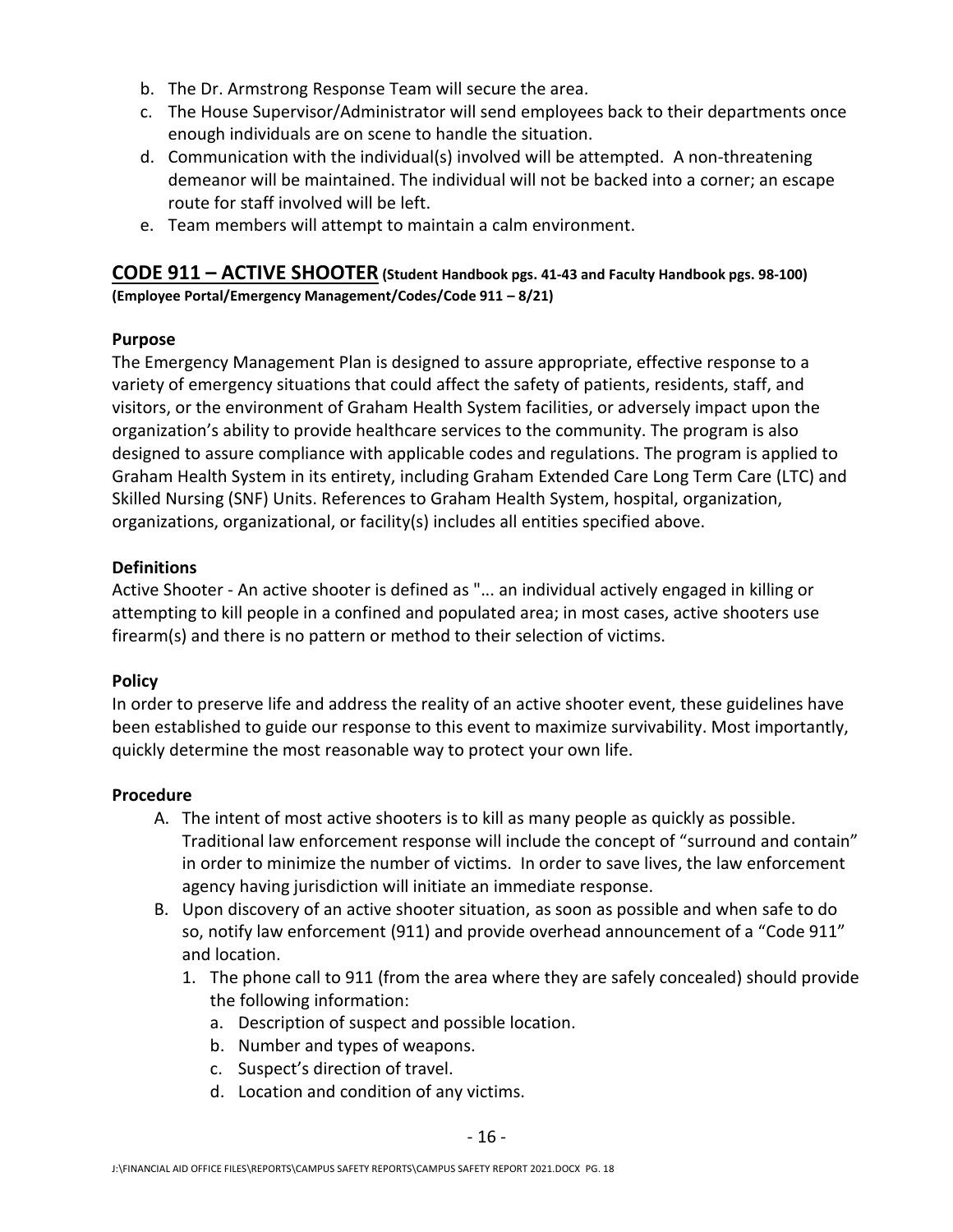- C. Security Officers and/or the Administrator/Person in Charge will meet and guide law enforcement officers if possible and as appropriate. The goal of law enforcement is to locate, isolate, and neutralize the shooter as quickly as possible to prevent additional deaths or injuries.
- D. Response:

Evacuate – If there is an accessible escape path, attempt to evacuate the premises. Be sure to:

- Have an escape route and plan in mind
- Evacuate regardless of whether others agree to follow
- Leave your belongings behind
- Help others escape, if possible
- Prevent individuals from entering an area where the active shooter may be
- Keep your hands visible
- Follow the instructions of any police officers
- Do not attempt to move wounded people
- Call 911 when you are safe

Hide out – if evacuation is not possible, find a place to hide where the active shooter is less likely.

• Direct personnel into resident rooms or other adjacent rooms, close the door and attempt to barricade the door.

Your hiding place should:

- Be out of the active shooter's view
- Provide protection if shots are fired in your direction (i.e., locating into a resident bathroom and locking the door, stay as low to floor as possible and remain quiet and still)
- Provide protection if shots are fired in your direction (i.e., locating into a resident bathroom and locking the door, stay as low to floor as possible and remain quiet and still)
- Not trap you or restrict your options for movement

To prevent an active shooter from entering your hiding place:

- Lock the door
- Blockade the door with heavy furniture

If the active shooter is nearby:

- Lock the door
- Silence your cell phone and/or pager
- Turn off any source of noise (i.e., radios, televisions)
- Hide behind large items (i.e., cabinets, desks)
- Remain quiet

If evacuation and hiding out are not possible:

- Remain calm
- Dial 911, if possible, to alert police to the active shooter's location
- If you cannot speak, leave the line open and allow the dispatcher to listen

Take action against the active shooter – As a last resort, and only when your life is in imminent danger, attempt to: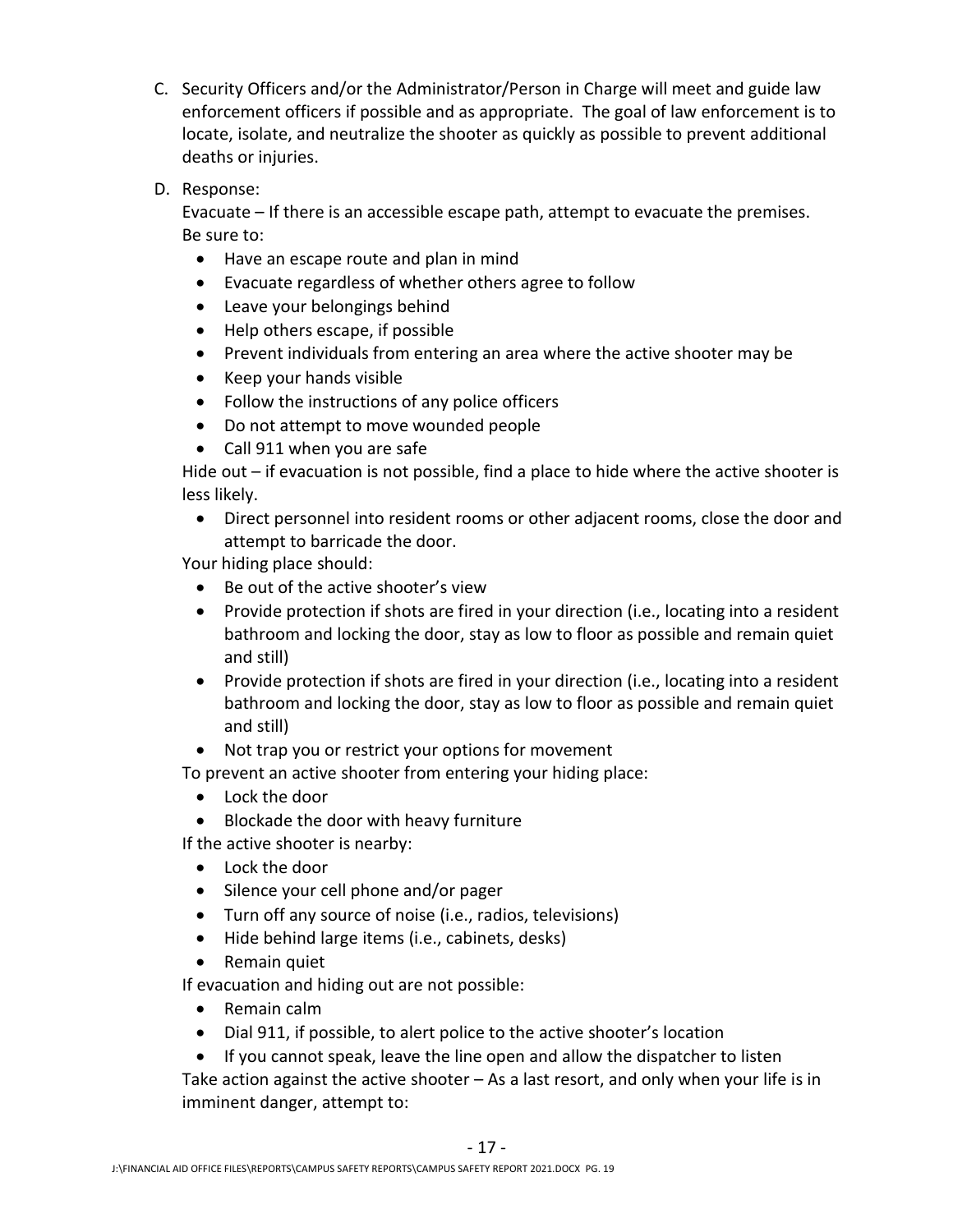- Disrupt and/or incapacitate the active shooter by:
	- Acting as aggressively as possible against him/her
	- Throwing items and improvising weapons
	- Yelling
	- Committing to your actions
- E. An "all clear" Code 911 will be announced overhead when the situation has been addressed and the scene is declared safe by law enforcement officials.
- F. School of Nursing personnel and students should follow the Active Shooter Policy stated above.
	- Get OUT! Depending on the location of the shooter given by the switchboard operator, you should evacuate the building. The regular School of Nursing evacuation route is down the stairs by the front doors. If unable to evacuate:
	- Hide Out Lock the door to your location, if possible, or go to areas such as offices, dorm rooms, library, small classrooms that have doors that lock from the inside.

Students on Clinical – follow directions of instructor and/or staff member in charge.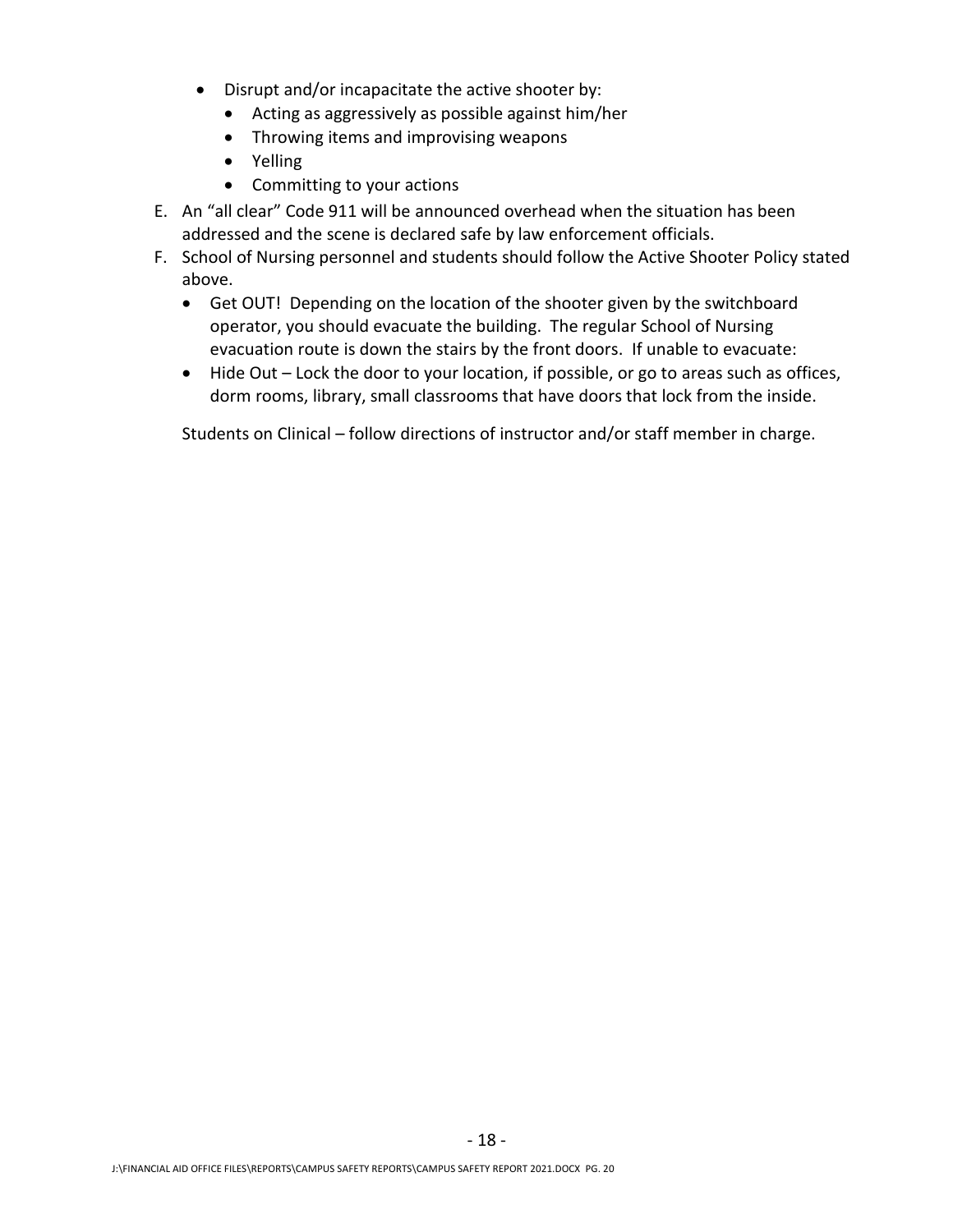# **POLICIES AND PROGRAMS**

# **ANNUAL MANDATORY HEALTH STREAM TRAINING (Student Handbook, pg. 70).**

#### **Policy**

Each student of Graham Hospital School of Nursing is required to complete computerized education courses on mandated topics annually.

#### **Practice Guidelines**

Topics in the computerized education include, but not limited to: Standard Precautions; Infection Control – MDRO's; Patient Responsiveness; Rapid Regulatory Compliance: Clinical I; Rapid Regulatory Compliance: Clinical II; HIPAA; Preventing Slips, Trips, and Falls in the Workplace; Radiation Safety; Hand Hygiene; Environment of Care: Transgender Nondiscrimination Policy; Impaired Healthcare Workers; Patient Satisfaction; Corporate Compliance; Electrical Panel and Medical Gas Panel Safety; Abuse Education; Customer Service; Bed Bugs; and Behaviors that Undermine Patient Safety.

#### **Procedure**

The Director of the School of Nursing is responsible for ensuring that students complete computerized education prior to the first scheduled clinical per course. Students may receive a clinical absence and cannot participate in patient care/clinical settings until completed.

# **ORIENTATION PLAN FOR NEW STUDENTS (Student Handbook, pg. 112)**

In addition to the annual mandatory education/Health Stream, new students are given the School Catalog, Student Handbook, Financial Aid Handbook and receive the following orientation:

- I. Introduction of faculty/staff
- II. Orientation to physical facilities
	- A. Phone system
	- B. Mailboxes
	- C. Parking
	- D. Elevator use
	- E. Smoking policy
	- F. Food Service
	- G. Optional tour of school/hospital
- III. Orientation to the library and technology
- IV. Student Organizations
	- A. Student Senate
	- B. Class groups
	- C. Student of the Month
- V. School calendar
- VI. Assignments
	- A. Faculty advisor
	- B. Clinical rotation schedule

- 19 -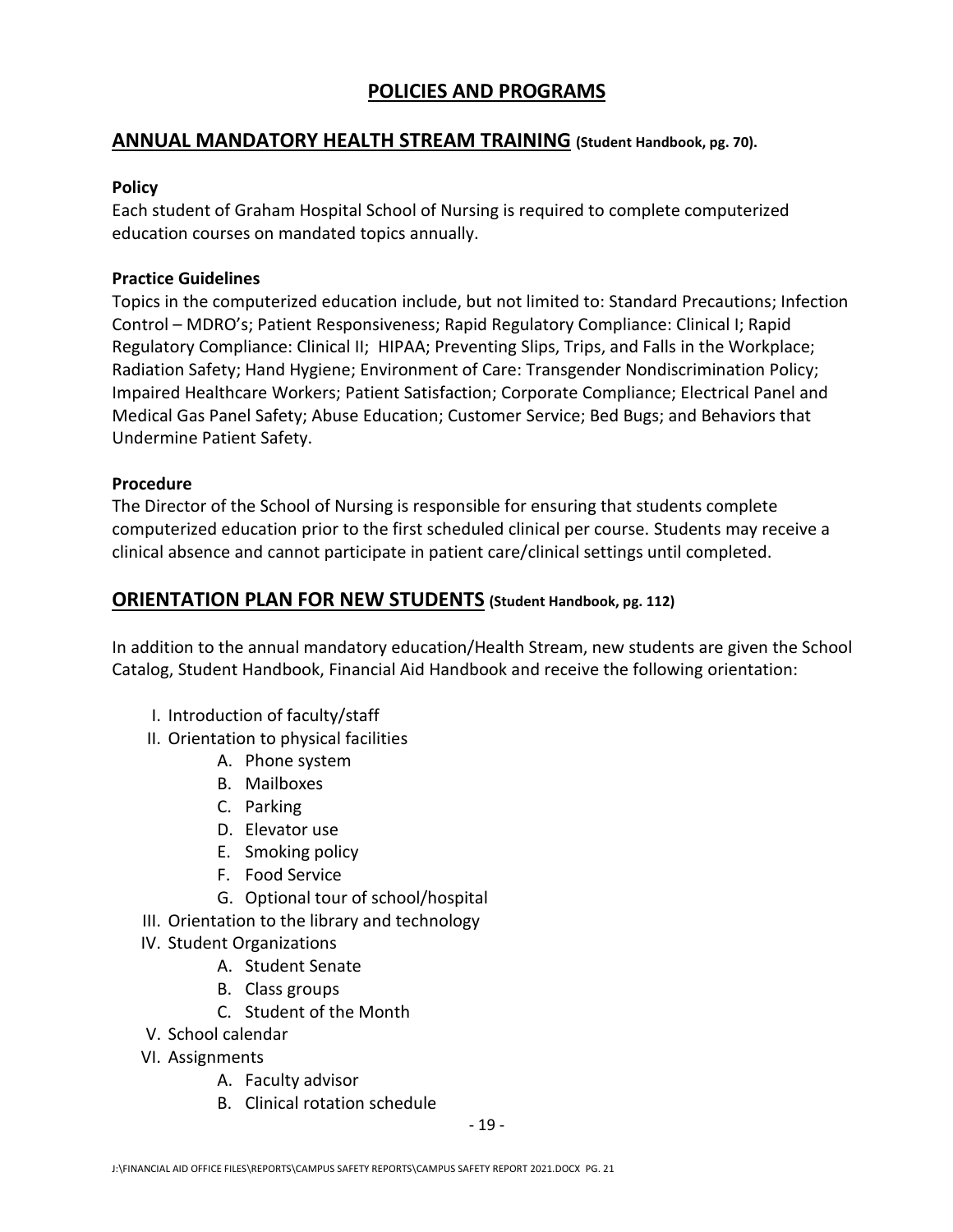- VII. Health policies
	- A. Drug Screening Policy
- VIII. Campus Security
	- IX. Financial Aid policies and procedures

# **COUNSELING AND GUIDANCE POLICY (Student Handbook, pg. 85)**

The Coordinator of Admissions, Recruitment, and Financial Aid is available for individual guidance throughout the school year.

Each student will be assigned a faculty advisor. Faculty advisors are available for individual guidance on academic and professional matters. Students are required to meet with their advisors at least once in the fall. Additional meetings can be arranged by either faculty or students at any time throughout the year.

Graham's Employee Assistance Program (EAP) is a free and confidential service available to employees and students. Services are provided by counselors with a master's degree. Services provided include: marriage, family problems, stress-related problems, financial and legal difficulties, psychological and workplace conflicts. There is no cost for up to six EAP sessions. EAP is accessible 24-hours a day, 7 days per week through Spoon River counseling and Wellness by calling 309-740-2171. If you choose to call them, please identify yourself as a Graham employee and/or student so they recognize that you are under the Graham assistance plan. EAP is a confidential resource where no one at work or school will know you've come unless you choose to talk about your experience. Names are not used on reports received by the hospital. They are just told numbers using the service for financial reimbursement.

# **SEX DISCRIMINATION AND SEXUAL MISCONDUCT POLICY (TITLE IX) (Student Handbook**

**pg. 18 and Faculty Handbook pg. 132)**

# **Applicable Federal and State Law**

Graham Hospital School of Nursing adheres to all federal and state civil rights laws and regulations prohibiting discrimination in institutions of higher education. These include Title IX of the *Education Amendments of 1972* ("Title IX"), the *Violence Against Women Reauthorization Act of 2013* ("VAWA"), the *Jeanne Clery Disclosure of Campus Security Policy and Campus Crime Statistics Act* ("Clery Act"), and the Illinois *Preventing Sexual Violence in Higher Education Act*. Title VII of the *Civil Rights Act of 1964* and the *Illinois Human Rights Act* are two other laws that also prohibit sex discrimination.

Title IX is a federal law that prohibits discrimination on the basis of sex in federally funded education programs and activities. Under final Title IX regulations, effective August 14, 2020, discrimination on the basis of sex can include sexual harassment, including sexual assault, dating violence, domestic violence, and stalking.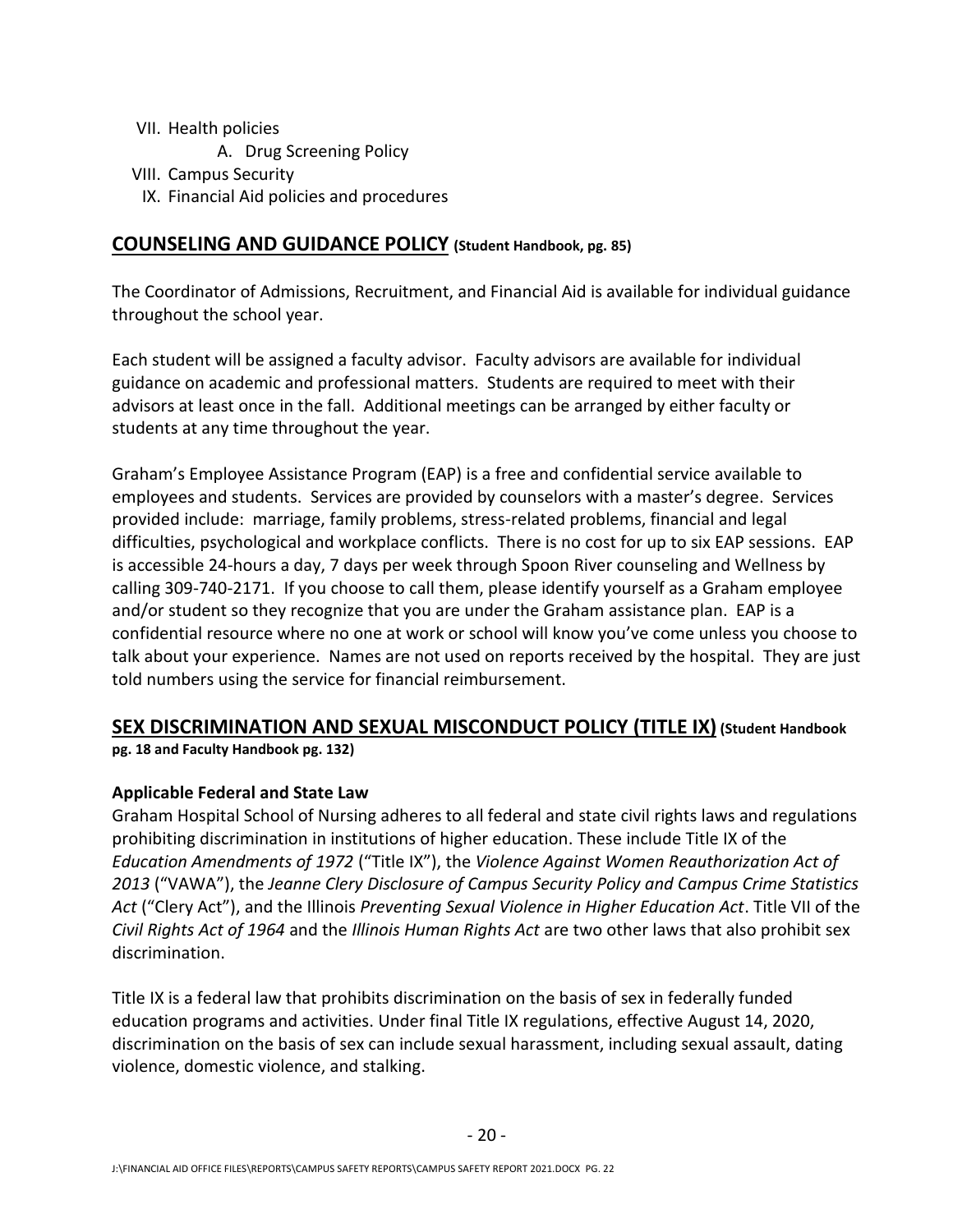#### **Notice of Nondiscrimination**

Graham Hospital School of Nursing does not discriminate on the basis of sex in the education program or activity that it operates. The School is required by Title IX not to discriminate in such a manner. The requirement not to discriminate in the education program or activity extends to employment and admission. Inquiries about the application of Title IX and its implementing regulations may be referred to the Title IX Coordinator, the United States Department of Education's Office for Civil Rights, or both (see below).

Title IX Coordinator Pam Ritter, M.S. Ed. Coordinator of Recruitment, Admissions, and Financial Aid Graham Hospital School of Nursing, Room 366 210 W. Walnut St., Canton IL 61520 (309) 647-5240 ext. 2347 [pritter@grahamhospital.org](mailto:pritter@grahamhospital.org) [TitleIXCoordinator@grahamhospital.org](mailto:TitleIXCoordinator@grahamhospital.org)

Any person, including third-party bystanders, may file a verbal or written report of sex discrimination or sexual harassment to the Title IX Coordinator at any time, including during nonbusiness hours. She will respond within 12 hours of receipt of the report.

Office for Civil Rights, *Chicago Office* U.S. Department of Education Citigroup Center 500 W. Madison St. Ste. 1475, Chicago IL 60661-4544 (312) 730-1560 [OCR.Chicago@ed.gov](mailto:OCR.Chicago@ed.gov)

#### **Policy on Nondiscrimination**

Graham Hospital School of Nursing ("School") strives to provide an educational and working environment that is free from all forms of sex-based discrimination, harassment, and retaliation for faculty, staff, and students. Students and employees are responsible for maintaining such an educational environment and complying with all policies.

Individuals found to have engaged in prohibited misconduct on the basis of sex will be subject to disciplinary action, up to and including termination and/or expulsion from the School.

Furthermore, it is Graham Hospital School of Nursing policy not to discriminate, or tolerate discrimination on the basis of race, religion, color, sex, national origin, ancestry, disability, age, military service, marital status, sexual orientation, pregnancy or other factors as prohibited by law. We are committed to providing an environment that values diversity and emphasizes the dignity and worth of every individual, an environment in which every individual is treated with respect.

Discrimination and harassment in any form are contrary to these goals and fundamentally at odds with the core values of Graham Hospital School of Nursing.

- 21 -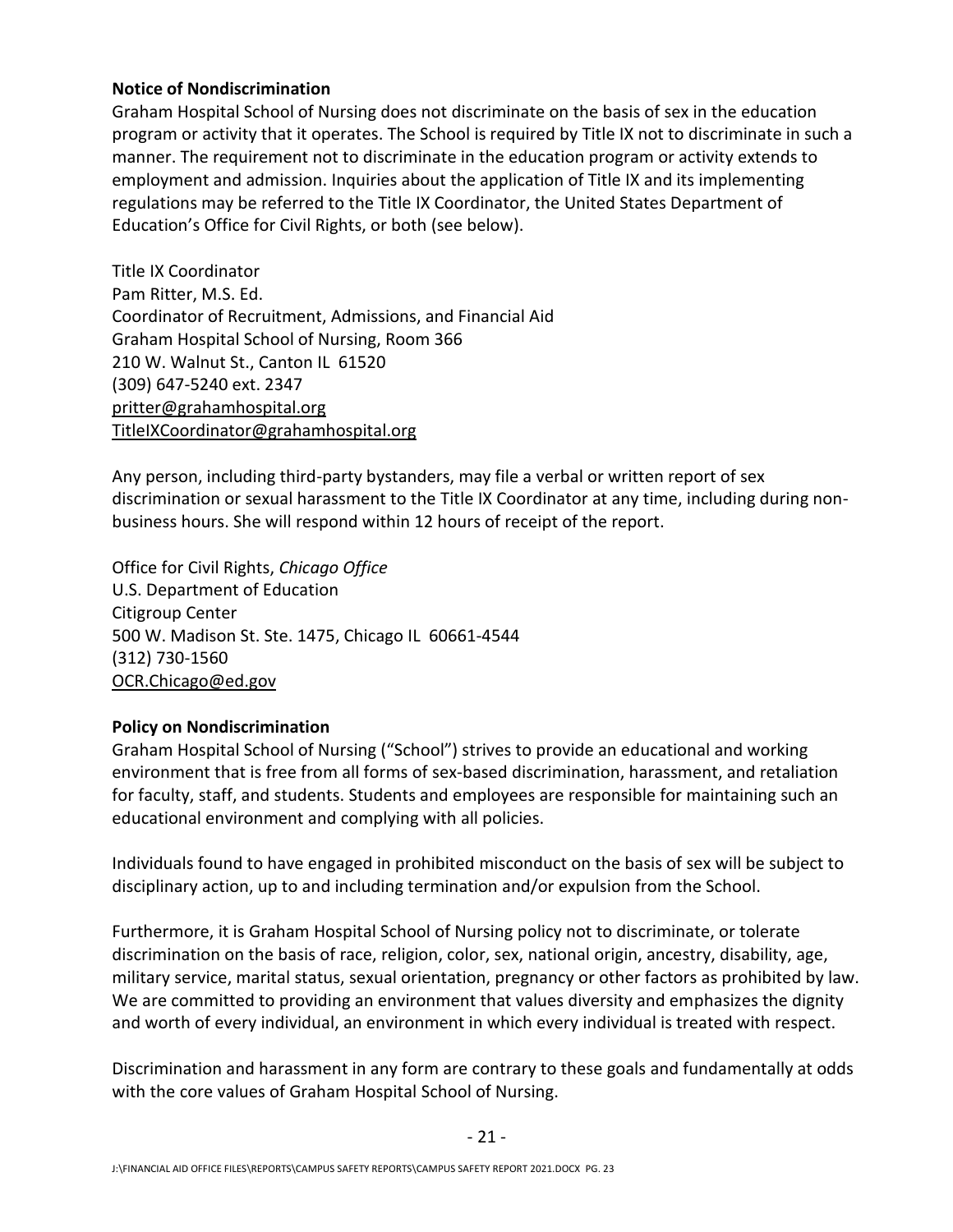Faculty, staff, and student employees are also subject to the Graham Hospital policy on harassment in the workplace (Title VII and *Illinois Human Rights Act*).

# **Scope**

Graham Hospital School of Nursing's Sex Discrimination and Sexual Misconduct Policy ("Policy") and these implementing Procedures ("Procedures") apply to students, staff, administrators, and faculty members, regardless of sexual orientation or gender identity, whenever the misconduct occurs:

- 1. On School property or
- 2. Off School property if:
	- a. The conduct was in connection with a School or School-recognized program or activity; or
	- b. The conduct may have the effect of creating a hostile environment for a member of the School community.

# **Implementing Procedures**

The School will establish, maintain, and publish Procedures implementing this Policy, which set forth:

- The scope and jurisdiction of the School's prohibition on sex-based misconduct;
- Definitions of prohibited conduct;
- Responsibilities of and contact information for the School's Title IX Coordinator and Graham Hospital's Director of Human Resources;
- Options for assistance following an incident of sex-based discrimination, harassment, or other misconduct;
- Procedures for reporting and confidentially disclosing alleged sex-based misconduct;
- The School's response to reports of alleged sex-based misconduct;
- The School's grievance process for complaints alleging Title IX sexual harassment and/or alleging sexual violence, domestic violence, dating violence, or stalking;
- Prevention and education programming provided to School students; and
- Training and education provided to the Title IX Coordinator, and anyone else involved in the receipt of reports of, responding to, investigating or adjudicating alleged incidents of sexual discrimination, harassment, or other misconduct, or involved in the referral or provision of services to survivors.

# **Definition of Sexual Harassment**

The Title IX Final Rule defines sexual harassment as conduct on the basis of sex that satisfies one of more of the following, all of which jeopardize the equal access to education that Title IX is designed to protect: (1) An employee of Graham Hospital School of Nursing conditioning the provision of an aid, benefit, or service of the School on an individual's participation in unwelcome sexual conduct ("Quid Pro Quo"); (2) unwelcome conduct determined by a reasonable person to be so severe, pervasive, and objectively offensive that it effectively denies a person equal access to the School's program or activity; or (3) "sexual assault" (as defined in the Clery Act), "dating violence," "domestic violence," or "stalking" as defined in the *Violence Against Women Act* (VAWA).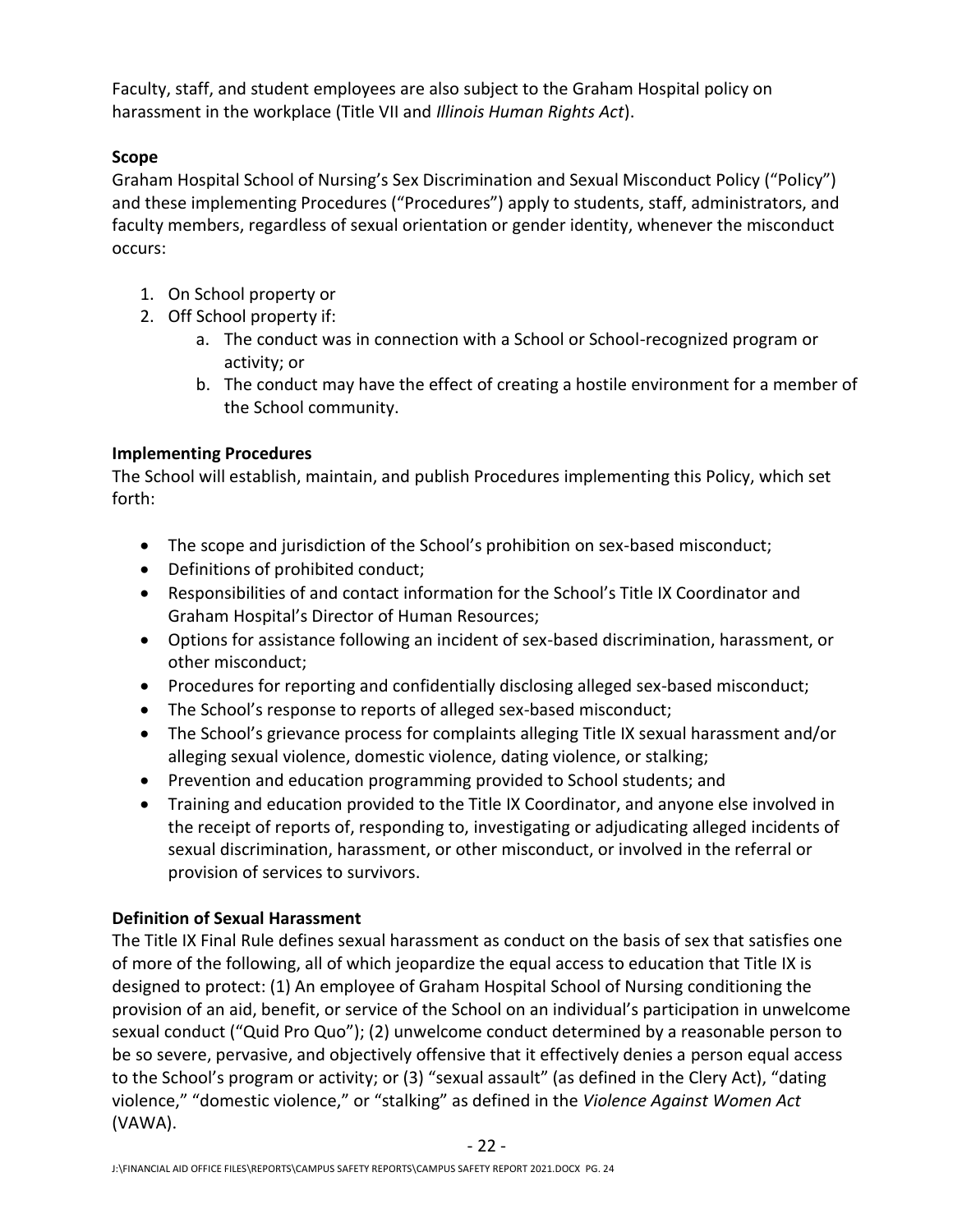*Sexual assault* as defined in the Clery Act means an offense classified as a forcible or non-forcible sex offense under the uniform crime reporting system of the Federal Bureau of Investigation. A sex offense is any sexual act directed against another person, without that person's consent, including acts in which the person is incapable of giving consent, or in a familial relationship of a degree that would prohibit marriage. Examples include forcible rape, forcible sodomy, sexual assault with an object, forcible fondling, incest, and statutory rape. In this Policy, *consent* is defined as express verbal permission to engage in sexual activity.

*Dating violence* means violence committed by a person— (a) who is or has been in a social relationship of a romantic or intimate nature with the victim; and (b) where the existence of such a relationship shall be determined based on a consideration of the following factors: (i) The length of the relationship, (ii) the type of relationship, and (iii) the frequency of interaction between the persons involved in the relationship.

*Domestic Violence* includes felony or misdemeanor crimes of violence committed by a current or former spouse or intimate partner of the victim, by a person with whom the victim shares a child in common, by a person who is cohabitating with or has cohabitated with the victim as a spouse or intimate partner, by a person similarly situated to a spouse of the victim under the domestic or family violence laws of the jurisdiction receiving grant monies, or by any other person against an adult or youth victim who is protected from that person's acts under the domestic or family violence laws of the jurisdiction.

*Stalking* means engaging in a course of conduct directed at a specific person that would cause a reasonable person to— (a) fear for his or her safety or the safety of others; or (b) suffer substantial emotional distress.

# **Reporting Sex Discrimination or Sexual Harassment**

Any person, including third-party bystanders, may in good faith report sex discrimination, sexual harassment, or retaliation (whether or not the person reporting is the alleged victim), using one of the following options:

- 1. File a complaint with, or give verbal notice to, the Title IX Coordinator. Such a report may be made at any time (including during non-business hours) in person or by telephone, email, or mail, using the contact information listed above. The Coordinator will respond to the reporter within 12 hours.
- 2. Use the electronic anonymous reporting form posted at [http://www.grahamschoolofnursing.org/current\\_students\\_and\\_faculty/title\\_ix.](http://www.grahamschoolofnursing.org/current_students_and_faculty/title_ix)
- 3. Report to a Responsible Employee, who must report the alleged incident of sex-based misconduct, including names of all involved individuals, to the Title IX Coordinator. The following are the School's Responsible Employees: Director and Student Senate Advisor. A report to a Responsible Employee is not confidential.
- 4. Call Graham Hospital Security at (309) 647-5240 ext. 4444.
- 5. Call 911 or the Canton Police Department at [\(309\) 647-5131](https://www.google.com/search?q=canton+il+police&oq=canton+il+police&aqs=chrome..69i57.4558j0j7&sourceid=chrome&ie=UTF-8) in an emergency.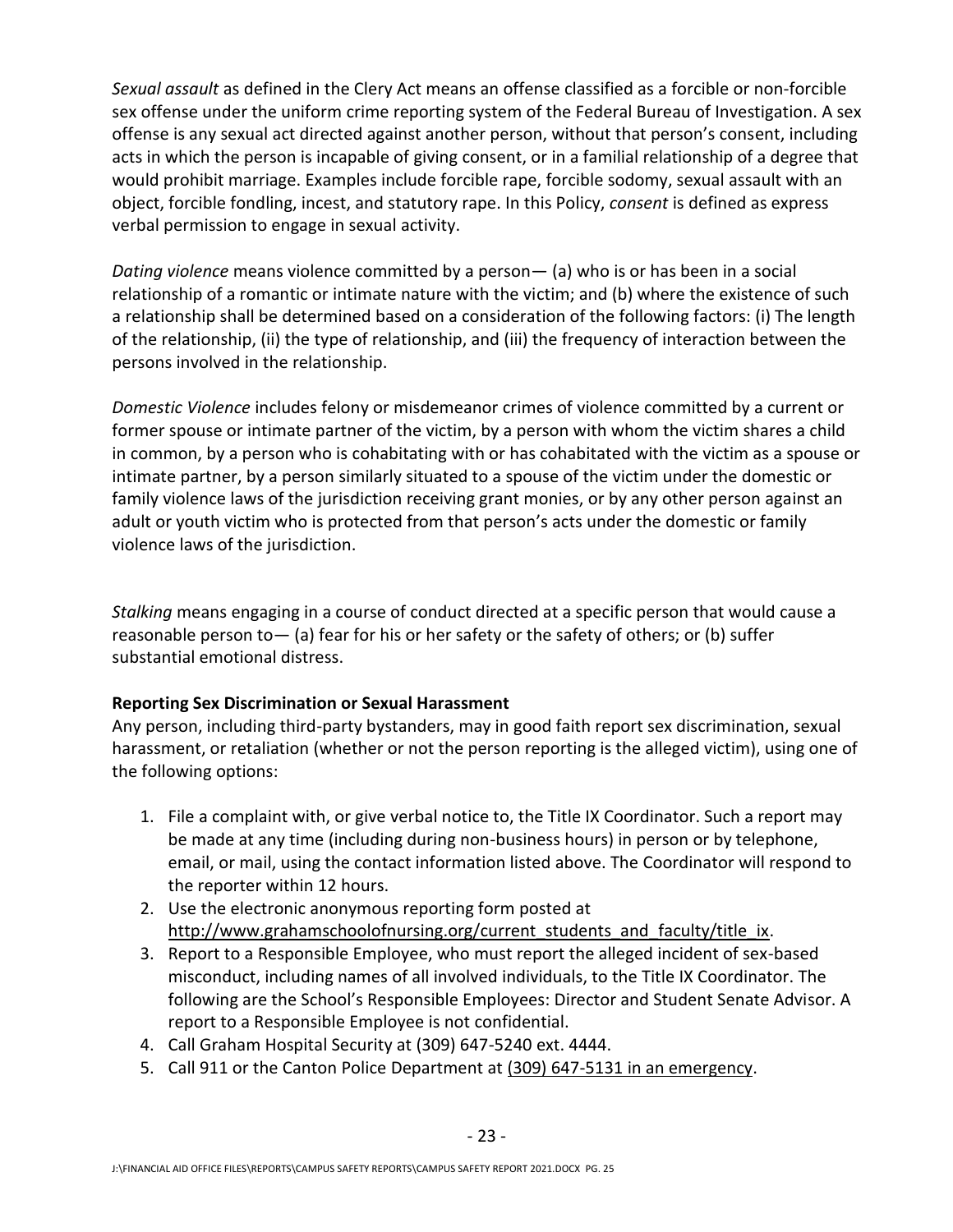Reporting carries no obligation to initiate a formal response. Individuals who feel they have experienced sexual assault, dating violence, domestic violence, or stalking have the option to pursue a Title IX complaint with Graham Hospital School of Nursing, to pursue a criminal complaint with the appropriate law enforcement agency, or to pursue both, either concurrently or consecutively. Likewise, they also have the right not to pursue any complaint either to the School or to a law enforcement agency.

The School will keep confidential the identity of any individual who has made a report or complaint of sex discrimination or sexual harassment, any complainant, any individual reported to be the perpetrator of sexual misconduct, any respondent, and any witness, except as permitted by FERPA or as required by law, or if the School determines that the alleged perpetrator poses a serious and immediate threat to health and/or safety of the School community.

A person who knowingly makes a false report of sex-based misconduct may be subject to disciplinary action, up to and including suspension, expulsion, or termination.

#### **Non-Retaliation**

It is a violation of this Policy to retaliate in any way against any person because they have, in good faith, opposed any practices forbidden under this Policy or have filed a report or complaint, testified, assisted, participated, or refused to participate in any manner in an investigation or grievance process under this Policy and Procedure. This includes intimidating, threatening, coercing, harassing, or discriminating against that person.

Acts of alleged retaliation should be reported immediately to the Title IX Coordinator and will be promptly investigated. Graham Hospital School of Nursing is prepared to take appropriate steps to protect individuals who fear that they may be subjected to retaliation and may pursue disciplinary action as appropriate for individuals engaged in retaliation.

# **Administration of Policy**

Title IX Coordinator Pam Ritter, M.S. Ed. Coordinator of Recruitment, Admissions, and Financial Aid Graham Hospital School of Nursing, Room 366 210 W. Walnut St., Canton IL 61520 (309) 647-5240 ext. 2347 [TitleIXCoordinator@grahamhospital.org](mailto:TitleIXCoordinator@grahamhospital.org) Responsibilities of the Title IX Coordinator include, but are not limited to:

- Overseeing the School's response to all Title IX reports and complaints and identifying and addressing any patterns or systemic problems revealed by such reports or complaints.
- Being informed of all reports and complaints raising Title IX issues, including those initially filed with another individual or office or if the investigation will be conducted by another individual or office.
- Conducting and/or assigning Title IX investigations, including the investigation of facts relative to a complaint.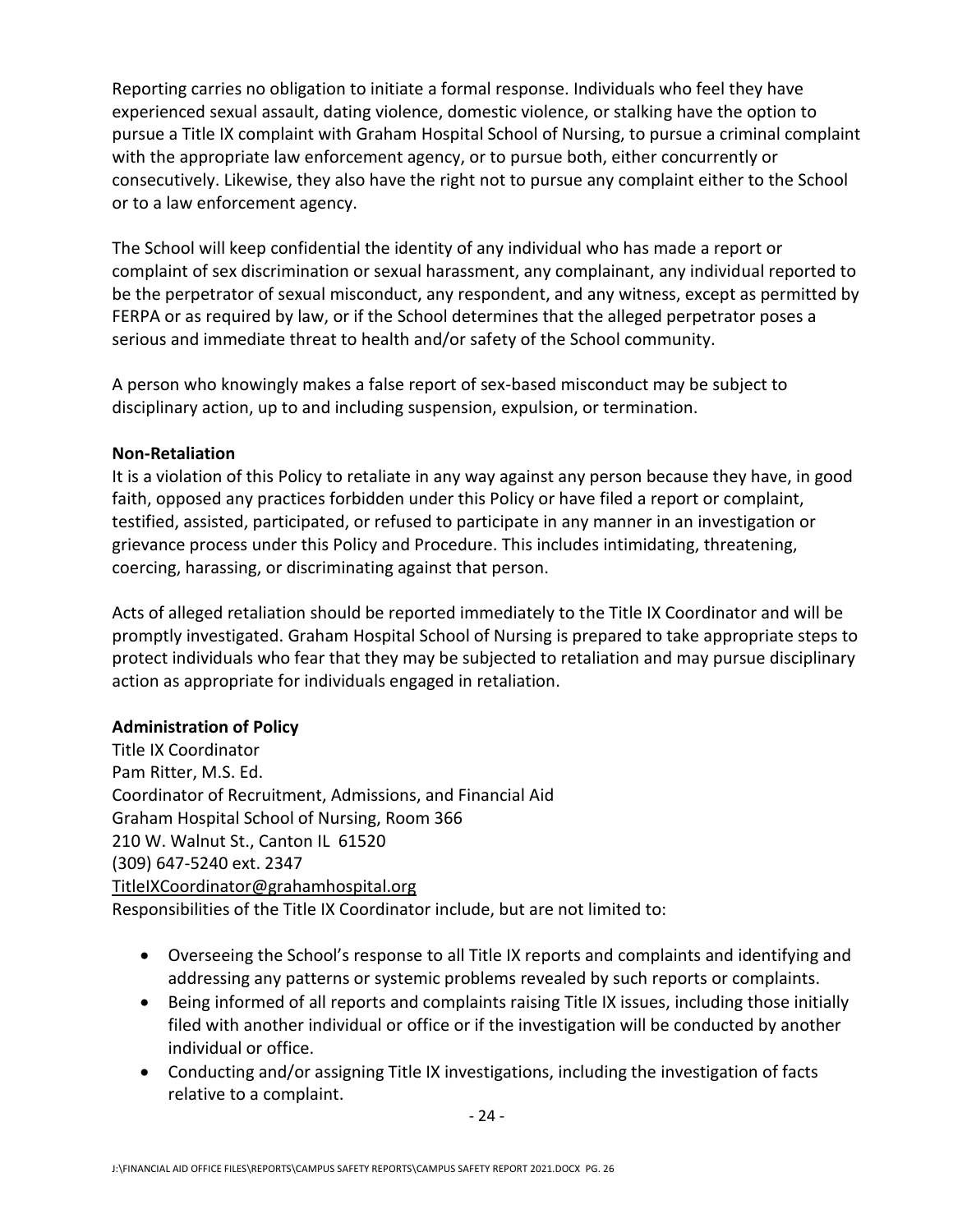- $\circ$  With respect to Title IX complaints that relate to a School employee as the complainant or as the respondent, the Title IX Coordinator will partner with the Director of Human Resources to manage the investigation into the allegations and recommend any appropriate sanctions against an employee.
- o The Title IX Coordinator must not be the decision-maker for a determination of responsibility in response to a formal Title IX complaint of sexual harassment.
- Coordinating any appropriate supportive measures and ensuring the effective implementation of any remedies.
- Ensuring that appropriate policies and procedures are in place for working with law enforcement and coordinating services with local victim advocacy organizations and services providers, including rape crisis centers.
- Ensuring that adequate training is provided to students, faculty, and staff on Title IX issues.
- Promoting an educational and employment environment which is free of sex discrimination and gender bias.

Director of Human Resources Melanie Ewalt Graham Health System 210 W. Walnut St., Canton IL 61520 (309) 647-5240 ext. 2303 [mewalt@grahamhospital.org](mailto:mewalt@grahamhospital.org)

The Director of Human Resources will partner with the Title IX Coordinator with respect to any complaints of sex-based misconduct that involve a School employee as the complainant or as the respondent. For any such complaints that involve a School employee as the respondent and fall outside the scope of Title IX, the Director of Human Resources will manage the investigation into the allegations and issue a decision and any appropriate sanction(s).

# **Confidential Resources for Assistance**

The following counselors and advocates can provide an immediate confidential response in a crisis situation, as well as ongoing assistance and support:

Confidential Advisor (Spoon River College students) Andrea White Student Success Coach and Counselor Spoon River College 23235 N. County Hwy 22, Canton IL 61520 (309) 649-6225 [Andrea.White@src.edu](mailto:Andrea.White@src.edu)

National Domestic Violence Hotline: (800) 799-SAFE (7233) [www.thehotline.org](http://www.thehotline.org/) 

National Sexual Assault Hotline RAINN: (800) 656-HOPE (4673) [www.rainn.org](http://www.rainn.org/) 

Illinois Coalition Against Sexual Assault: (217) 753-4117 [www.icasa.org](http://www.icasa.org/)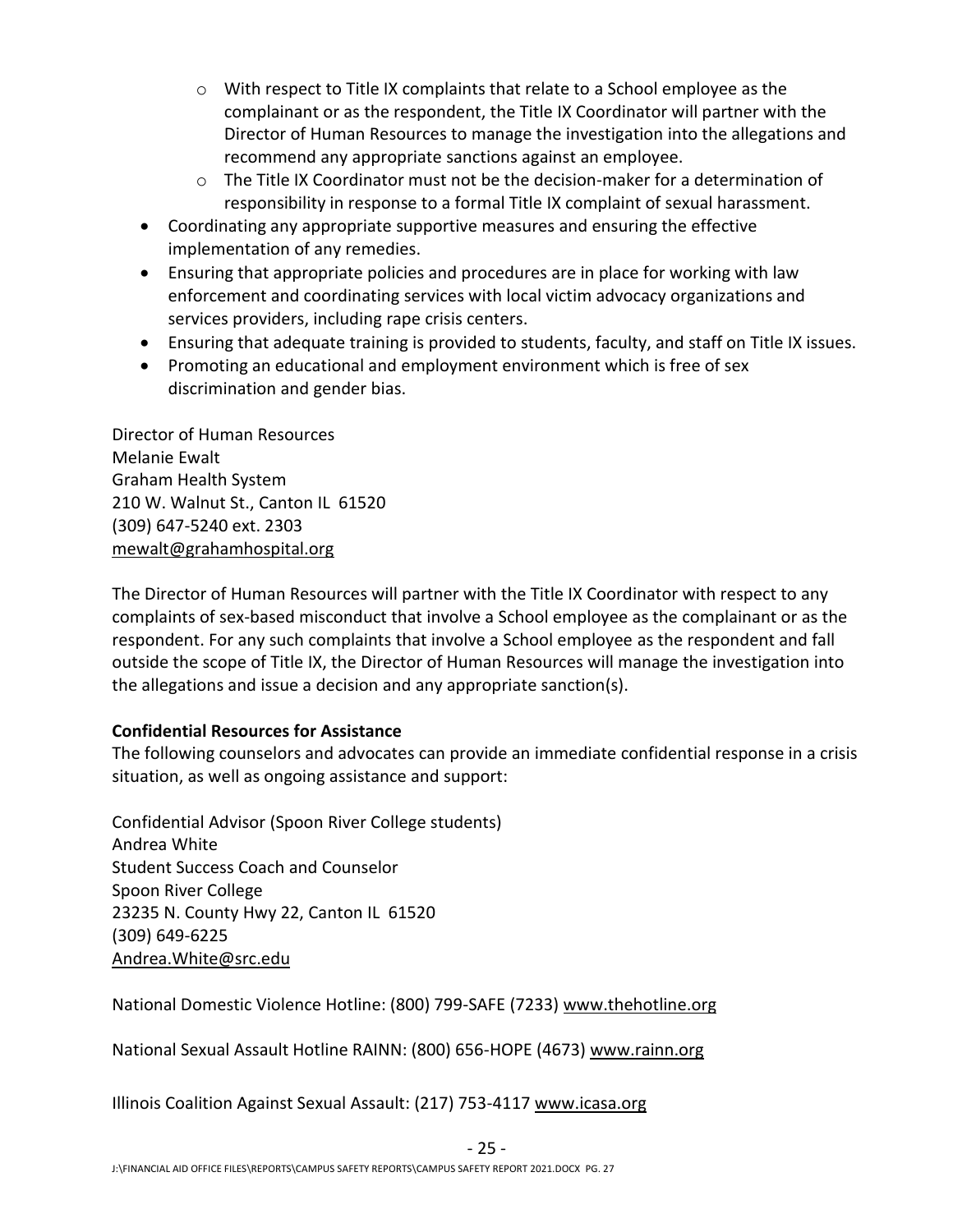Illinois Sexual Harassment & Discrimination Helpline: (877) 236-7703 (M-F 8:30-5:00)

Fulton Mason Crisis Service: (309) 647-8311

Fulton County Sexual Assault Services: (309) 333-1934

Western Illinois Regional Council – Community Action Agency Victim Services: Hotline: (309) 837-555[5 http://wirpc.org/](http://wirpc.org/)

Graham Hospital: Preservation of evidence, examination, and treatment for sexual assault survivors to provide for the victim's medical, legal, and psychosocial needs. (309) 647-5240

#### **School Response**

Notice to the Title IX Coordinator, or other official with authority to take corrective measures, charges a school with actual knowledge of sex-based discrimination, sexual harassment, or other sex-based misconduct, or allegations of these in its education program or activity and triggers Graham Hospital School of Nursing's obligation to respond.

Graham Hospital School of Nursing will investigate every informal or formal notice or complaint of violation of its Sex Discrimination and Sexual Misconduct Policy that is received by the Title IX Coordinator in accordance with the Procedures set forth below.

These Procedures govern sex-based misconduct in various forms, many of which may trigger legal obligations under one or more state and federal laws. In no case does the inapplicability of a particular law require the School not to address an act of misconduct falling within the scope of these Procedures.

1. Notice/Report

Within 12 hours of receipt of notice or a report of an alleged violation of the Policy to the Title IX Coordinator, the Coordinator will contact the alleged victim in confidence with at least one of three responses:

- 1. Offer supportive measures when the victim does not wish to proceed formally,
- 2. An informal resolution, and/or
- 3. A Formal Grievance Process including an investigation and a hearing.

The investigation and grievance process will determine whether or not the Policy has been violated. If so, Graham Hospital School of Nursing will promptly implement effective remedies designed to ensure that it is not deliberately indifferent to harassment or discrimination, their potential recurrence, or their effects.

2. Report Processing

Within five (5) business days following receipt of notice or a complaint, the Title IX Coordinator will: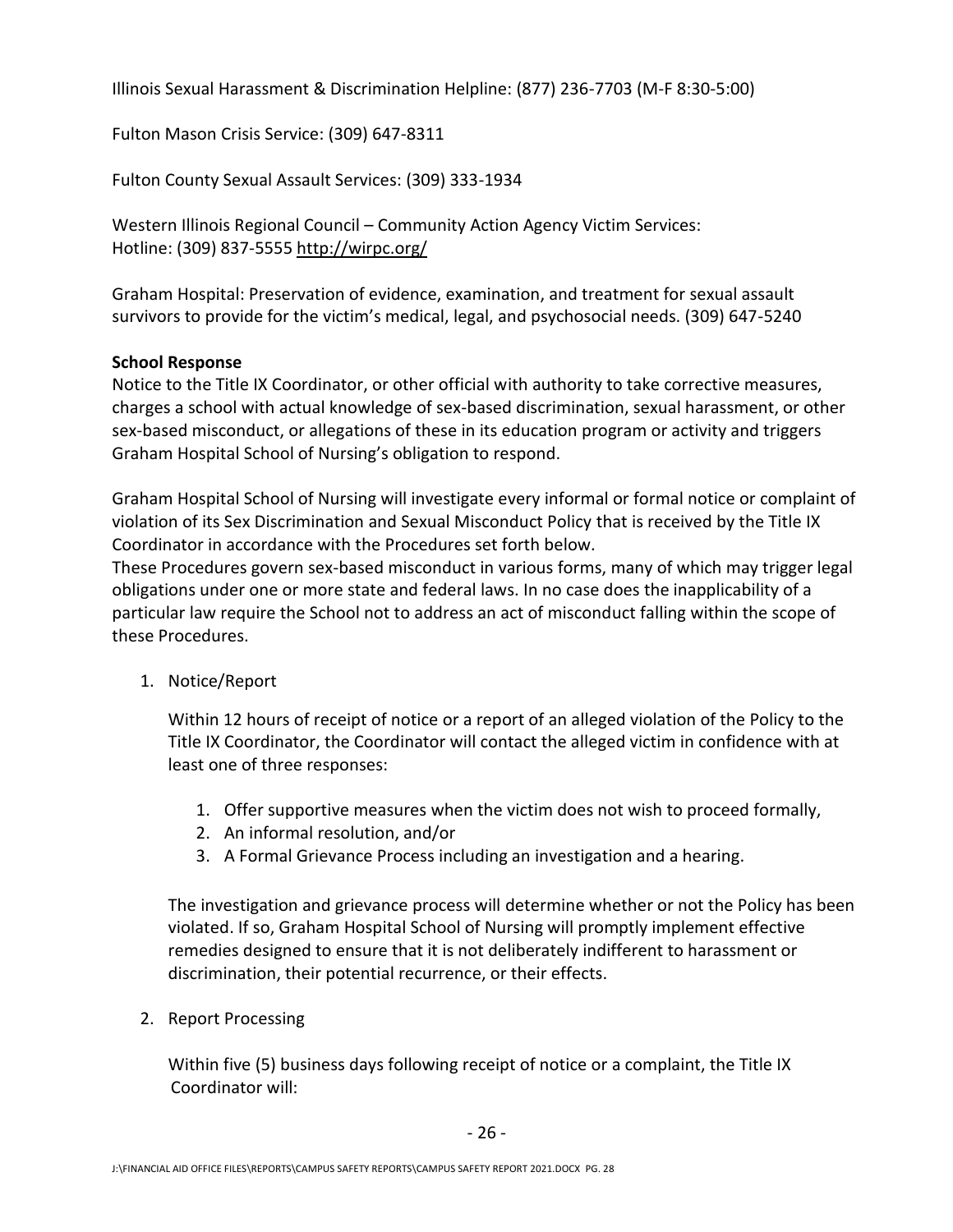- Inform the alleged victim (hereinafter "complainant") of their right to request supportive measures, whether that person decides to file a formal complaint or not;
- Inform the complainant of their right to have an advisor;
- Explain that the complainant has an option to file a formal complaint, which can be filed by the complainant or signed by the Title IX Coordinator, except when the Coordinator is a party to the complaint;
- Explain that the complainant has a right to dismiss a formal complaint unless there is a compelling and immediate threat to physical health and/or safety;
- Notify the individual reported to be the perpetrator of sexual harassment (hereinafter, "respondent"), if a formal complaint is made, and inform them of their right to request supportive measures;
- Offer informal resolution of the complaint, such as mediation or restorative justice, so long as both parties give voluntary, informed, written consent, except when an employee is alleged to have sexually harassed a student;
- Initiate a formal investigation and grievance process, and provide a report to the Title IX Hearing Committee (Graham Hospital School of Nursing Non-Academic Grievance Committee); and
- Dismiss the allegations in a formal complaint if they do not meet the definition of sexual harassment or did not occur in the School's education program or activity.
- 3. Supportive Measures

Supportive measures (also referred to as "interim protective measures") are nondisciplinary, non-punitive individualized services offered as appropriate, as reasonably available, and without fee or charge to a complainant or respondent, irrespective of whether a formal complaint has been filed.

Examples of supportive measures that the School may offer include, but are not limited to:

- Counseling and mental health support;
- Extensions of deadlines or other course-related adjustments;
- Leaves of absence;
- Changes to academic, living, and/or working schedules or situations;
- Increased security and monitoring of certain areas of campus;
- Issuance and enforcement of mutual campus No Contact Orders; and
- Enforcement of an order of protection or No Contact Order entered by a state civil or criminal court.

A report of alleged sex-based misconduct may also prompt the School to consider broader remedial action, such as increased education and prevention efforts or revisions to the School's policies and practices. The Title IX Coordinator is responsible for coordinating the School's implementation of supportive measures.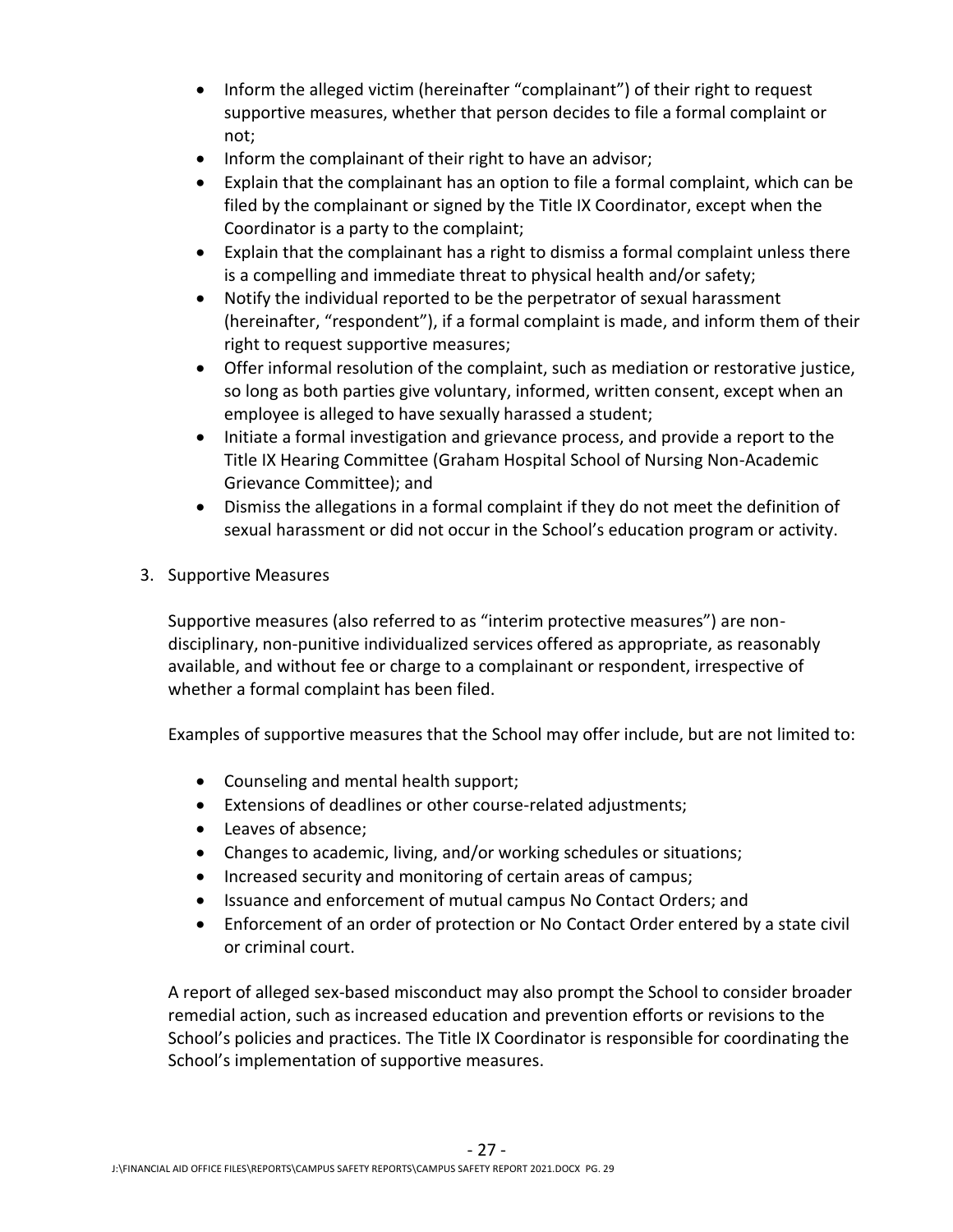4. Emergency Removals and/or Administrative Leave

The Title IX Coordinator may determine that emergency removal of a respondent from its education program or activity is necessary if that person poses an immediate threat to physical health and/or safety of any student or other individual. In addition, the School may place an employee on administrative pending the Grievance Process in response to a formal complaint.

5. Timely Warnings

Pursuant to the *Jeanne Clery Disclosure of Campus Security Policy and Campus Crime Statistics Act* ("Clery Act"), 20 U.S.C. § 1092(f), the School will issue timely warnings to the campus community about crimes that have already occurred but may continue to pose a serious or ongoing threat to students and employees. The Clery Act also requires the School to maintain a public crime log and publish an Annual Security Report ("ASR") available to all current students and employees. The ASR documents three calendar years of select campus crime statistics (including statistics regarding incidents of dating violence, domestic violence, and stalking), security policies and procedures, and information on the basic rights guaranteed to victims of sexual assault.

#### **Formal Grievance Process Procedures**

For purposes of this Grievance Process, a formal complaint is a document filed by a complainant or signed by the Title IX Coordinator alleging qualifying allegations of Title IX sexual harassment (including sexual assault, dating violence, domestic violence, and stalking, as defined above) that occur in an education program or activity controlled by Graham Hospital School of Nursing, involving a complainant and respondent participating or attempting to participate in the School's education programs or activities, either as a student or an employee.

Absent a willing and able complainant, the Title IX Coordinator may determine that a formal complaint should be pursued due to a compelling threat to health and/or safety.

The Title IX Coordinator may dismiss a formal complaint or any allegations therein if, at any time during the investigation or hearing, the complainant notifies the Coordinator in writing that the complainant wishes to withdraw the formal complaint or allegations therein.

If the Title IX Coordinator determines that the complaint is outside the scope of Title IX, the complaint may be dismissed; however, the allegations may instead be addressed under Graham Hospital School of Nursing's Code of Conduct or other appropriate policies elaborated in the student, faculty, and employee handbooks. The Coordinator will refer the matter for resolution to the Graham Hospital School of Nursing Director and/or the appropriate School committee.

1. Notice of Allegations

Within ten (10) business days after signing a formal complaint or receiving a formal complaint filed by a complainant, the Title IX Coordinator will provide written notice to the known parties of the following: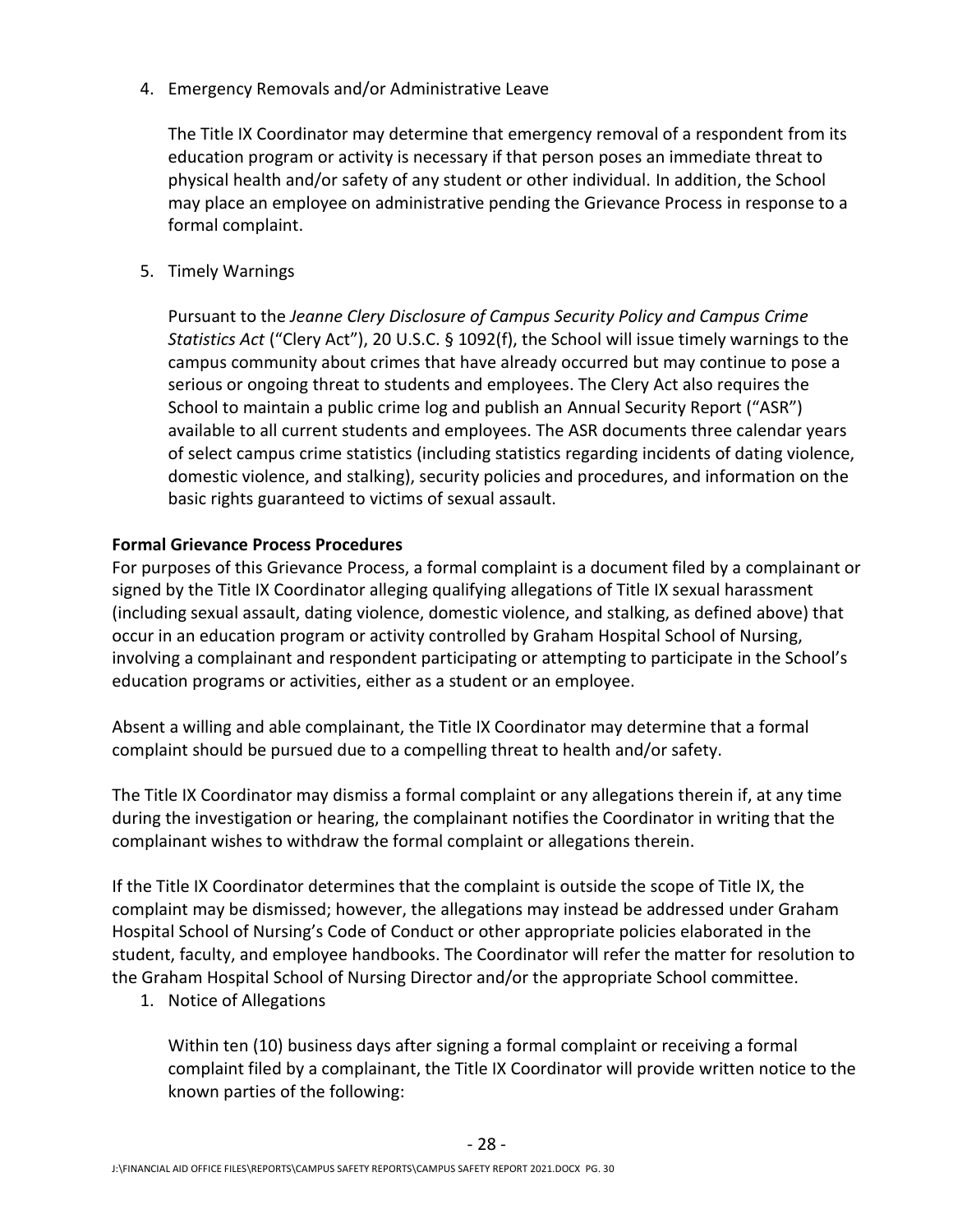- a. This Grievance Process, including the informal resolution process, where applicable.
- b. The allegations potentially constituting sexual harassment under Title IX and/or sexual violence, domestic violence, dating violence, or stalking including sufficient details known at the time and with sufficient time to prepare a response before any initial interview.
- c. That the respondent is presumed not responsible for the alleged conduct and that a determination regarding responsibility is made at the conclusion of the grievance process.
- d. That the parties may have an advisor of their choice, who may be, but is not required to be, an attorney.
- e. That the parties may inspect and review any evidence obtained as part of the investigation that is directly related to the allegations raised in the formal complaint, including evidence upon which the School does not intend to rely in reaching a determination regarding responsibility, and inculpatory or exculpatory evidence, whether obtained from a party or other source.
- f. The provision in this Policy that prohibit knowingly making false statements or knowingly submitting false information during the grievance process.
- 2. Informal Resolution

At any time after receiving the initial notice of allegations, and prior to a determination regarding responsibility being reached, the complainant and respondent may request to participate in an informal resolution process such as mediation, restorative justice, etc.

Informal resolution will only occur with both parties' voluntary, written consent. At any time prior to agreeing to a resolution, any party will have the right to withdraw from the informal resolution process and resume the grievance process with respect to the formal complaint.

The Title IX Coordinator or designee (i.e., Graham Hospital School of Nursing Director, Director of Human Resources), with the consent of the parties, may negotiate and implement an agreement to resolve the allegations that satisfies all parties and the School. Negotiated resolutions are not appealable.

The School does not permit informal resolution in cases involving alleged sexual harassment by a School employee toward a student.

3. Investigation of Formal Complaint

The Title IX Coordinator will undertake an investigation into a formal complaint, which may take 60 business days. Throughout the investigation, the parties will be afforded an equal opportunity to present witnesses including fact and expert witnesses, and other inculpatory and exculpatory evidence. The Coordinator will not restrict the ability of either party to discuss the allegations under investigation or to gather and present relevant evidence. Any proceeding, meeting, or hearing held to resolve formal complaints pursuant to this Grievance Process will protect the privacy of the participating parties and witnesses.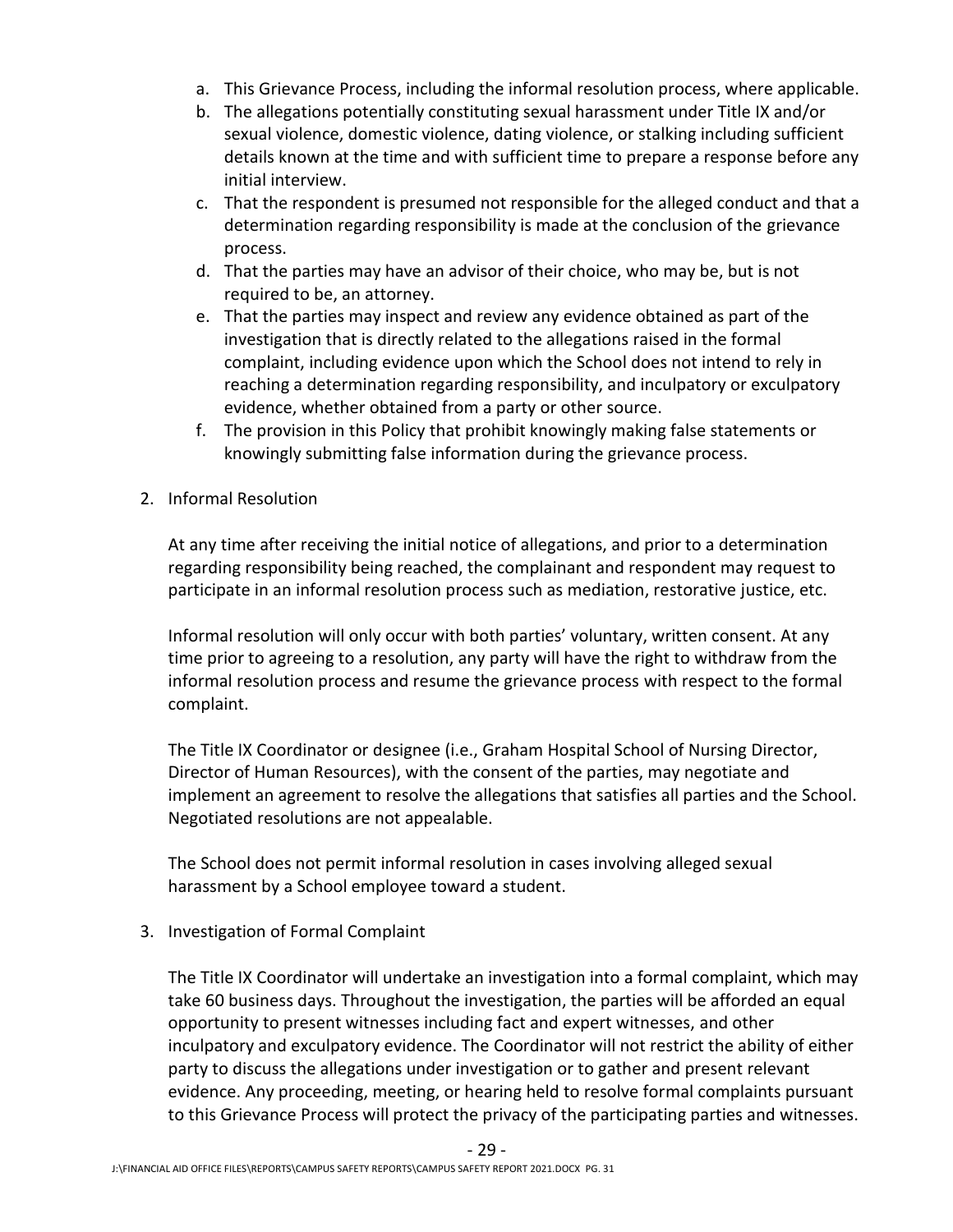Both parties will be afforded an opportunity to be accompanied to any meeting or proceeding by an advisor of their choice, who may be, but is not required to be, an attorney. The advisor's role is limited to providing support, guidance, and/or advice, and to conducting cross-examination during the live hearing. A party's advisor may not speak on behalf of the party during any meeting, interview, or hearing and must comply with all behavioral rules and expectations set forth in these Procedures. If a party's advisor violates these Procedures or engages in behavior that harasses, abuses, or intimidates a party, witness, or individual resolving a complaint, that advisor may be prohibited from further participation.

When a party's participation is invited or expected at an investigative interview or other meeting, the Title IX Coordinator will provide that party with written notice of the date, time, location, participants, and purpose of said interview or meeting at least five (5) business days prior to the interview or meeting.

At the conclusion of the investigation, and prior to the completion of her investigative report, the Title IX Coordinator will send to each party (and the party's advisor, if any) the evidence obtained as part of the investigation that is directly related to the allegations raised in the formal complaint, in hard copy. The parties will have ten (10) business days to submit a written response to the evidence, which the Coordinator will consider prior to completion of her investigative report. Upon completion of the report, the Coordinator will schedule a hearing. At least ten (10) business days prior to the hearing, the Coordinator will:

- a. Provide both parties with written notice of the hearing date, time, location participants, and purpose of the hearing; and
- b. Send to each party (and the party's advisor, if any) the investigative report in hard copy for their review and written response.
- 4. Live Hearings

A hearing will be conducted by a hearing officer/decision-maker (the Graham Hospital School of Nursing Director), except when the Director is a party to the complaint, and the Title IX Hearing Committee (the Graham Hospital School of Nursing Non-Academic Grievance Committee).

At the request of either party, the School will arrange for the live hearing to occur with the parties located in separate rooms, with technology enabling the hearing officer and parties to simultaneously see and hear the party or witness answering questions. A party wishing to request such an arrangement must contact the Title IX Coordinator to request such an arrangement at least five (5) business days in advance of the hearing. The School may conduct any live hearing virtually, with the participants in one or more separate geographical locations, and with technology enabling participants simultaneously to see and hear each other.

At the live hearing, each party's advisor will be permitted to ask the other party and any witnesses all relevant questions and follow-up questions, including those challenging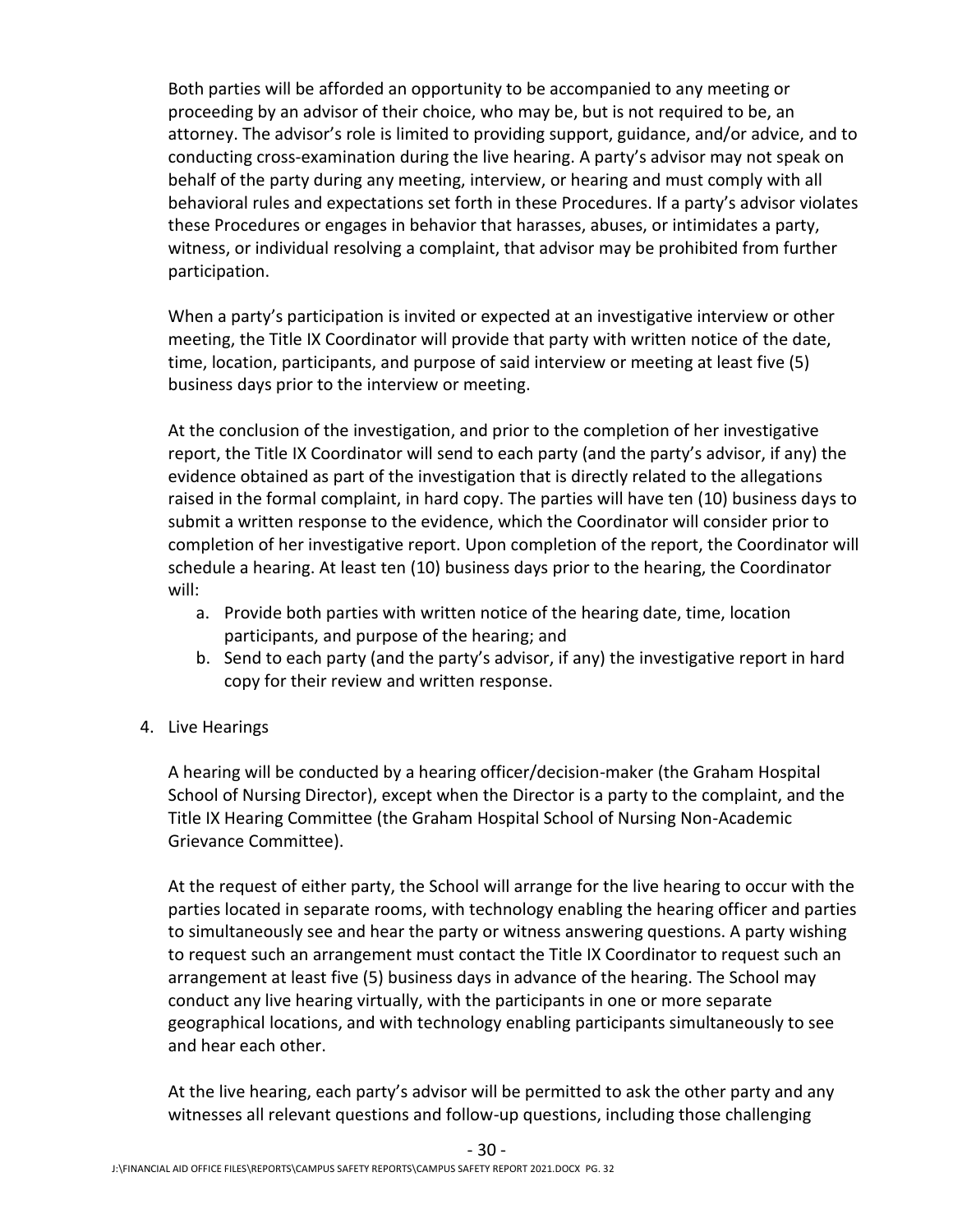credibility. Such cross-examination will be conducted directly, orally, and in real time by the party's advisor of choice and may never be conducted by a party personally.

If a party does not have an advisor who is available to conduct cross-examination on behalf of that party at the live hearing, then Graham Hospital School of Nursing will provide the party with an advisor of the School's choice, free of charge, to conduct cross-examination on behalf of that party. To invoke this right, the party must notify the Title IX Coordinator at least three (3) business days in advance of the hearing or will waive the right to request that an advisor be appointed.

Only relevant questions, as determined by the hearing officer, may be asked of a party or witness. Questions and evidence about the complainant's sexual predisposition or prior sexual behavior are not relevant and will not be permitted, except where:

- a. The questions and evidence about the complainant's prior sexual behavior are offered to prove that someone other than the respondent committed the conduct alleged by the complainant; or
- b. The questions and evidence concern specific incidents of the complainant's prior sexual behavior with respect to the respondent and are offered to prove consent.

If a party or witness does not submit to cross-examination at the live hearing, either due to absence from the hearing or due to the party's or witness's refusal to answer crossexamination or other questions, the hearing officer will not rely on any statement of that party or witness in reaching a determination regarding responsibility; however, the hearing officer will not draw an inference about the determination regarding responsibility based solely on a party's or witness's absence from the live hearing or refusal to answer crossexamination or other questions.

The School will make all evidence obtained as part of the investigation that is directly related to the allegations raised in the formal complaint available for the parties' inspection and review during the hearing. In addition, the School will create an audio or audiovisual recording or transcript of the live hearing, which the Title IX Coordinator will make available to the parties for inspection and review upon request.

5. Determination of Responsibility

Within ten (10) business days of the conclusion of the live hearing, the hearing officer will make a decision regarding responsibility. The hearing officer will apply a preponderance of the evidence standard when determining responsibility. The hearing officer will issue a written determination to both parties simultaneously. The written determination will include:

- a. Identification of the allegations potentially constituting sexual harassment and/or sexual violence, domestic violence, dating violence, or stalking as defined above;
- b. A description of the procedural steps taken from the receipt of the formal complaint through the determination, including any notifications to the parties, interviews with parties and witnesses, site visits, methods used to gather other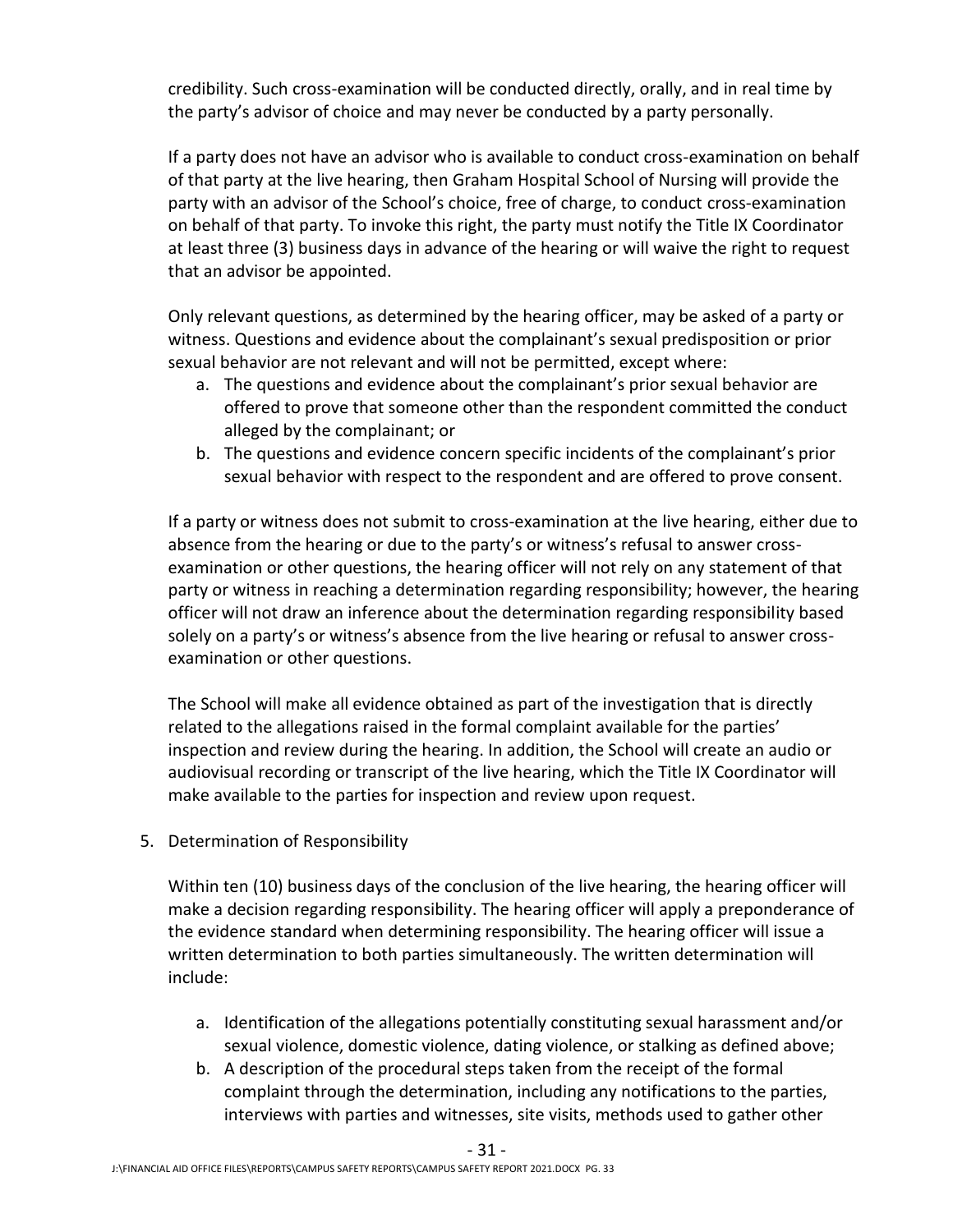- c. evidence, and hearings held;
- d. Findings of fact supporting the determination;
- e. Conclusions regarding the application of the Graham Hospital School of Nursing Code of Conduct or other conduct standards to the facts;
- f. A statement of, and rationale for, the result as to each allegation, including a determination regarding responsibility, any disciplinary sanctions the School imposes on the respondent, and whether remedies designed to restore or preserve equal access to the School's education program or activity will be provided by the School to the complainant; and
- g. The procedures and permissible bases for the complainant and respondent to appeal.
- 6. Appeals

Both parties will have the right to appeal any determination regarding responsibility, and any dismissal of a formal complaint or allegations therein, to the Graham Hospital Vice President of Quality or designee. An appeal must be based on one or more of the following grounds:

- a. A procedural irregularity occurred;
- b. New evidence or information exists that could affect the outcome of the matter;
- c. The Title IX Coordinator or hearing officer had a conflict of interest or bias for or against complainants or respondents generally, or the individual complainant or respondent, that affected the outcome of the matter; and/or
- d. The sanction is disproportionate with the violation.

A party who wishes to appeal a determination regarding responsibility or a dismissal of a formal complaint or allegations therein must submit a written appeal request to the Title IX Coordinator within five (5) business days of the party's receipt of the written determination or written dismissal notice. The written appeal request must identify the ground(s) on which the party seeks to appeal the determination or dismissal.

Within five (5) business days of the Title IX Coordinator's receipt of an appeal request, the Title IX Coordinator will forward the appeal request to the Graham Hospital Vice President of Quality or designee and will notify the other party in writing that an appeal has been filed. Before reaching a determination regarding the appeal, the Vice President or designee will afford both parties an equal opportunity to submit a statement in support of, or challenging, the determination or responsibility or dismissal that is the subject of the appeal. Within ten (10) business days after the Vice President or designee has concluded his/her review of the appeal, the Vice President or designee will issue a written decision simultaneously to both parties, describing the outcome of the appeal and the rationale for the outcome. The Vice President or designee's decision is final.

# 7. Sanctions

If a determination of responsibility is found, the decision-maker will implement one or

- 32 -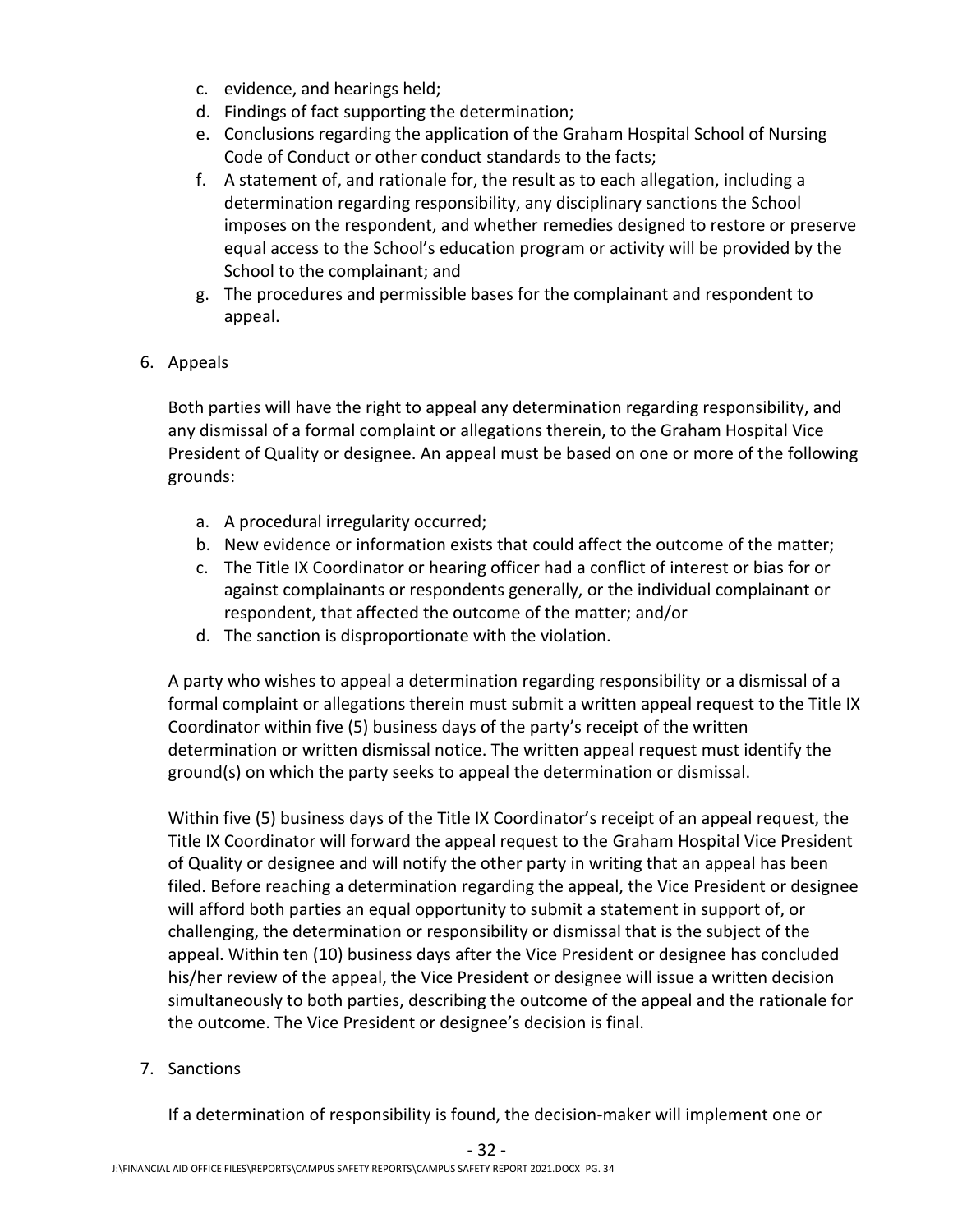more sanction or responsive action as soon as is feasible, either upon the outcome of any appear or the expiration of the window to submit an appeal.

Factors in the decision may include the seriousness of the offense, the respondent's disciplinary history, or previous allegations or allegations involving similar conduct.

Sanctions/responsive actions may include but are not limited to: verbal warning, written warning, required training or education, required counseling or therapy, performance improvement/management process, probation, removal from leadership position, campus access restrictions, disciplinary dismissal (suspension or expulsion/termination), and revocation of offer of admission or employment.

# **Prevention and Education for Students**

Graham Hospital School of Nursing will review at least annually its sexual discrimination, harassment, and misconduct prevention and education programming to ensure students and employees are provided substantive opportunities to learn about sexual discrimination, harassment, and misconduct, including primary prevention, bystander intervention, risk reduction, consent, reporting methods, relevant College policies and procedures, retaliation, survivorcentered and trauma-informed response, relevant definitions, and other pertinent topics.

#### **Training**

The Title IX Coordinator and anyone else involved in the receipt of reports of, responding to, investigating, or adjudicating alleged incidents of sexual discrimination, harassment, or other misconduct, or involved in the referral or provision of services to survivors receive annual education and training on primary prevention, bystander intervention, risk reduction, consent, reporting obligations, investigation procedures, confidentiality requirements, relevant Graham Hospital School of Nursing policies and procedures, retaliation, survivor-centered and traumainformed response, relevant definitions, and other pertinent topics.

In addition to the above training, individuals who investigate or resolve complaints, including through informal resolutions, receive at least 8-10 hours of annual training on issues related to Preventing Sexual Violence in Higher Education Act offenses including sexual violence, domestic violence, dating violence, and stalking; the scope of the School's education program or activity; the Title IX definition of sexual harassment; how to serve impartially, including by avoiding prejudgment of the facts at issue, conflicts of interest, and bias; and how to conduct the School's Formal Grievance Process outlined above. Decision-makers in particular receive training on any technology to be used at live hearings and on issues of relevance of questions and evidence, including when questions and evidence about the complainant's sexual predisposition or prior sexual behavior are not relevant. Investigators in particular receive training on issues of relevance so as to enable them to create an investigative report that fairly summarizes relevant evidence.

Any materials used to train Title IX Coordinators, investigators, decision-makers, and any person who facilitates an informal resolution process, will not rely on sex stereotypes and will promote impartial investigations and adjudications of formal complaints of sexual harassment. Training materials will be posted to the Title IX section of the Graham Hospital School of Nursing web site, [grahamschoolofnursing.org.](http://www.grahamschoolofnursing.org/)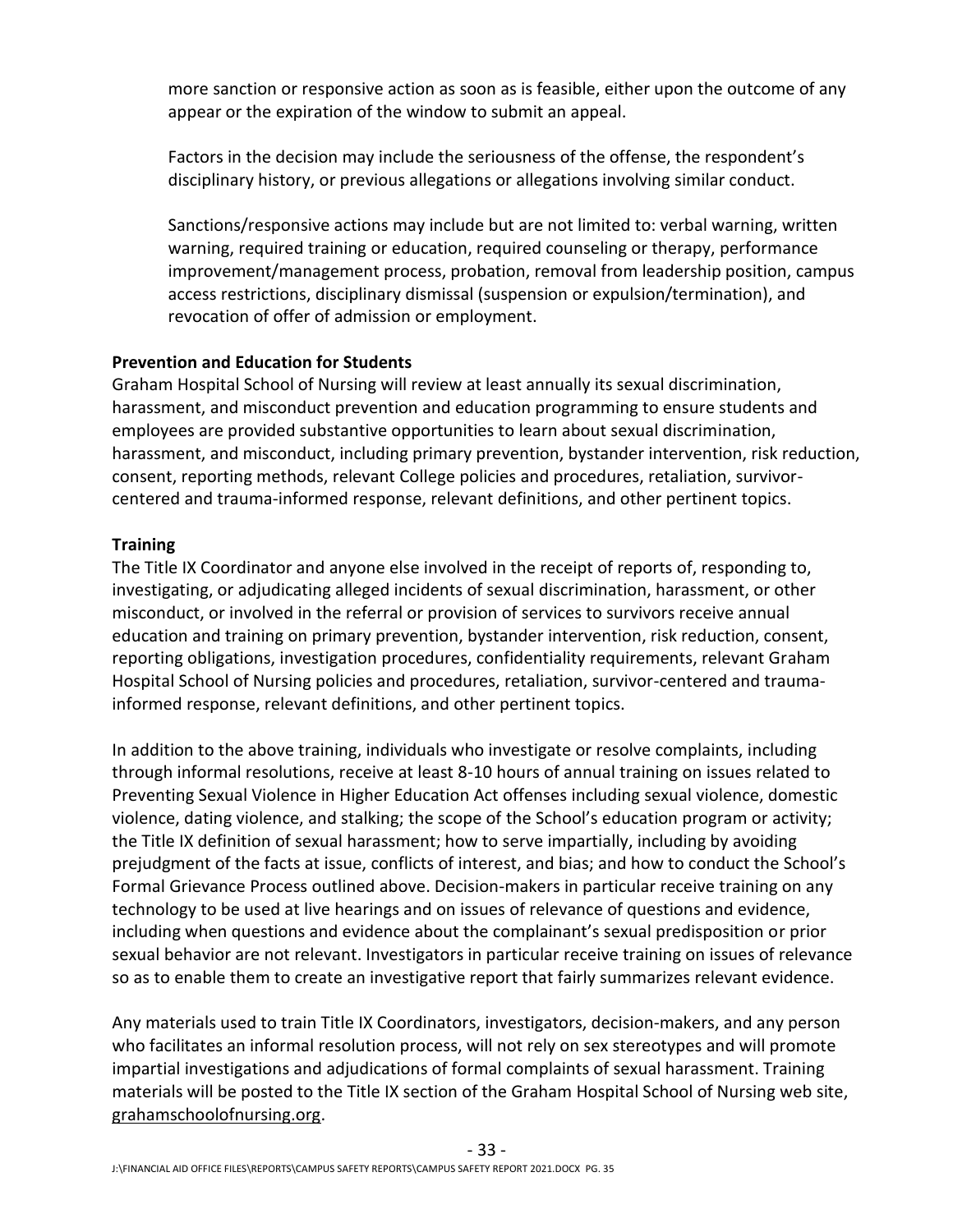#### **Recordkeeping**

Graham Hospital School of Nursing will create and maintain for a period of seven years records of each sex discrimination or sexual misconduct investigation, including any recordings or transcripts; any disciplinary sanctions imposed on the respondent or remedies provided to the complainant; any appeal and the results of the appeal; informal resolution, if any, and the results of the informal resolution; and the materials used to train the Title IX Coordinator, investigator, decisionmakers, and facilitators of informal resolutions.

# **DRUG SCREENING PROGRAM (Student Handbook pg. 98)**

All students must clear an initial urine drug test. Failure to undergo this test, a positive drug screen, or a tampered-with urine sample may result in dismissal from the program.

The initial drug screen will be completed during the summer months prior to classes starting in August. Students who are current employees of Graham Hospital and have had a drug screen completed for employment are not exempt from the school drug screening. The school conducts a different drug panel from the hospital in accordance with the requirements needed to satisfy all clinical agencies used by the school.

#### **Initial Procedure**

- 1. Students receive drug screen forms from the School of Nursing Office. A school representative will escort the student to the Graham Hospital laboratory on the date determined by the school.
- 2. All urine specimens will be collected by trained personnel in a manner to ensure integrity of the specimen. Tampering with, altering, or contaminating a specimen in any manner will result in dismissal from the School of Nursing.
- 3. The student will be notified only of positive test results by the Medical Review Officer. Students have the right to appeal a positive drug test by immediately requesting in writing a retest of the original specimen at their own expense.
- 4. Any student with a positive test result for drugs will be provided a reasonable opportunity to establish a legitimate medical explanation for the positive test result to the satisfaction of the Medical Review Officer.

# **Random Screenings**

Students will be subject to random drug/alcohol screening throughout the duration of their nursing curriculum. Student names will be randomly drawn each month for a drug screen. Upon notification of a random screen, the student is required to immediately report to the office to be escorted to the lab for testing. A student could be selected more than once in a year as the names are placed back into the selection pool.

- 1. Positive Drug Screen: Students who have a positive drug/alcohol screen from a random test will be notified by the Medical Review Officer (steps 3 and 4 of the initial procedure listed above will be followed).
- 2. Disciplinary Action: Students who test positive on a random screen will be placed on probation until their graduation and will be subject to random testing for the rest of the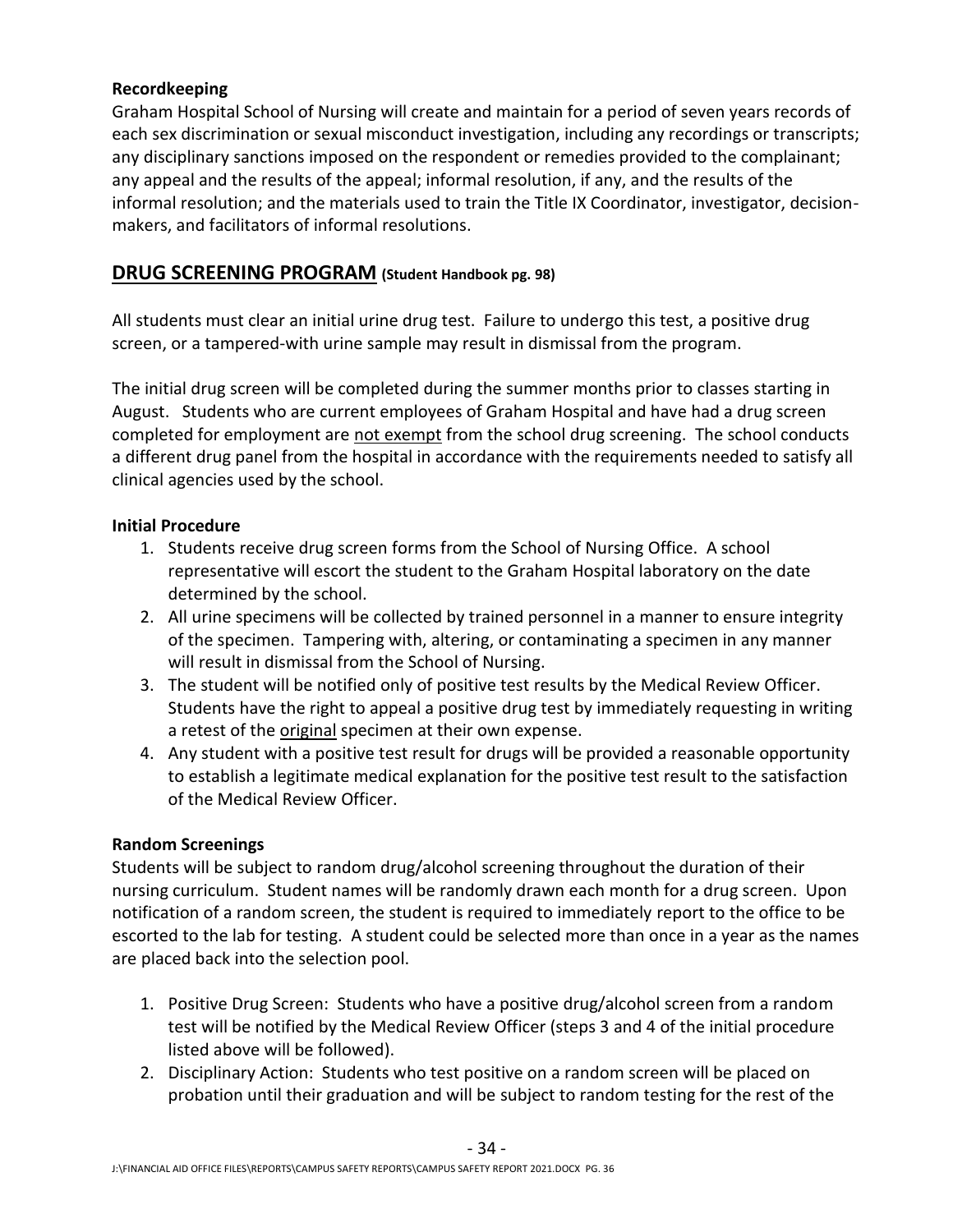program. A second positive test will result in dismissal from the program. Readmission will be determined on a case-by-case basis by the Admission, Retention, Promotion, and Graduation Committee. If readmitted, the student will be subject to random drug testing until graduation. Failure to comply with testing or a positive test will result in immediate dismissal.

# **SUBSTANCE ABUSE POLICY (Student Handbook, pgs. 99-106)**

Students have a responsibility to their clients to deliver care in a safe and conscientious manner. In order to ensure that this responsibility is met, students must be able to work free from the effects of alcohol and other performance-impairing substances. The School of Nursing has instituted this policy to address the hospital's need to assure our employees, students, and patients can coexist in an environment free of substance abuse in the classroom and clinical setting.

- 1. Any student who:
	- A. unlawfully manufactures, distributes, dispenses, possesses, or uses alcohol or a controlled substance (which has not been prescribed for use by the student) on Graham Hospital owned and controlled property and/or any site where students participate in clinical experiences and/or;
	- B. reports for class, clinical, skills lab practice, graduation, or conferences sponsored by Graham Hospital or the School of Nursing under the influence of alcohol or a controlled substance and/or;
	- C. becomes under the influence of a controlled substance while acting in the scope of student responsibilities as a result of the use of alcohol and/or drugs which have not been properly prescribed and used in accordance with the doctor's instructions and/or;
	- D. is confirmed by faculty member or nursing supervisor to have alcohol on the breath while acting in the scope of student responsibilities while on Graham Hospital-controlled property and/or any site where students participate in clinical experiences

will be subject to the following discipline:

- A. SUSPENSION: Immediate temporary removal from the program while possible substance abuse violations are being investigated through an alcohol or drug test to be administered by Graham Hospital and until drug and/or alcohol test results are available. If test results are positive, suspension will be for a total of one week of class and clinical, recorded as school absences. Further disciplinary action will be instituted as below:
- B. PROBATION: For a first offense, the student whose drug and/or alcohol tests results are positive will, after the suspension period of one week, be placed on probation for the remainder of the student's nursing program. Probation requires the student not use or be under the influence of drugs or alcohol while on Graham Hospital owned and controlled property and/or any site where the student participates in clinical experiences. The student will also be subject to random testing for the remainder of their school curriculum. If the random testing shows the use of any alcohol or controlled substance which has not been properly prescribed and used, the student will be subject to discipline up to and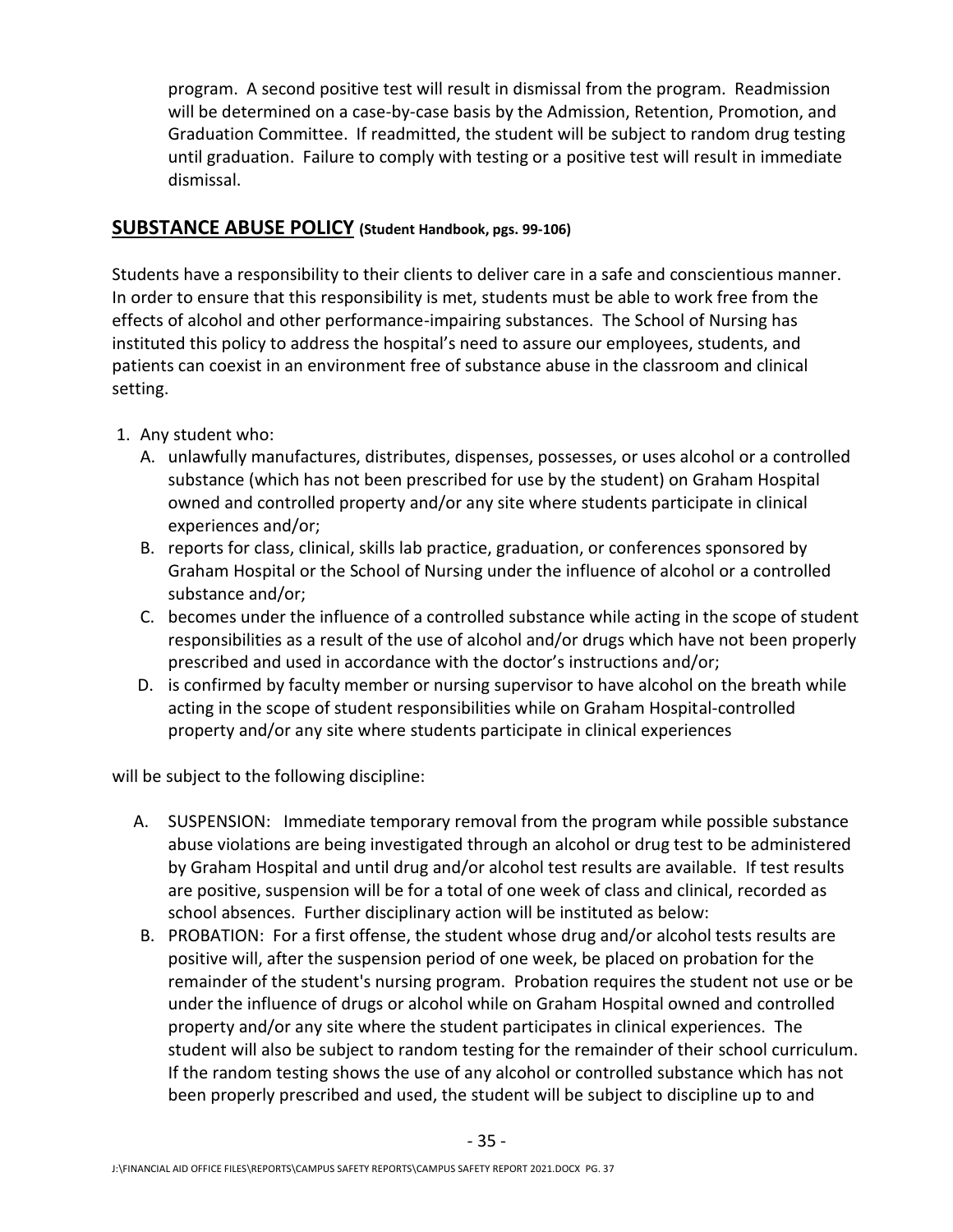including termination. Random testing will be done while the student is at school at times and dates determined by the instructor or school Director at their sole discretion. The student will also be required to obtain substance abuse counseling, at their own cost, and follow the recommendations of the counselor after evaluation and treatment. The student, as a condition of continued enrollment, agrees to authorize the release of the evaluation results and any recommendations of the counselor to Graham Hospital so that they can monitor the recommendations imposed upon the student by the counselor. Referral information for substance abuse counseling will be provided.

C. DISMISSAL: If a student on probation is confirmed to have violated the terms of Probation, the student will be immediately dismissed from the program.

Should the school later decide to readmit the student to the program, the student would be placed on probation for the remainder of the school program and be subject to random drug and/or alcohol testing which could be requested by the instructor or school Director at any time.

- 2. Whenever the instructor or staff has reason to suspect that a student is using illegal drugs, using legal drugs illegally, or using alcohol while on the Graham Hospital owned and controlled property and/or any site where the student participates in clinical experiences, the school reserves the right to require the student to submit to a breath, blood, and/or urine test. See "Procedure for Implementation of the Substance Abuse Policy" for guidelines.
- 3. The student undergoing medically prescribed treatment with a controlled substance which may limit the student's ability to perform on the job or in school must report that treatment and possible side effects to the instructor and school Director at the beginning of each course. The student may have their responsibilities changed to maintain a safe environment for the student and/or the patients the student is working with. Failure to report this information to the instructor shall be cause for appropriate disciplinary action. It is the student's responsibility to determine from his/her physician whether a prescribed drug may impair clinical or class performance. This information will be treated confidentially.
- 4. It shall be the responsibility of each student who observes or who has knowledge of another student in a condition which impairs his/her ability to perform in the clinical setting, who poses a hazard to the safety and welfare of others, or who is otherwise in violation of this policy to promptly report that fact to the clinical/course instructor or staff.
- 5. Students are required to notify the Director of the School of Nursing of any criminal drug conviction resulting from a violation occurring at the hospital no later than five days after conviction.
- 6. Graham Hospital School of Nursing will notify the appropriate federal agency from which the student receives federal funds within ten days after receiving notice of such a conviction from a student.
- 7. Within 3 days of receiving notice of a conviction, the school will institute appropriate disciplinary action as listed in #1 on the previous page.
- 8. For the purposes of this policy, the following definitions apply:
	- a. A controlled substance or illegal drug is one which either:
		- 1) is not legally obtainable.
		- 2) is being used in a manner different from that prescribed.
		- 3) is legally obtainable but has not been legally obtained.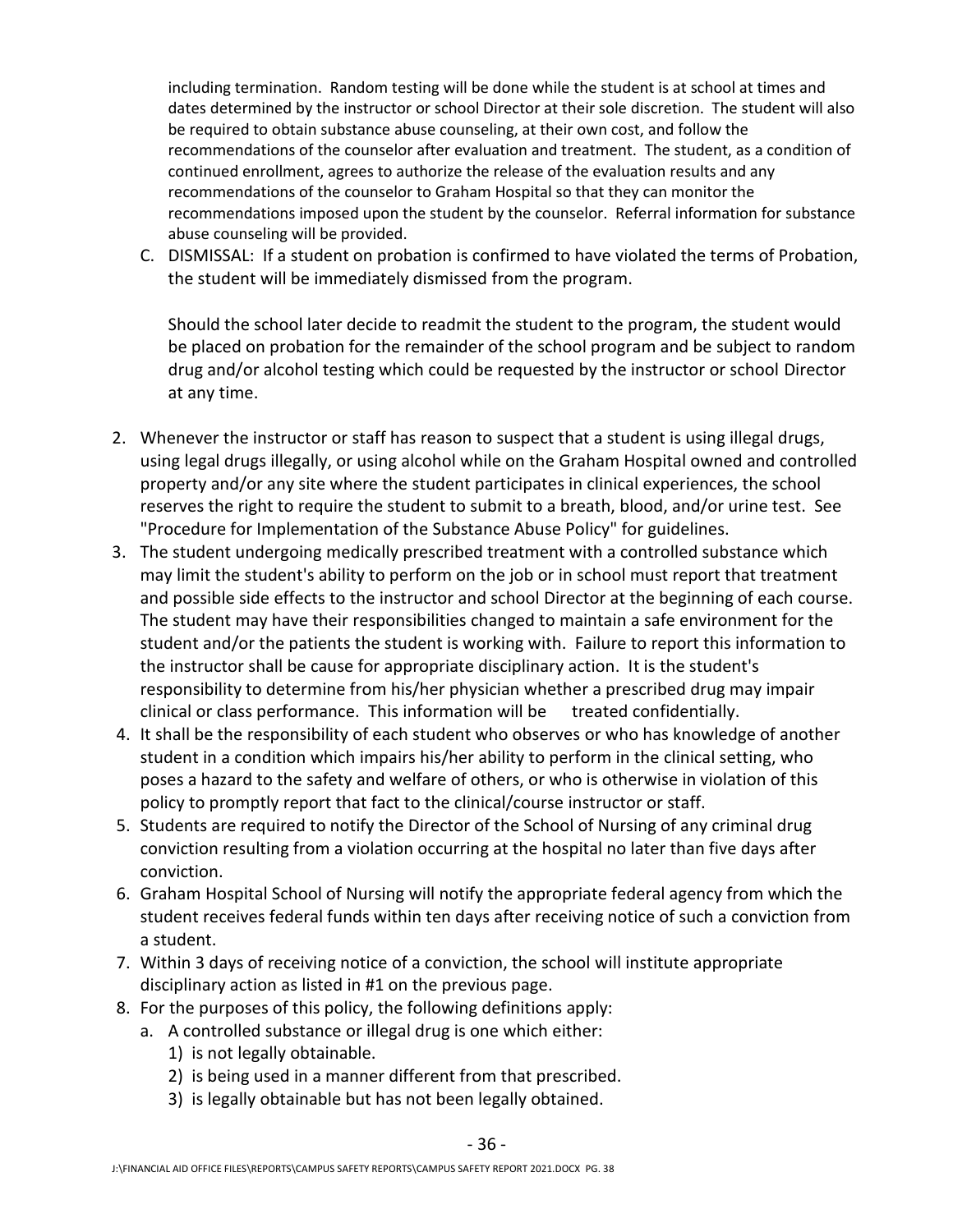b. A conviction is defined as finding of guilt (including a plea or no contest) or imposition of a sentence, or both, by any judicial body charged with responsibility of determining violations of the federal or state criminal drug statutes.

# **Procedure for Implementation of the Substance Abuse Policy**

Graham Hospital School of Nursing will require a blood and/or urine test to be obtained (1) for analysis on the student suspected of being under the influence of using drugs and/or alcohol or (2) for a student placed on probation. The school must have reasonable cause based on specific, objective facts to suspect substance abuse. These behaviors may include, but are not limited to, chronic absenteeism, tardiness, sleeping in class, erratic behavior, inattention to direction, alteration in usual behavior, appearing intoxicated, having the smell of alcohol on the breath, or other behavior that would suggest substance abuse. If the student has no reasonable, verifiable explanation for his/her behavior, the following procedure will be implemented.

# **Before Requesting Drug and/or Alcohol Testing**

When a student's behavior in classroom or clinical performance suggests substance abuse:

- 1. The supervising instructor must identify specific behaviors that indicate there is reasonable cause to require questioning and/or testing.
- 2. The instructor should inform the Director of the school as soon as possible.
- 3. The instructor shall have the Director of the school or another instructor present during questioning to learn of the student's explanation of his/her condition and in so doing determine the need for testing. If the Director or another instructor is unavailable, a Nursing Service Department Head or Hospital Administrator should be present.
- 4. If the student has a reasonable explanation for his/her condition and the instructor or Director determined, in their sole discretion, the explanation is reasonable and supported by facts, and further, the student is then fit for class or clinical, then in that event, the student should return to his/her previous setting.

# **Drug and/or Alcohol Testing and Suspension**

- 1. If the student refuses to respond to questioning, the instructor shall request that the student meet privately with the Director of the school to provide an explanation of the refusal to respond**.** If the student refuses to respond to questioning AND refuses to meet with the Director of the school, the student will be informed that he/she is immediately dismissed from the program by the Director of the school.
- 2. If the student responds to questioning but refuses to comply with drug and/or alcohol testing as requested, the Director of the school will inform the student that he/she is immediately dismissed from the program.
- 3. If the student responds to questioning and agrees to drug and/or alcohol testing as requested, the Director of the school or instructor shall have the student sign the Consent Form for Alcohol and/or Drug Testing. The Director of the school or the instructor shall personally escort the student to the laboratory.
	- a. The specimen(s) shall be treated with caution to preserve the "chain of evidence" as much as possible, according to the hospital procedure.
	- b. The specimen(s) shall be processed by the lab in the same manner as random drug screens.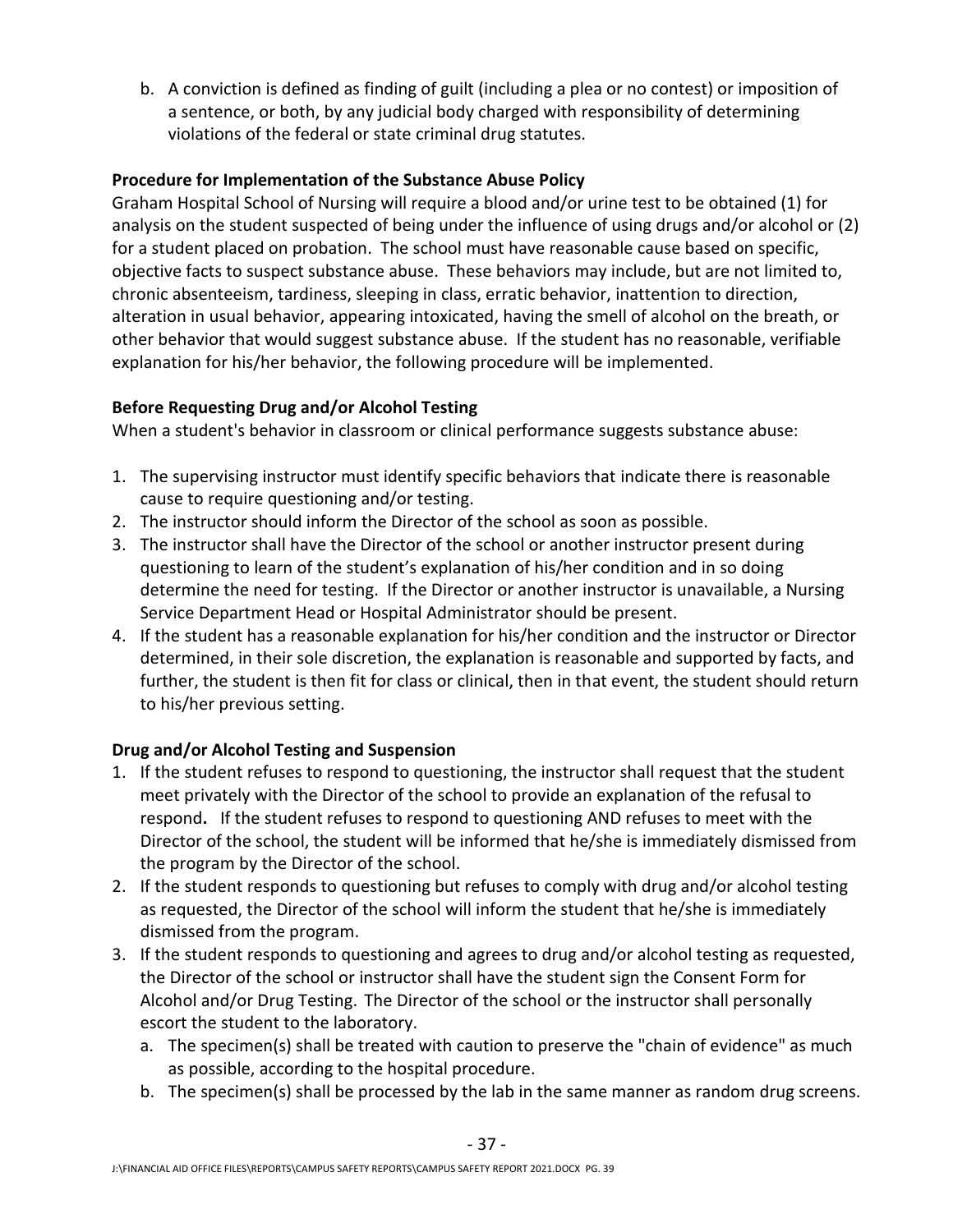- c. Results will be reported to the Medical Review Officer**.** He/she will then communicate the significance of the results to the Director of the school.
- d. Pending determination of test results, the Director of the school will inform the student that he/she will be suspended from class and clinical and that, in the event of positive test results, he/she will be placed on probation.
- 4. Information concerning possible violations of the School of Nursing regulations concerning drug and/or alcohol use is to be restricted to those persons who are participating in reporting, questioning, observation, assessment, investigation, prosecution, or implementation of disciplinary action. Counsel for the hospital shall also be privy to the test results and any information relevant to or necessary for the investigation and prosecution of the incident.
- 5. Instructors and the Director of the school are not to attempt to use force in seeking compliance of the student with questioning or with testing. Security personnel should be called if the instructor or Director of the school determines that the student should not remain in the clinical or classroom setting, but the student refuses to leave.
- 6. Once the student has been suspended or determined to be unfit for school, arrangements for disposition must be made. The student will not be allowed to drive or go home alone. An adult family member or friend may be permitted to escort the student from the hospital or school premises.
- 7. A severely impaired student should be taken to the Emergency Department for appropriate evaluation and treatment.
- 8. The School of Nursing will refer illegal drug activities to law enforcement, licensing, financial aid, and/or credentialing agencies when appropriate.

# **DRUG-FREE SCHOOLS AND COMMUNITIES ACT AMENDMENTS (Student Handbook, pgs. 94-95)**

Under the Drug-Free Schools and Communities Act Amendments of 1989, Public Law 101-226, all schools must provide students with information regarding standards of conduct, legal and institutional sanctions, health risks and counseling services related to substance abuse on campus. Questions concerning this policy and/or alcohol and other drug programs, interventions and policies may be directed to Rebecca Sherwood, Director of the School of Nursing at [rsherwood@grahamhospital.org](mailto:rsherwood@grahamhospital.org) or (309) 647-4086.

Graham Hospital School of Nursing reviews its program once every two years to determine its effectiveness and to ensure that its sanctions are being enforced. The report is available upon request.

# **School Policies & Sanctions**

As an academic community, Graham Hospital School of Nursing is committed to providing an environment in which learning and scholarship can flourish. The possession or use of illegal drugs, or the abuse of those which may otherwise be legally possessed, seriously affects the learning environment, as well as the individual potential of our students and staff. The school enforces state laws and related school/hospital policies.

The abuse of alcohol and other drugs by students, regardless of age and location (on-campus or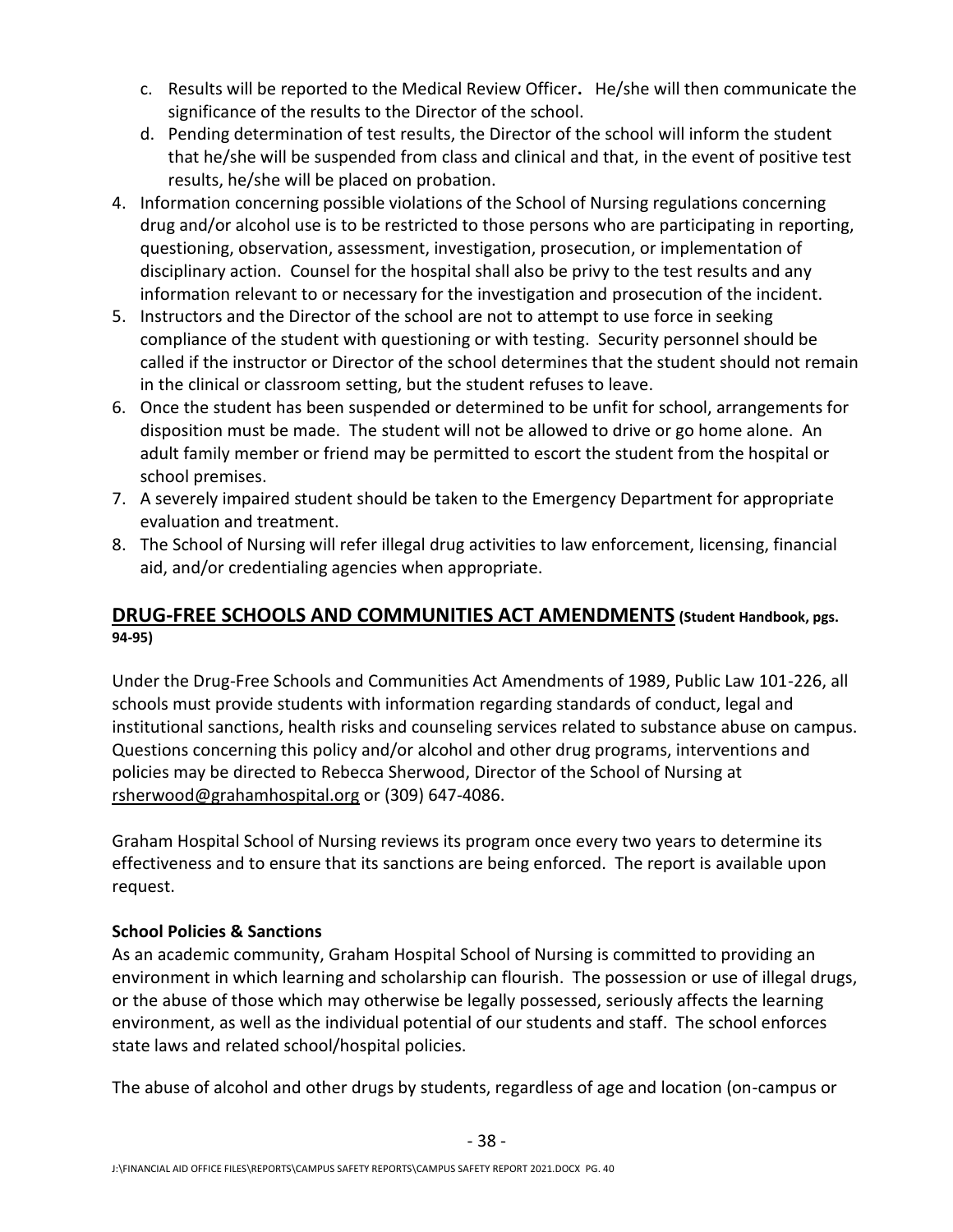off-campus), is prohibited by the Graham Hospital Code of Conduct. The school can, and will, impose disciplinary sanctions for violations. Students are also subject to city ordinances and state and federal laws.

The school strongly encourages students and staff members to voluntarily obtain assistance for dependency or abuse problem before such behavior results in an arrest and/or disciplinary action which might result in their separation from the institution. (See Drug Screening Program & Substance Abuse Policy, pgs. 98-106of the Student Handbook).

The use of, or addiction to alcohol, marijuana, or controlled substances is not considered an excuse for violations of the Graham Hospital Code of Conduct or staff expectations, and will not be a mitigating factor in the application of appropriate disciplinary sanctions for such violations.

#### **Counseling & Treatment**

Help is available through the school and within the community for students and staff members who are dependent on, or who abuse the use of alcohol or other drugs. Graham Hospital has an Employee Assistance Program (EAP) which is a free and confidential service available to employees and members of their immediate household. This service is also available for students at Graham Hospital School of Nursing. (Student Handbook Counseling & Guidance Policy, pg. 85).

| On-Campus Resources                         |                                                                 |
|---------------------------------------------|-----------------------------------------------------------------|
| Graham Hospital Employee Assistance Program | Referral by School Director<br>Rebecca Sherwood, (309) 647-4086 |

| <b>Off-Campus Resources</b>                                        |                  |
|--------------------------------------------------------------------|------------------|
| Alcohol & Drug Professionals of Fulton County, Canton IL           | (309) 649-1002   |
| Countermeasures, Pekin IL                                          | (309) 347-8282   |
| Gateway Foundation Inc. Alcohol & Drug Treatment, Pekin IL         | (309) 346-8282   |
| North Central Behavior Health Systems, Fulton & McDonough Counties | (309) 647-1881   |
|                                                                    | (800) 344-8077   |
| Richardson Counseling Center, Bartonville IL                       | (309) 633-1030   |
| Schuyler Counseling & Health Services, Rushville IL                | $(217)$ 322-4373 |
| <b>Tazwood Center for Wellness, Pekin IL</b>                       | (309) 347-5522   |
| United in Jesus Outreach Ministries                                | (309) 649-1618   |
| <b>Wells Center Mason County</b>                                   | (309) 543-2330   |

#### **Legal Sanctions**

For specific legal sanctions and/or information on substance abuse and prevention, please go to the following links: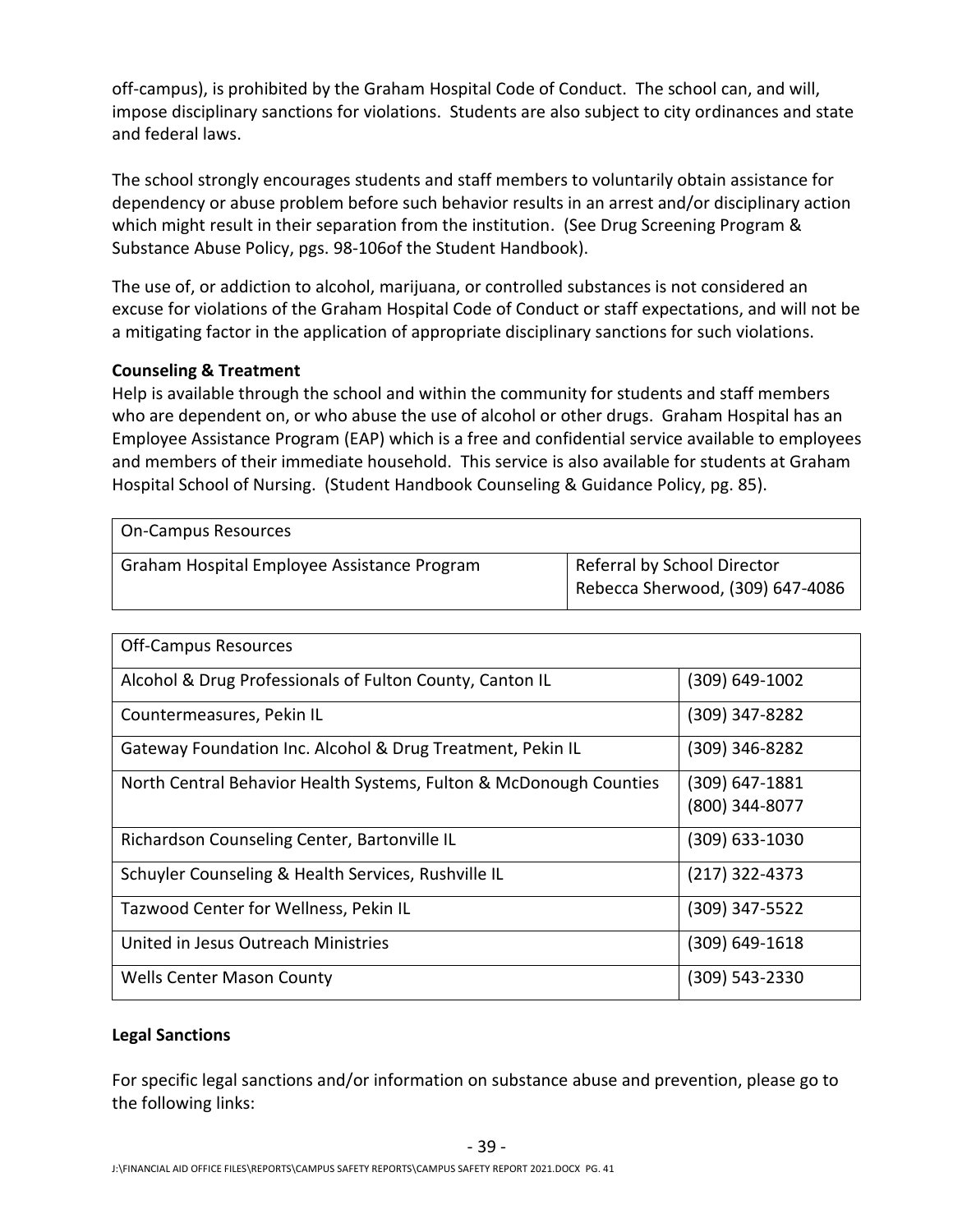Controlled Substances:

Federal: U.S. Department of Justice, Drug Enforcement Administration – [www.dea.gov.](http://www.dea.gov/) Click on "Drug Info – Federal Trafficking Penalties". Information on prevention can be found by clicking on the "Prevention" tab.

<http://criminal.findlaw.com/criminal-charges/what-is-a-controlled-substance.html>

State: <http://statelaws.find.aw/com/illinois-law/illinois-drug-possession-laws.html>

Alcohol:

State laws and penalties:

Underage Drinking – [www.illinois.gov/ilcc/education/pages/under21laws.aspx](http://www.illinois.gov/ilcc/education/pages/under21laws.aspx) DUI – [www.cyberdriveillinois.com](http://www.cyberdriveillinois.com/) Search Illinois DUI Fact Book

Other Helpful Sites:

[www.samhsa.gov](http://www.samhsa.gov/) – U.S. Department of Health & Human Services, Substance Abuse & Mental Health Services Administration

#### **Health Risks of Commonly Abused Substances**

| <b>Substance</b>                         | Nicknames/                                                                                                                    | <b>Short Term Effects</b>                                                                                                                                                                                             | <b>Risks/Long Term Effects</b>                                                                                                 |
|------------------------------------------|-------------------------------------------------------------------------------------------------------------------------------|-----------------------------------------------------------------------------------------------------------------------------------------------------------------------------------------------------------------------|--------------------------------------------------------------------------------------------------------------------------------|
|                                          | <b>Slang Terms</b>                                                                                                            |                                                                                                                                                                                                                       |                                                                                                                                |
| Alcohol                                  |                                                                                                                               | Slurred speech, drowsiness, head-<br>aches, impaired judgment,<br>decreased perception and<br>coordination, distorted vision and<br>hearing, vomiting, breathing<br>difficulties, unconsciousness, coma,<br>blackouts | Toxic psychosis, physical<br>dependence, neurological<br>and liver damage, fetal<br>alcohol syndrome                           |
| Amphetamines                             | Uppers, speed,<br>meth, crack,<br>crystal, ice, pep<br>pills                                                                  | Increased heart rate, increased<br>blood pressure, dry mouth, loss of<br>appetite, restlessness, irritability,<br>anxiety                                                                                             | Loss of appetite, delusions,<br>hallucinations, heart<br>problems, hypertension,<br>irritability, insomnia, toxic<br>psychosis |
| Barbiturates and<br><b>Tranquilizers</b> | Barbs, bluebirds,<br>blues, yellow<br>jackets, red<br>devils, roofies,<br>rohypnol,<br>ruffies, trangs,<br>mickey, flying v's | Slurred speech, muscle relaxation,<br>dizziness, decreased motor control                                                                                                                                              | Severe withdrawal<br>symptoms, possible<br>convulsions, toxic psychosis,<br>depression, physical<br>dependence                 |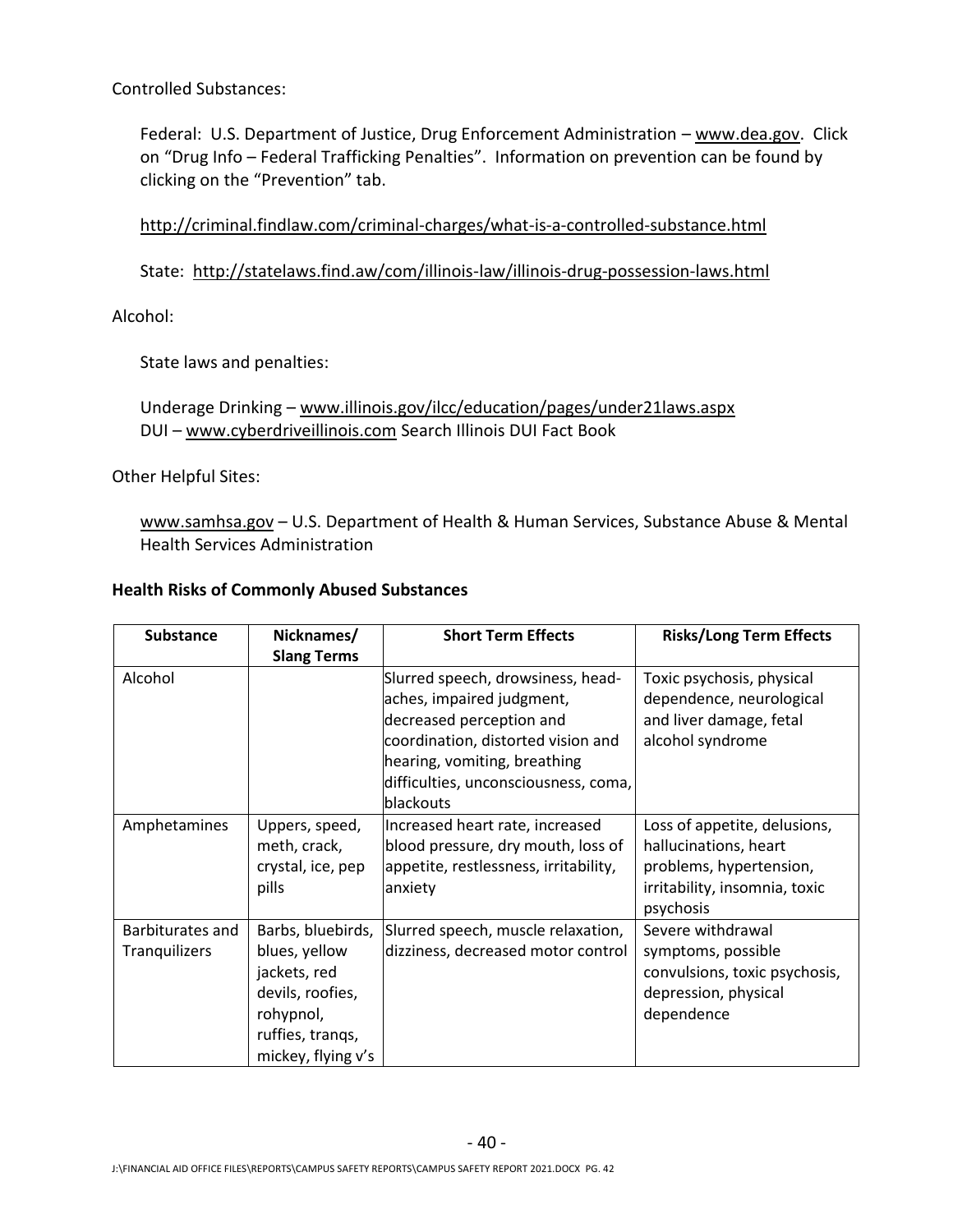| Cocaine                          | Coke, cracks,<br>snow, powder,<br>blow, rock                                                       | Loss of appetite, increased blood<br>pressure and heart rate,<br>contracted blood vessels, nausea,<br>hyper-stimulation anxiety,<br>paranoia, increased hostility,<br>increased rate of breathing, muscle<br>spasms and convulsions, dilated<br>pupils, disturbed sleep | Loss of appetite, depression,<br>weight loss, seizure, heart<br>attack, stroke, hypertension,<br>hallucination, psychosis,<br>chronic cough, nasal passage<br>injury |
|----------------------------------|----------------------------------------------------------------------------------------------------|-------------------------------------------------------------------------------------------------------------------------------------------------------------------------------------------------------------------------------------------------------------------------|----------------------------------------------------------------------------------------------------------------------------------------------------------------------|
| Gamma Hydroxy<br><b>Butyrate</b> | GHB, liquid B<br>liquid X, liquid<br>ecstasy, G,<br>Georgia<br>homeboy,<br>grievous bodily<br>harm | Euphoria, decreased inhibitions,<br>drowsiness, sleep, decreased body<br>temperature, decreased heart rate,<br>decreased blood pressure                                                                                                                                 | Memory loss, depression,<br>severe withdrawal symptoms                                                                                                               |
| Heroin                           | H, junk, smack,<br>horse, skag                                                                     | Euphoria, flushing of the skin, dry<br>mouth, "heavy" arms and legs,<br>slowed breathing, muscular<br>weakness                                                                                                                                                          | Physical dependence,<br>constipation, loss of appetite,<br>lethargy                                                                                                  |
| Ketamine                         | K, super K,<br>special K                                                                           | Dream-like states, hallucinations,<br>impaired attention and memory,<br>delirium, impaired motor function,<br>high blood pressure, depression                                                                                                                           | Major convulsions, muscle<br>rigidity                                                                                                                                |
| <b>LSD</b>                       | Acid, stamps,<br>dots, blotter, A-<br>bombs                                                        | Dilated pupils, change in body<br>temperature, blood pressure and<br>heart rate, sweating, chills, loss of<br>appetite, decreased sleep, tremors,<br>changes in visual acuity, mood<br>changes                                                                          | May intensify existing<br>psychosis, panic reactions,<br>can interfere with<br>psychological adjustment and<br>social functioning, insomnia                          |
| <b>MDMA</b>                      | Ecstasy, XTC,<br>adam, X, rolls,<br>pills                                                          | Impaired judgment, confusion,<br>blurred vision, teeth clenching,<br>depression, anxiety, paranoia,<br>sleep problems, muscle tension                                                                                                                                   | Same as LSD, sleeplessness,<br>nausea, confusion, increased<br>blood pressure, sweating                                                                              |
| Marijuana/<br>Cannabis           | Pot, grass, dope,<br>weed, joint, bud,<br>reefer, doobie,<br>roach                                 | Sensory distortion, poor<br>coordination of movement, slowed<br>reaction time, panic, anxiety                                                                                                                                                                           | Bronchitis, conjunctivas,<br>lethargy shortened attention<br>span, cancer                                                                                            |
| Mescaline                        | Peyote cactus                                                                                      | Nausea, vomiting, anxiety,<br>delirium, hallucinations, increased<br>heart rate, blood pressure, and<br>body temperature                                                                                                                                                | May intensify existing<br>psychosis, hallucinations at<br>high doses                                                                                                 |
| Morphine                         | M, morf                                                                                            | Euphoria, increased body<br>temperature, dry mouth, "heavy"<br>feeling in arms and legs                                                                                                                                                                                 | Physical dependence,<br>constipation, loss of appetite                                                                                                               |
| <b>PCP</b>                       | Crystal, tea,<br>angel dust                                                                        | Shallow breathing, flushing,<br>profuse sweating, numbness in<br>arms and legs, decreased muscular<br>coordination, nausea, vomiting,<br>blurred vision, delusions, paranoia,<br>disordered thinking                                                                    | Psychotic behavior, violent<br>acts, psychosis, hallucinations<br>at high dose                                                                                       |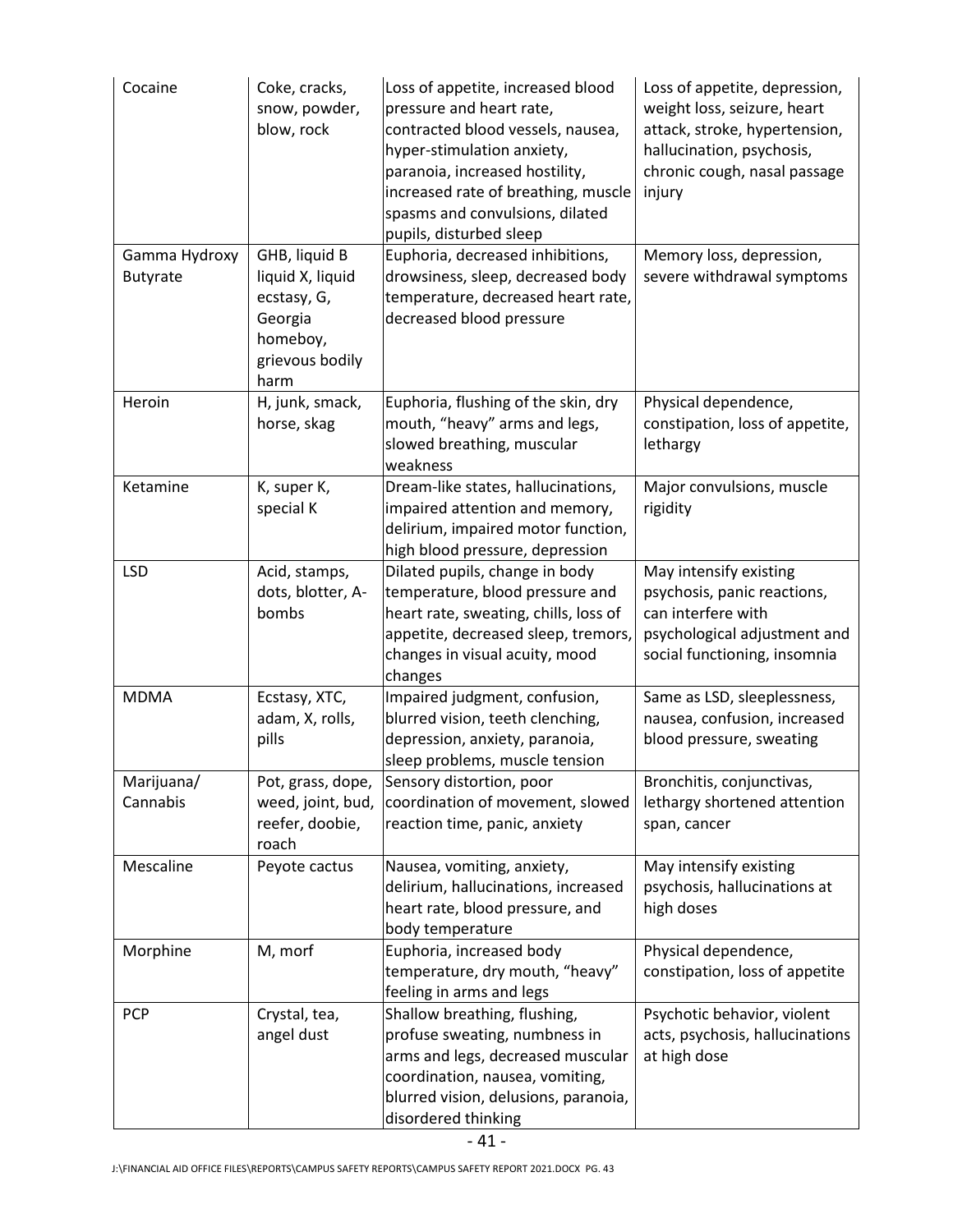| Psilcoybin      | Magic<br>mushrooms,<br>shrooms | Nausea, distorted perceptions,<br>nervousness, paranoia                                                           | May intensify existing<br>psychosis, confusion,<br>memory loss, shortened<br>attention span, flashbacks                                                                                                                                                                                                                                                  |
|-----------------|--------------------------------|-------------------------------------------------------------------------------------------------------------------|----------------------------------------------------------------------------------------------------------------------------------------------------------------------------------------------------------------------------------------------------------------------------------------------------------------------------------------------------------|
| <b>Steroids</b> | Roids, juice                   | Increased lean muscle mass,<br>increased strength, acne, oily skin,<br>excess hair growth, high blood<br>pressure | Cholesterol imbalance, acne,<br>baldness, anger management<br>problems, masculinization in<br>women, breast enlargement<br>in men, premature fusion of<br>long bones preventing<br>attainment of normal height,<br>atrophy of reproductive<br>organs, impotence, reduce<br>fertility, stroke, hypertension,<br>congestive heart failure, liver<br>damage |

In the United States during 2019, the most commonly abused drugs were alcohol, marijuana, and opioids.

Opioids are a class of drugs that include illegal drugs such as heroin, synthetic opioids such as fentanyl, and prescription pain relievers such as Vicodin, codeine, and morphine. Opioids are often misused to create a sense of euphoria. They alter a person's thinking and judgment. Regular use of opioids can lead to dependence, addiction, overdose, and death.

# **STUDENT SOCIAL ACTIVITIES ALCOHOL POLICY (Student Handbook, pg. 148)**

Graham Hospital School of Nursing prohibits the consumption of alcohol at exclusive school functions.

Guidelines for hosting student social functions:

- 1. No alcoholic beverages may be served at any School or Student Senate-sponsored activities.
- 2. Social events such as the Senior Recognition Banquet may be held at restaurants or dining establishments that have a public bar, but the bar cannot be opened by student request or voluntarily by the establishment to serve alcoholic beverages to students.
- 3. Alcoholic beverages may not be consumed during any school function.

# **MISSING STUDENT POLICY (Student Handbook pg. 38 and Faculty Handbook pg. 94)**

A student will be considered missing if a roommate, classmate, faculty member, friend, or other member of the campus community has not seen the person for a reasonable amount of time. A reasonable amount of time may vary with the time of day and information available regarding the missing person's daily schedule, habits, punctuality, and reliability. Most missing person reports in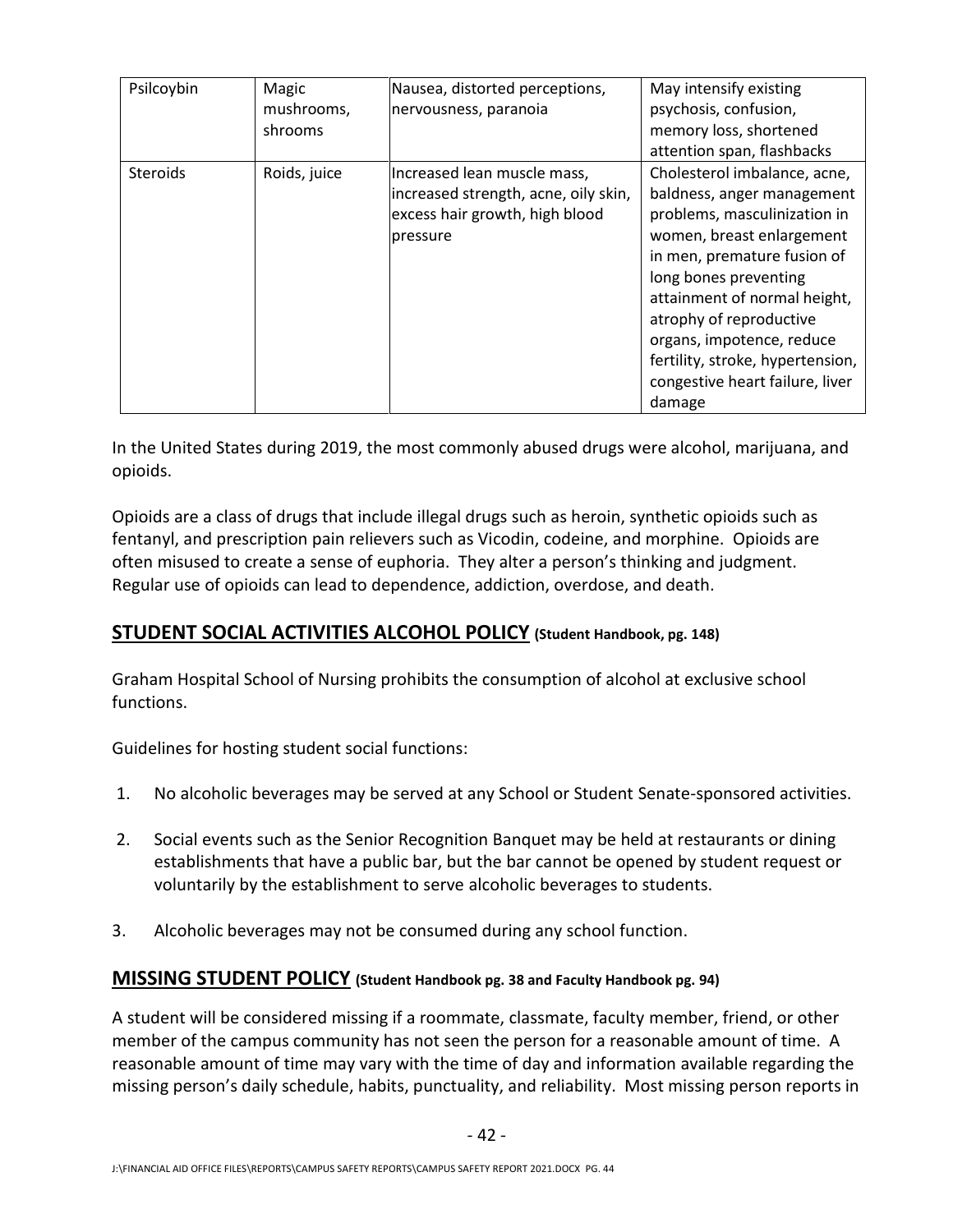the college environment are the result of a student changing his/her routine without informing roommate(s), family and/or friends of the change.

Individuals will be considered missing immediately if the absence has occurred under circumstances that are suspicious or cause concerns for the student's safety. If the initial report that a person is missing is made to a Graham Hospital department other than the School of Nursing, the person receiving the report shall ensure that the School of Nursing Director is contacted immediately. The Director or her designee will contact the student's emergency contact to check on the student's welfare.

#### **Procedures**

At the beginning of each academic year, all students will be asked to voluntarily provide emergency contact information. This emergency information will be maintained by the School of Nursing office, updated annually. Confidential contact information will be accessible only to authorized campus officials, and it will not be disclosed, except to law enforcement personnel in furtherance of a missing person investigation. Upon notification from any entity that a student may be missing, school officials may use any of the following procedures or resources to assist in locating the student.

- 1. Call and text the student's cell phone and/or e-mail the student.
- 2. Check all possible locations mentioned by parties above.
- 3. Check social networking sites.
- 4. Ascertain student's car make and license plate. Graham Hospital Security will check parking lots.
- 5. Technology staff may be asked to obtain e-mail logs or access logs to the Graham Hospital computer system.

The student's emergency contacts will be notified if the student has not been located after utilizing the above resources.

Note: Students under the age of 18 are advised that a custodial parent or guardian will also be notified within twenty-four hours of determination that student is missing.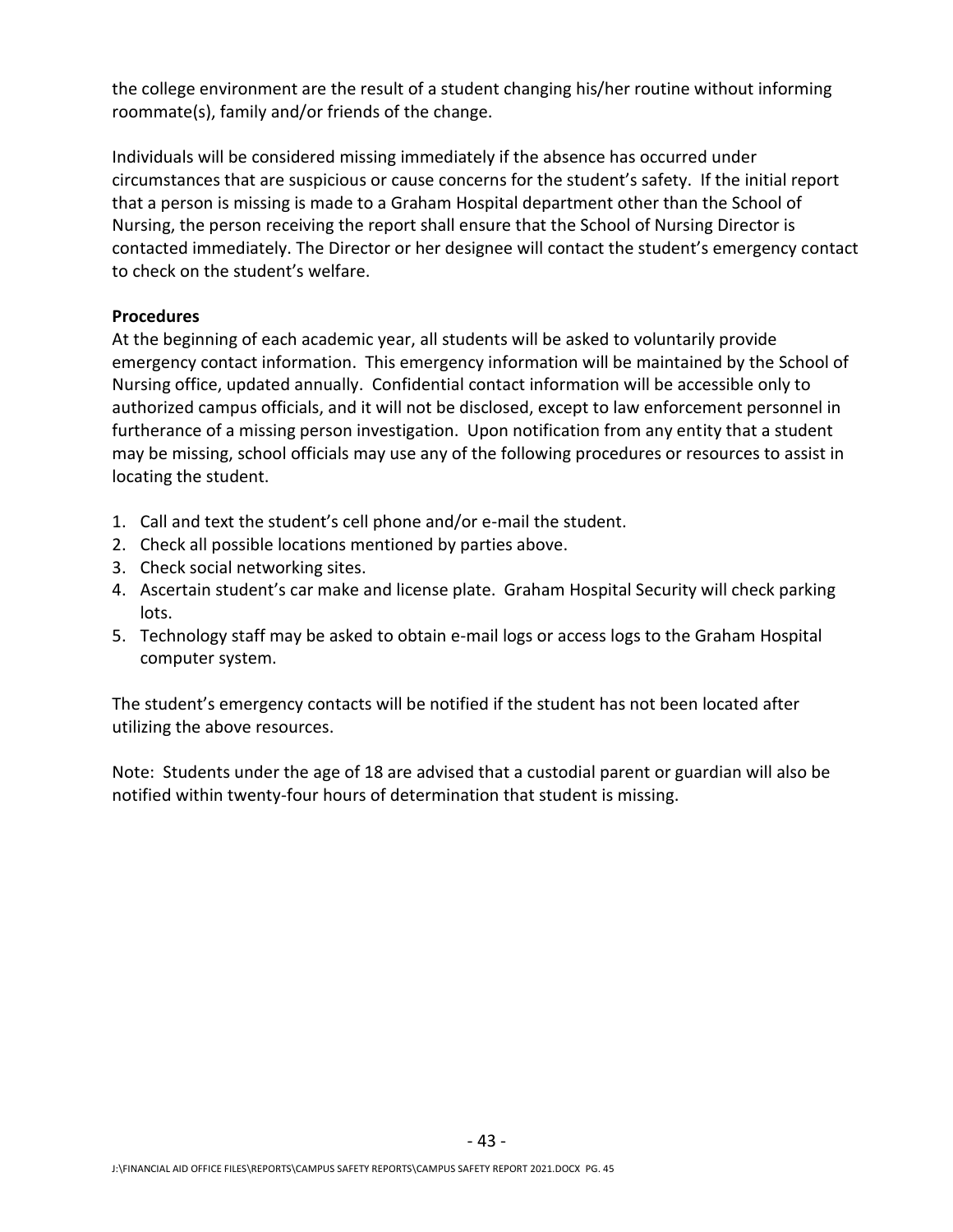# **GRAHAM HOSPITAL SCHOOL OF NURSING CAMPUS CRIME STATISTICS**

In accordance with the Jeanne Clery Disclosure of Campus Security Policy and Campus Crime Statistics Act, Graham Hospital School of Nursing is providing crime statistics to current and prospective students, faculty, and staff members.

| <b>OFFENSE</b>                                                                                                                                                                                                                | <b>ON CAMPUS</b>                                                                                                  |              | <b>**RESIDENTIAL</b> |             | <b>NON CAMPUS</b> |                |                                                             | <b>PUBLIC</b>   |              |              |              |              |
|-------------------------------------------------------------------------------------------------------------------------------------------------------------------------------------------------------------------------------|-------------------------------------------------------------------------------------------------------------------|--------------|----------------------|-------------|-------------------|----------------|-------------------------------------------------------------|-----------------|--------------|--------------|--------------|--------------|
|                                                                                                                                                                                                                               |                                                                                                                   |              | <b>FACILITIES</b>    |             | <b>BUILDING</b>   |                |                                                             | <b>PROPERTY</b> |              |              |              |              |
|                                                                                                                                                                                                                               |                                                                                                                   |              |                      |             |                   |                | <b>PROPERTY</b>                                             |                 |              |              |              |              |
|                                                                                                                                                                                                                               |                                                                                                                   |              |                      |             |                   |                |                                                             |                 |              |              |              |              |
|                                                                                                                                                                                                                               |                                                                                                                   |              |                      |             |                   |                | 2018 2019 2020 2018 2019 2020 2018 2019 2020 2018 2019 2020 |                 |              |              |              |              |
|                                                                                                                                                                                                                               |                                                                                                                   |              |                      |             |                   |                |                                                             |                 |              |              |              |              |
| MURDER/NON-NEGLIGENT MANSLAUGHTER                                                                                                                                                                                             | $\mathbf{0}$                                                                                                      | $\mathbf{0}$ | $\mathbf 0$          | 0           | $\mathbf{0}$      | $\mathbf{0}$   | 0                                                           | $\mathbf{0}$    | 0            | $\mathbf{0}$ | $\mathbf{0}$ | $\mathbf{0}$ |
| NEGLIGENT MANSLAUGHTER                                                                                                                                                                                                        | $\mathbf 0$                                                                                                       | $\mathbf 0$  | $\mathbf 0$          | 0           | 0                 | $\mathbf 0$    | $\mathbf 0$                                                 | $\mathbf 0$     | 0            | $\mathbf 0$  | 0            | 0            |
| SEX OFFENSES, FORCIBLE/NON-FORCIBLE                                                                                                                                                                                           | 0                                                                                                                 | 0            | 0                    | $\mathbf 0$ | 0                 | $\mathbf 0$    | 0                                                           | 0               | $\mathbf{0}$ | 0            | $\Omega$     | $\mathbf 0$  |
| <b>ROBBERY</b>                                                                                                                                                                                                                | $\mathbf 0$                                                                                                       | $\Omega$     | $\mathbf 0$          | $\mathbf 0$ | $\mathbf 0$       | 0              | 0                                                           | $\mathbf 0$     | 0            | $\mathbf 0$  | $\Omega$     | $\mathbf 0$  |
| AGGRAVATED ASSAULT                                                                                                                                                                                                            | 0                                                                                                                 | $\Omega$     | $\overline{0}$       | $\Omega$    | 0                 | 0              | 0                                                           | 0               | 0            | $\mathbf 0$  | $\Omega$     | $\mathbf 0$  |
| <b>BURGLARY</b>                                                                                                                                                                                                               | 0                                                                                                                 | 0            | 0                    | 0           | 0                 | 0              | $\mathbf{0}$                                                | 0               | $\mathbf{0}$ | 0            | $\Omega$     | 0            |
| <b>MOTOR VEHICLE THEFT</b>                                                                                                                                                                                                    | $\mathbf 0$                                                                                                       | $\Omega$     | $\Omega$             | $\Omega$    | $\Omega$          | $\overline{0}$ | $\Omega$                                                    | $\mathbf 0$     | 0            | $\Omega$     | $\Omega$     | 0            |
| <b>ARSON</b>                                                                                                                                                                                                                  | 0                                                                                                                 | $\Omega$     | $\mathbf 0$          | $\Omega$    | $\mathbf 0$       | 0              | 0                                                           | $\mathbf 0$     | 0            | $\mathbf 0$  | $\Omega$     | $\mathbf 0$  |
| LIQUOR LAW VIOLATIONS/ARRESTS                                                                                                                                                                                                 | 0                                                                                                                 | 0            | 0                    | $\mathbf 0$ | 0                 | 0              | $\mathbf{0}$                                                | 0               | $\mathbf{0}$ | $\mathbf{0}$ | 0            | 0            |
| LIQUOR LAW VIOLATIONS REFERRED FOR                                                                                                                                                                                            | $\mathbf 0$                                                                                                       | $\Omega$     | $\mathbf 0$          | 0           | 0                 | $\mathbf 0$    | $\mathbf 0$                                                 | 0               | $\mathbf 0$  | $\mathbf 0$  | $\Omega$     | 0            |
| <b>CAMPUS DISCIPLINARY ACTION</b>                                                                                                                                                                                             |                                                                                                                   |              |                      |             |                   |                |                                                             |                 |              |              |              |              |
| DRUG LAW VIOLATIONS/ARRESTS                                                                                                                                                                                                   | $\mathbf 0$                                                                                                       | $\Omega$     | $\mathbf 0$          | 0           | $\mathbf 0$       | 0              | 0                                                           | $\mathbf 0$     | 0            | $\mathbf 0$  | 0            | 0            |
| DRUG LAW VIOLATIONS REFERRED FOR                                                                                                                                                                                              | 0                                                                                                                 | 0            | 0                    | 0           | 0                 | 0              | 0                                                           | 0               | 0            | 0            | $\Omega$     | $\mathbf{0}$ |
| <b>CAMPUS DISCIPLINARY ACTION</b>                                                                                                                                                                                             |                                                                                                                   |              |                      |             |                   |                |                                                             |                 |              |              |              |              |
| <b>ILLEGAL WEAPONS POSSESSION</b><br>VIOLATIONS/ARRESTS                                                                                                                                                                       | $\mathbf 0$                                                                                                       | 0            | 0                    | 0           | $\mathbf 0$       | 0              | 0                                                           | $\mathbf 0$     | 0            | 0            | $\mathbf{0}$ | 0            |
| ILLEGAL WEAPONS POSSESSION VIOLATIONS                                                                                                                                                                                         | $\Omega$                                                                                                          | $\Omega$     | 0                    | $\Omega$    | $\Omega$          | 0              | $\Omega$                                                    | $\Omega$        | $\Omega$     | 0            | 0            | $\mathbf{0}$ |
| REFERRED FOR CAMPUS DISCIPLINARY                                                                                                                                                                                              |                                                                                                                   |              |                      |             |                   |                |                                                             |                 |              |              |              |              |
| <b>ACTION</b>                                                                                                                                                                                                                 |                                                                                                                   |              |                      |             |                   |                |                                                             |                 |              |              |              |              |
| OFFENSES THAT MANIFEST EVIDENCE OF                                                                                                                                                                                            | $\Omega$                                                                                                          | $\Omega$     | 0                    | $\Omega$    | $\mathbf 0$       | 0              | 0                                                           | $\Omega$        | $\Omega$     | $\Omega$     | 0            | 0            |
| <b>PREJUDICE</b>                                                                                                                                                                                                              |                                                                                                                   |              |                      |             |                   |                |                                                             |                 |              |              |              |              |
| VIOLENCE AGAINST WOMEN REAUTHORIZATION ACT                                                                                                                                                                                    |                                                                                                                   |              |                      |             |                   |                |                                                             |                 |              |              |              |              |
| DOMESTIC VIOLENCE                                                                                                                                                                                                             | 0                                                                                                                 | 0            | 0                    | 0           | 0                 | 0              | 0                                                           | 0               | $\mathbf{1}$ | 0            | 0            | 0            |
| <b>DATING VIOLENCE</b>                                                                                                                                                                                                        | $\Omega$                                                                                                          | $\Omega$     | 0                    | $\mathbf 0$ | $\mathbf 0$       | $\Omega$       | $\Omega$                                                    | $\Omega$        | 0            | $\mathbf 0$  | 0            | $\mathbf 0$  |
| <b>STALKING</b>                                                                                                                                                                                                               | 0                                                                                                                 | 0            | 0                    | 0           | 0                 | 0              | 0                                                           | 0               | 0            | 0            | 0            | 0            |
| INCIDENTS OF SEXUAL ASSAULT                                                                                                                                                                                                   | 0                                                                                                                 | 0            | 0                    | 0           | 0                 | 0              | 0                                                           | 0               | 0            | 0            | 0            | 0            |
| ** CRIMES REPORTED IN THE RESIDENTIAL FACILITIES COLUMN ARE INCLUDED IN THE ON-CAMPUS CATEGORY                                                                                                                                |                                                                                                                   |              |                      |             |                   |                |                                                             |                 |              |              |              |              |
| Hate offenses: Crime that manifest evidence the victim was intentionally selected because of his or her actual or                                                                                                             |                                                                                                                   |              |                      |             |                   |                |                                                             |                 |              |              |              |              |
| perceived race, gender, religion, sexual orientation, ethnicity/national origin, or disability.                                                                                                                               |                                                                                                                   |              |                      |             |                   |                |                                                             |                 |              |              |              |              |
| There were no offenses to report for the crimes listed for 2018, 2019, and 2020: Murder/non-negligent<br>manslaughter, sex offenses/forcible, sex offenses/non-forcible, robbery, aggravated assault, burglary, motor vehicle |                                                                                                                   |              |                      |             |                   |                |                                                             |                 |              |              |              |              |
|                                                                                                                                                                                                                               |                                                                                                                   |              |                      |             |                   |                |                                                             |                 |              |              |              |              |
| crime involving bodily injury.                                                                                                                                                                                                | theft, arson, simple assault, larceny-theft, intimidation, destruction/damage/vandalism of property, or any other |              |                      |             |                   |                |                                                             |                 |              |              |              |              |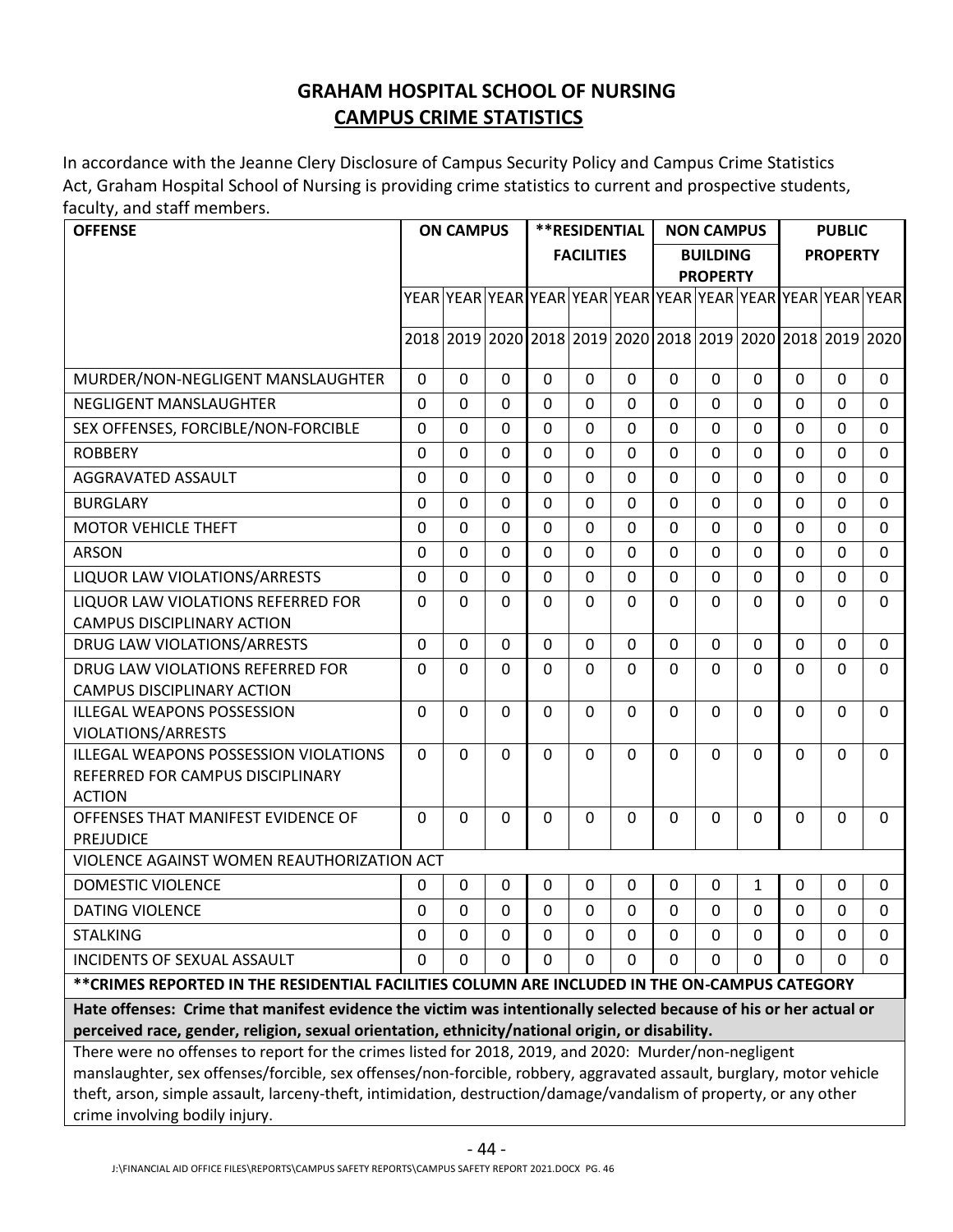# **GRAHAM HOSPITAL SCHOOL OF NURSING FIRE SAFETY REPORT**

| <b>Fire Safety Report on Student Housing</b>                                | Year | Year | Year |
|-----------------------------------------------------------------------------|------|------|------|
|                                                                             | 2018 | 2019 | 2020 |
| Number of fires and cause of each.                                          |      |      |      |
| Number of injuries related to a fire that results in treatment at a medical |      | 0    |      |
| facility.                                                                   |      |      |      |
| Number of deaths related to a fire.                                         |      |      |      |
| Value of property damage caused by fire.                                    |      |      |      |

The student dormitory housing was closed permanently May 31, 2021. Student housing had smoke alarms in each room. The alarm is audio and visual. There is a sprinkler system on the 3<sup>rd</sup> floor and 4<sup>th</sup> floor. There are pull stations at each stairwell and fire extinguishers in all hallways.

If the fire alarm system isn't operating or you cannot reach an alarm box pull station, call 4444 to report the fire. The hospital operator will call 911 and then notify Plant Operations, Security and the Administrator on call.

There is a mandatory fire drill quarterly.

# **FIRE SAFETY EDUCATION**

Each student at Graham Hospital School of Nursing is required to complete computerized education courses on mandated topics annually through Health Stream Training. One of the topics included is Fire Safety.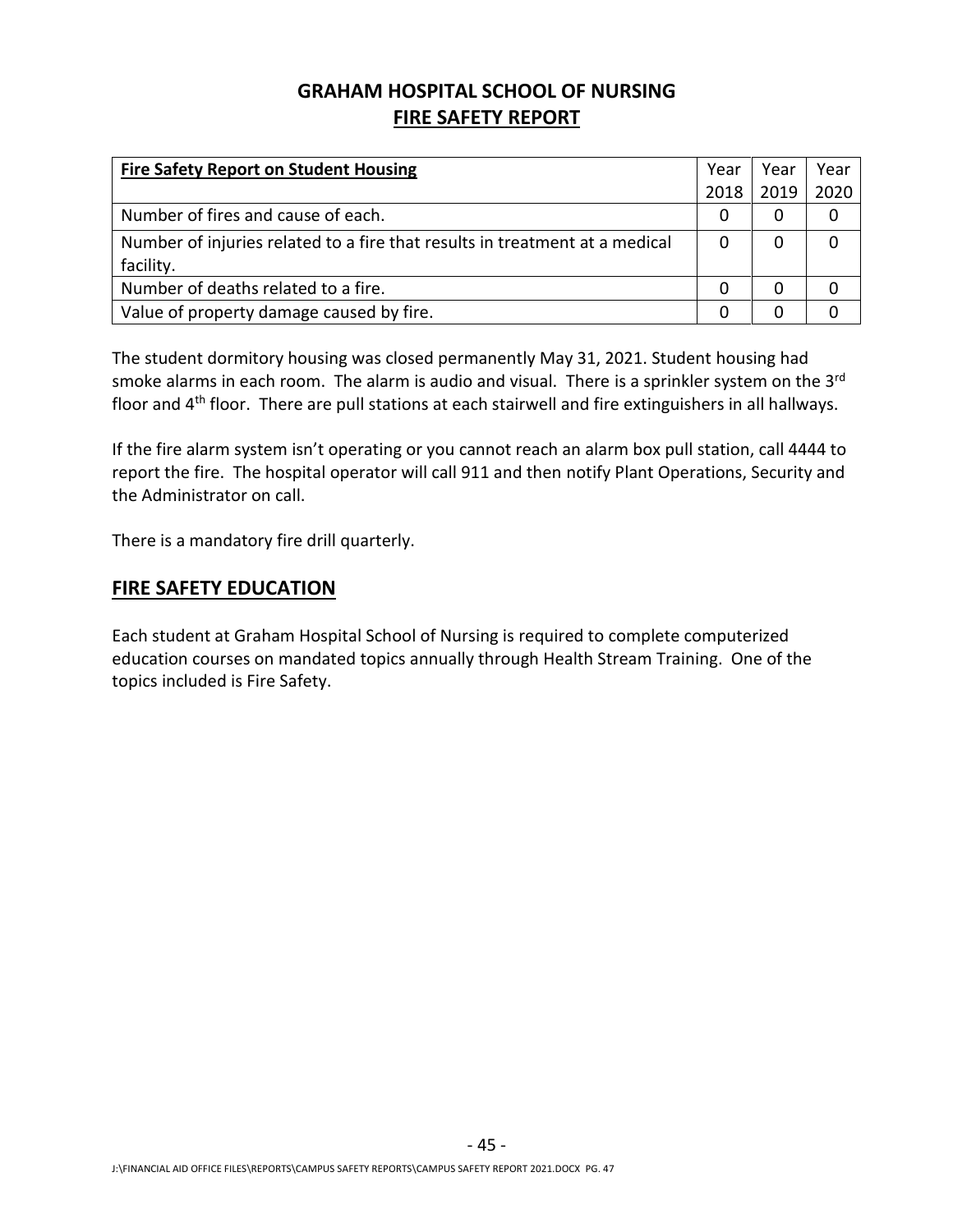# **NIBRS OFFENSE DEFINITIONS**

The definitions that were developed for the NIBRS are not meant to be used for charging persons with crimes. To the contrary, they are simply a way of categorizing or organizing the crimes committed throughout the United States. State statutes must be very specific in defining crimes so that persons facing prosecution will know the exact charges being placed against them. On the other hand, the definitions used in the NIBRS must be generic in order not to exclude varying state statutes relating to the same type of crime.

Accordingly, the offense definitions in the NIBRS are based on common-law definitions found in *Black's Law Dictionary*, as well as those used in the *UCR Handbook* and the NCIC Uniform Offense Classifications. Since most state statutes are also based on common-law definitions, even though they may vary as to the specifics, most should fit into the corresponding NIBRS offense classifications.

If a state statute for an offense includes additional offenses not fitting the NIBRS offense definition, the nonconforming offenses are reported according to their NIBRS offense classifications. For example, some states have larceny statutes that are so broadly worded as to include the crime of embezzlement. If an embezzlement is perpetrated within such a state, it is reported to NIBRS as Embezzlement, not Larceny.

# **Group A Offenses**

**Arson**—To unlawfully and intentionally damage, or attempt to damage, any real or personal property by fire or incendiary device.

**Assault Offenses**—An unlawful attack by one person upon another.

**Aggravated Assault**—An unlawful attack by one person upon another wherein the offender uses a weapon or displays it in a threatening manner, or the victim suffers obvious severe or aggravated bodily injury involving apparent broken bones, loss of teeth, possible internal injury, severe laceration, or loss of consciousness. This also includes assault with disease (as in cases when the offender is aware that he/she is infected with a deadly disease and deliberately attempts to inflict the disease by biting, spitting, etc.).

**Simple Assault**—An unlawful physical attack by one person upon another where neither the offender displays a weapon, nor the victim suffers obvious severe or aggravated bodily injury involving apparent broken bones, loss of teeth, possible internal injury, severe laceration, or loss of consciousness.

**Intimidation**—To unlawfully place another person in reasonable fear of bodily harm through the use of threatening words and/or other conduct, but without displaying a weapon or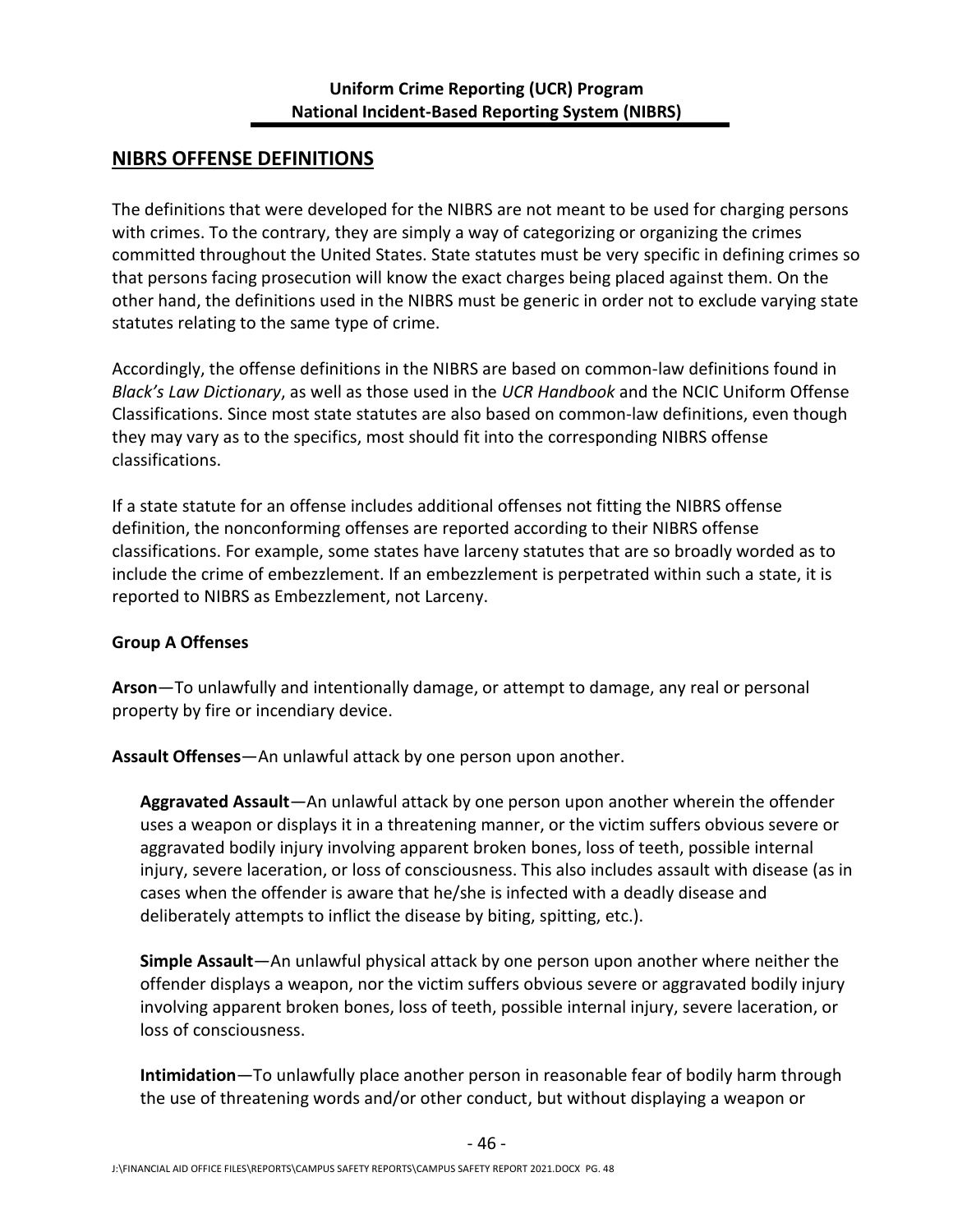subjecting the victim to actual physical attack.

**Bribery**— (Except Sports Bribery) The offering, giving, receiving, or soliciting of anything of value (i.e., a bribe, gratuity, or kickback) to sway the judgment or action of a person in a position of trust or influence.

**Burglary/Breaking and Entering**—The unlawful entry into a building or other structure with the intent to commit a felony or a theft.

**Counterfeiting/Forgery**—The altering, copying, or imitation of something, without authority or right, with the intent to deceive or defraud by passing the copy or thing altered or imitated as that which is original or genuine; or the selling, buying, or possession of an altered, copied, or imitated thing with the intent to deceive or defraud.

**Destruction/Damage/Vandalism of Property**— (Except Arson) To willfully or maliciously destroy, damage, deface, or otherwise injure real or personal property without the consent of the owner or the person having custody or control of it.

**Drug/Narcotic Offenses**— (Except Driving Under the Influence) The violation of laws prohibiting the production, distribution, and/or use of certain controlled substances and the equipment or devices utilized in their preparation and/or use.

**Drug/Narcotic Violations**—The unlawful cultivation, manufacture, distribution, sale, purchase, use, possession, transportation, or importation of any controlled drug or narcotic substance.

**Drug Equipment Violations**—The unlawful manufacture, sale, purchase, possession, or transportation of equipment or devices utilized in preparing and/or using drugs or narcotics.

**Embezzlement**—The unlawful misappropriation by an offender to his/her own use or purpose of money, property, or some other thing of value entrusted to his/her care, custody, or control.

**Extortion/Blackmail**—To unlawfully obtain money, property, or any other thing of value, either tangible or intangible, through the use or threat of force, misuse of authority, threat of criminal prosecution, threat of destruction of reputation or social standing, or through other coercive means.

**Fraud Offenses**— (Except Counterfeiting/Forgery and Bad Checks) The intentional perversion of the truth for the purpose of inducing another person, or other entity, in reliance upon it to part with something of value or to surrender a legal right.

**False Pretenses/Swindle/Confidence Game**—The intentional misrepresentation of existing fact or condition, or the use of some other deceptive scheme or device, to obtain money, goods, or other things of value.

**Credit Card/Automated Teller Machine Fraud**—The unlawful use of a credit (or debit) card or automated teller machine for fraudulent purposes.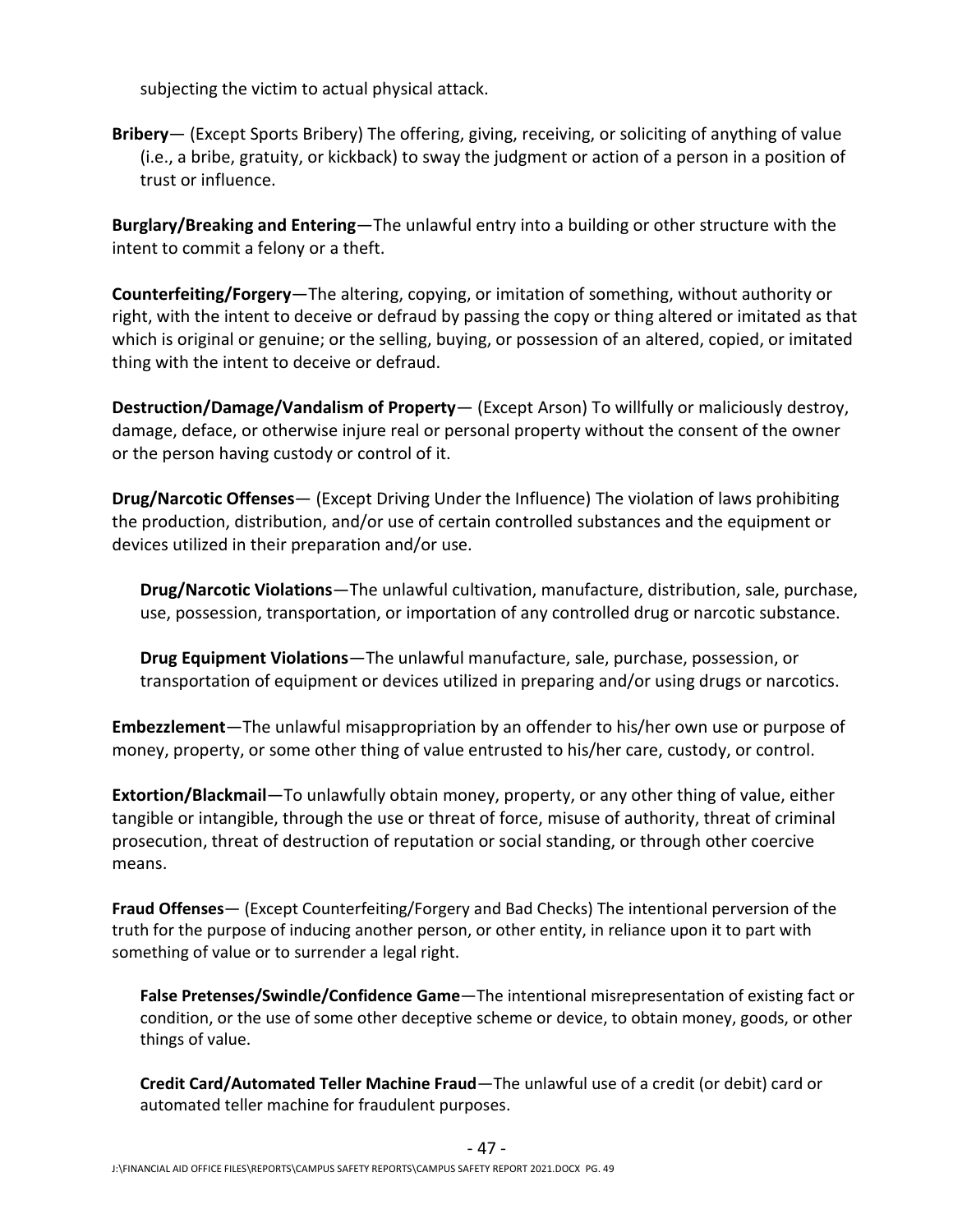**Impersonation**—Falsely representing one's identity or position, and acting in the character or position thus unlawfully assumed, to deceive others and thereby gain a profit or advantage, enjoy some right or privilege, or subject another person or entity to an expense, charge, or liability which would not have otherwise been incurred.

**Welfare Fraud**—The use of deceitful statements, practices, or devices to unlawfully obtain welfare benefits.

**Wire Fraud**—The use of an electric or electronic communications facility to intentionally transmit a false and/or deceptive message in furtherance of a fraudulent activity.

**Gambling Offenses**—To unlawfully bet or wager money or something else of value; assist, promote, or operate a game of chance for money or some other stake; possess or transmit wagering information; manufacture, sell, purchase, possess, or transport gambling equipment, devices or goods; or tamper with the outcome of a sporting event or contest to gain a gambling advantage.

**Betting/Wagering**—To unlawfully stake money or something else of value on the happening of an uncertain event or on the ascertainment of a fact in dispute.

**Operating/Promoting/Assisting Gambling**—To unlawfully operate, promote, or assist in the operation of a game of chance, lottery, or other gambling activity.

**Gambling Equipment Violations**—To unlawfully manufacture, sell, buy, possess, or transport equipment, devices, and/or goods used for gambling purposes.

**Sports Tampering**—To unlawfully alter, meddle in, or otherwise interfere with a sporting contest or event for the purpose of gaining a gambling advantage.

**Homicide Offenses**—The killing of one human being by another.

**Murder and Non-negligent Manslaughter**—The willful (non-negligent) killing of one human being by another.

**Negligent Manslaughter**—The killing of another person through negligence.

**Justifiable Homicide**—The killing of a perpetrator of a serious criminal offense by a peace officer in the line of duty, or the killing, during the commission of a serious criminal offense, of the perpetrator by a private individual.

**Kidnapping/Abduction**—The unlawful seizure, transportation, and/or detention of a person against his/her will, or of a minor without the consent of his/her custodial parent(s) or legal guardian.

**Larceny/Theft Offenses**—The unlawful taking, carrying, leading, or riding away of property from the possession, or constructive possession, of another person.

**Pocket-picking**—The theft of articles from another person's physical possession by stealth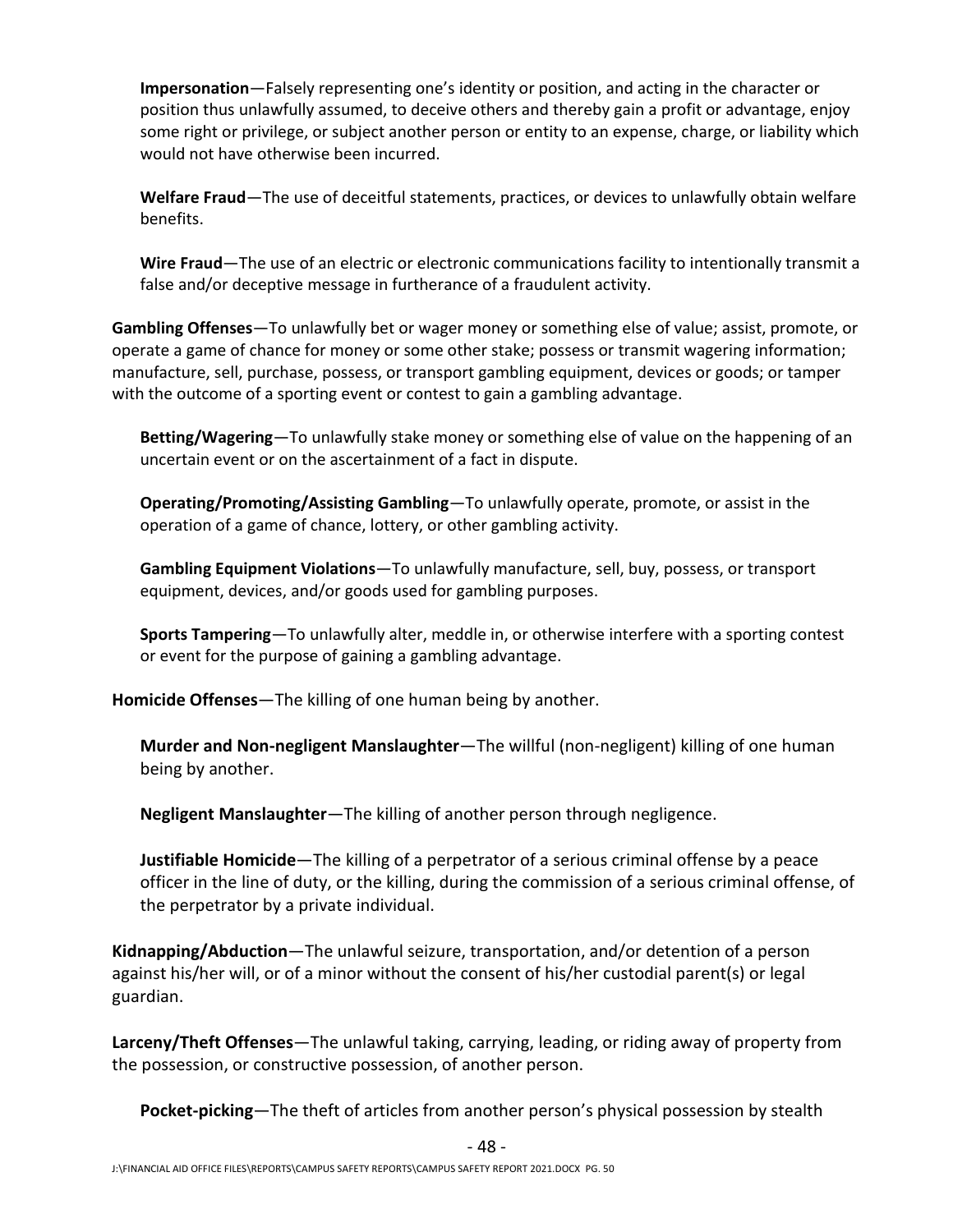where the victim usually does not become immediately aware of the theft.

**Purse-snatching**—The grabbing or snatching of a purse, handbag, etc., from the physical possession of another person.

**Shoplifting**—The theft, by someone other than an employee of the victim, of goods or merchandise exposed for sale.

**Theft From Building**—A theft from within a building which is either open to the general public or where the offender has legal access.

**Theft From Coin-Operated Machine or Device**—A theft from a machine or device which is operated or activated by the use of coins.

**Theft From Motor Vehicle**— (Except Theft of Motor Vehicle Parts or Accessories) The theft of articles from a motor vehicle, whether locked or unlocked.

**Theft of Motor Vehicle Parts or Accessories**—The theft of any part or accessory affixed to the interior or exterior of a motor vehicle in a manner which would make the item an attachment of the vehicle, or necessary for its operation.

**All Other Larceny**—All thefts which do not fit any of the definitions of the specific subcategories of Larceny/Theft listed above.

**Motor Vehicle Theft**—The theft of a motor vehicle.

**Pornography/Obscene Material**—The violation of laws or ordinances prohibiting the manufacture, publishing, sale, purchase, or possession of sexually explicit material, e.g., literature, photographs, etc.

**Prostitution Offenses**—To unlawfully engage in or promote sexual activities for anything of value.

**Prostitution**—To engage in commercial sex acts for anything of value.

**Assisting or Promoting Prostitution**—To solicit customers or transport persons for prostitution purposes; to own, manage, or operate a dwelling or other establishment for the purpose of providing a place where prostitution is performed; or to otherwise assist or promote prostitution.

**Robbery**—The taking, or attempting to take, anything of value under confrontational circumstances from the control, custody, or care of another person by force or threat of force or violence and/or by putting the victim in fear of immediate harm.

**Sex Offenses, Forcible**—Any sexual act directed against another person, without the consent of the victim including instances where the victim is incapable of giving consent.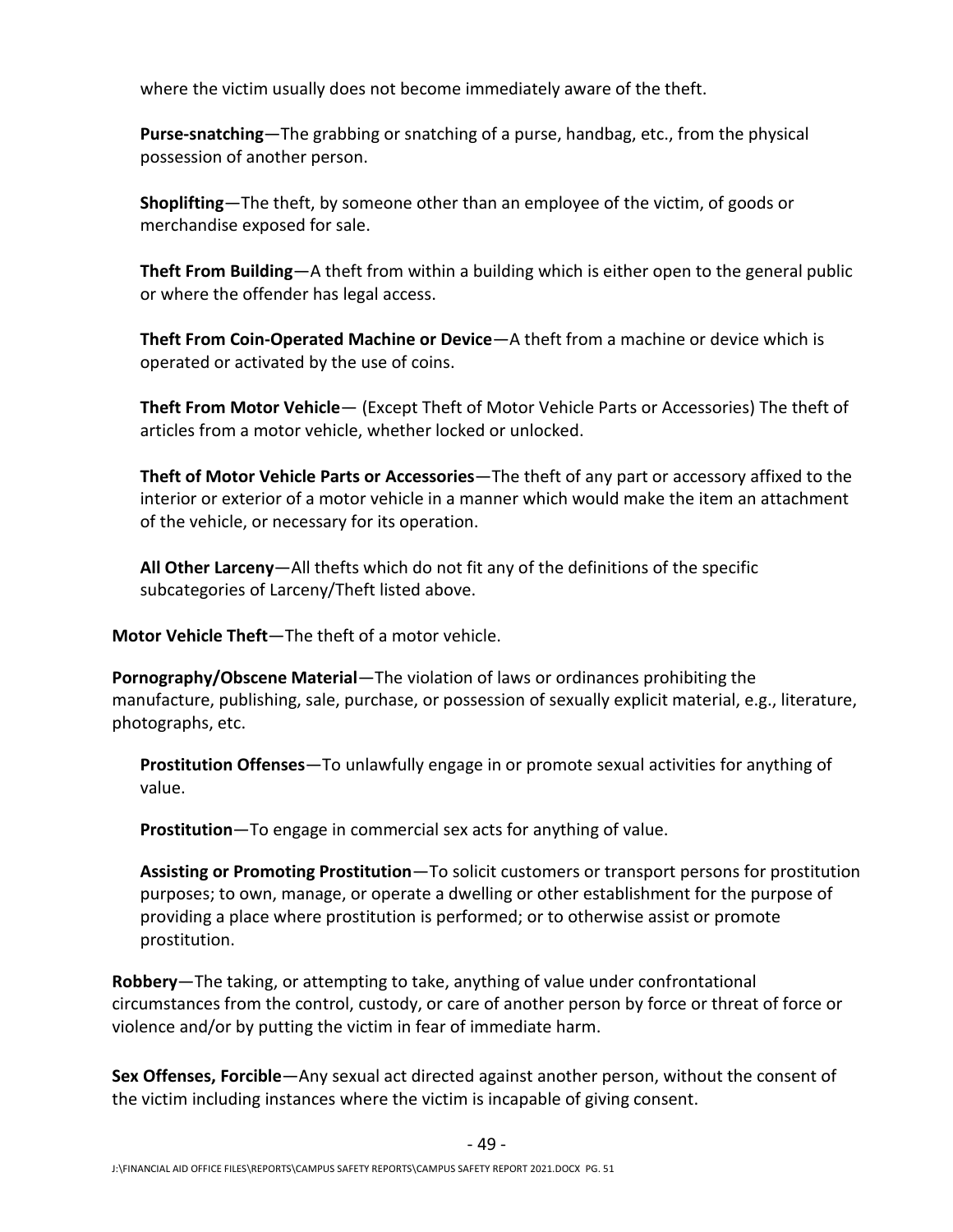**Forcible Rape**— (Except Statutory Rape) The carnal knowledge of a person, forcibly and/or against that person's will or not forcibly or against the person's will in instances where the victim is incapable of giving consent because of his/her temporary or permanent mental or physical incapacity.

**Forcible Sodomy**—Oral or anal sexual intercourse with another person, forcibly and/or against that person's will or not forcibly or against the person's will in instances where the victim is incapable of giving consent because of his/her youth or because of his/her temporary or permanent mental or physical incapacity.

**Sexual Assault With An Object**—To use an object or instrument to unlawfully penetrate, however slightly, the genital or anal opening of the body of another person, forcibly and/or against that person's will or not forcibly or against the person's will in instances where the victim is incapable of giving consent because of his/her youth or because of his/her temporary or permanent mental or physical incapacity.

**Forcible Fondling**—The touching of the private body parts of another person for the purpose of sexual gratification, forcibly and/or against that person's will or not forcibly or against the person's will in instances where the victim is incapable of giving consent because of his/her youth or because of his/her temporary or permanent mental or physical incapacity.

**Sex Offenses, Non-forcible**— (Except Prostitution Offenses) Unlawful, non-forcible sexual intercourse.

**Incest**—Non-forcible sexual intercourse between persons who are related to each other within the degrees wherein marriage is prohibited by law.

**Statutory Rape**—Non-forcible sexual intercourse with a person who is under the statutory age of consent.

**Stolen Property Offenses**—Receiving, buying, selling, possessing, concealing, or transporting any property with the knowledge that it has been unlawfully taken, as by Burglary, Embezzlement, Fraud, Larceny, Robbery, etc.

**Weapon Law Violations**—The violation of laws or ordinances prohibiting the manufacture, sale, purchase, transportation, possession, concealment, or use of firearms, cutting instruments, explosives, incendiary devices, or other deadly weapons.

# **Group B Offenses**

**Bad Checks**—Knowingly and intentionally writing and/or negotiating checks drawn against insufficient or nonexistent funds.

**Curfew/Loitering/Vagrancy Violations**—The violation of a court order, regulation, ordinance, or law requiring the withdrawal of persons from the streets or other specified areas; prohibiting